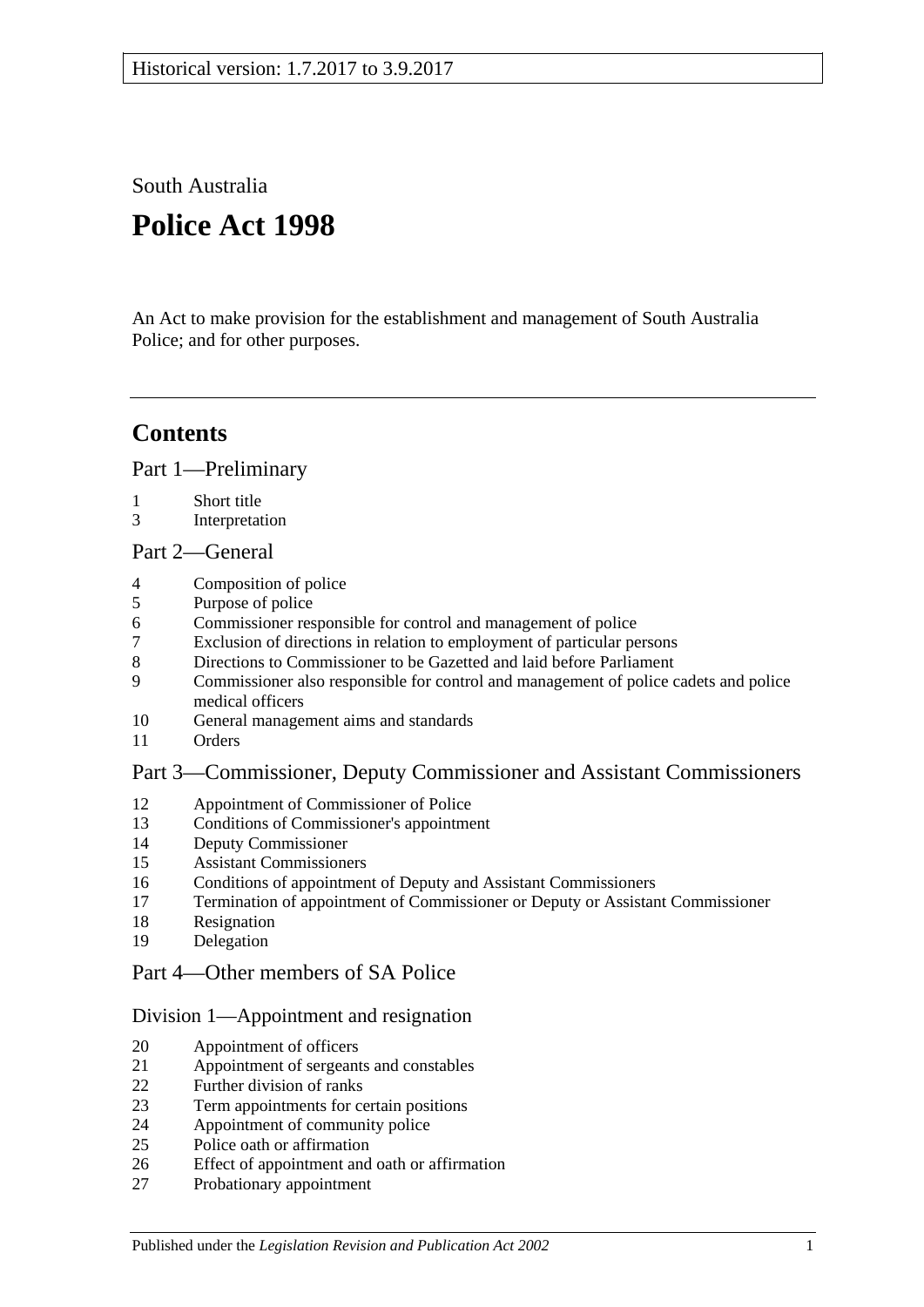- 28 [Performance standards for officers](#page-11-0)
- 29 Resignation [and relinquishment of official duties](#page-11-1)

#### [Division 2—Special provisions relating to community police](#page-12-0)

- 30 [Powers, responsibilities and immunities of community police](#page-12-1)
- 31 [Suspension or termination of appointment of community police](#page-12-2)
- 32 [Conditions of appointment of community police](#page-12-3)

## [Part 5—Police cadets and police medical officers](#page-12-4)

- 33 [Police cadets](#page-12-5)
- 34 [Suspension or termination of appointment of police cadets](#page-13-0)
- 35 [Resignation and relinquishment of official duties](#page-13-1)
- 36 [Police medical officers](#page-13-2)

## Part [6—Conduct and discipline of police and police cadets](#page-13-3)

#### [Division 1—Code of Conduct](#page-13-4)

- 37 [Code of conduct](#page-13-5)
- 38 [Report and investigation of breach of Code](#page-14-0)
- 39 [Charge for breach of Code](#page-14-1)
- 40 [Orders for punishment following offence or charge of breach of Code](#page-14-2)
- 41 [Suspension where charge of offence or breach of Code](#page-15-0)

## Division [2—Drug and alcohol testing of police, police cadets etc](#page-15-1)

- 41A [Interpretation](#page-15-2)
- 41B [Drug and alcohol testing of members and cadets](#page-16-0)
- 41C [Drug and alcohol testing of applicants to SA](#page-17-0) Police
- 41D [Procedures for drug and alcohol testing](#page-17-1)
- 41E [Biological samples, test results etc not to be used for other purposes](#page-18-0)

#### [Division 3—Minor misconduct](#page-18-1)

- 42 [Minor misconduct](#page-18-2)
- 43 [Right to apply for review of informal inquiry etc](#page-19-0)
- 44 [Monitoring of informal inquiries etc](#page-20-0)

## [Part 7—Termination and transfer of police](#page-21-0)

- 45 [Physical or mental disability or illness](#page-21-1)
- 46 [Unsatisfactory performance](#page-21-2)
- 47 [Power to transfer](#page-22-0)

#### [Part 8—Review of certain termination, transfer and promotion decisions](#page-22-1)

#### [Division 1—Termination reviews](#page-22-2)

48 [Right of review](#page-22-3)

#### [Division 2—Transfer reviews](#page-22-4)

52 [Review of certain transfers](#page-22-5)

#### [Division 3—Promotion reviews](#page-23-0)

- 53 [Interpretation and application](#page-23-1)
- 54 [Processes for appointment or nomination for prescribed promotional positions](#page-23-2)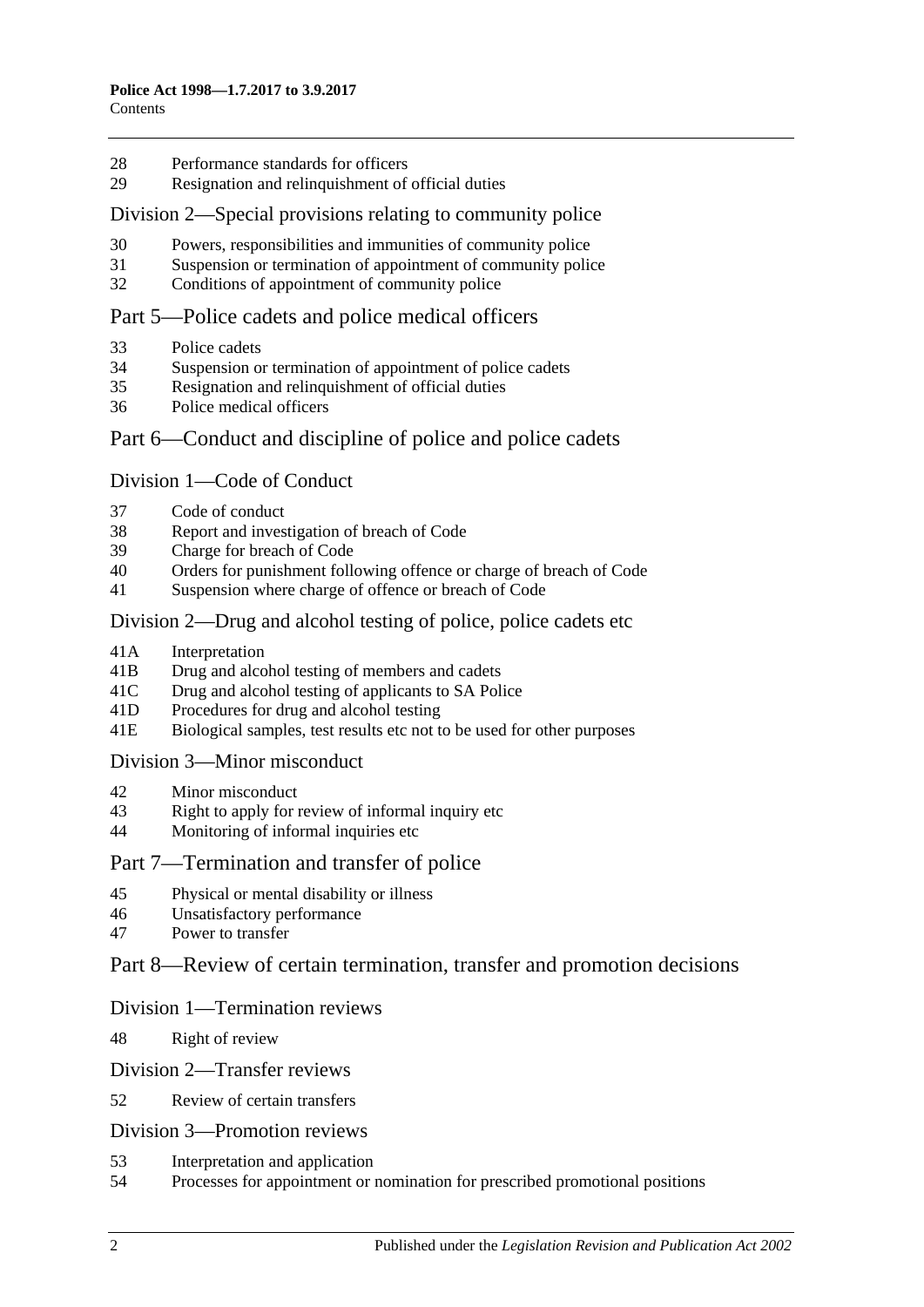- [Right of review](#page-23-3)
- [Grounds for application for review](#page-24-0)
- [Determination](#page-24-1) of application
- [Determination of question of eligibility for appointment](#page-24-2)

## [Part 9—Special constables](#page-25-0)

- [Appointment of special constables](#page-25-1)
- [Oath or affirmation by special constables](#page-25-2)
- [Duties and powers of special constables](#page-25-3)
- [Suspension or termination of appointment of special constables](#page-26-0)
- [Allowances and equipment for special constables](#page-26-1)

#### [Part 10—Miscellaneous](#page-26-2)

- [Appointment and promotion procedures](#page-26-3)
- [Protection from liability for members of SA](#page-26-4) Police
- [Members subject to duty in or outside State](#page-27-0)
- [Divestment or suspension of powers](#page-27-1)
- [Duty to deliver up equipment etc](#page-27-2)
- [False statements in applications for appointment](#page-28-0)
- [Suspension or revocation of suspension under Act or regulations](#page-28-1)
- [Evidence of appointment](#page-29-0)
- [Execution of process](#page-29-1)<br>73 Allowances
- **[Allowances](#page-29-2)**
- [Impersonating police and unlawful possession of police property](#page-29-3)
- 74A [Special provisions relating to criminal intelligence](#page-30-0)
- [Annual reports by Commissioner](#page-31-0)
- [Regulations](#page-31-1)

## [Schedule 1—Police Review Tribunal](#page-31-2)

- [Constitution of Tribunal](#page-31-3)
- 1B [Constitution of Tribunal for purposes of proceedings under Part 8 Division 3](#page-31-4)
- [Secretary to Tribunal](#page-32-0)
- [Proceedings before Tribunal](#page-32-1)
- [Powers of Tribunal](#page-33-0)
- [Practice and procedure](#page-33-1)

## [Schedule 2—Transitional provisions](#page-34-0)

[Transitional provisions](#page-34-1)

[Legislative history](#page-35-0)

## <span id="page-2-0"></span>**The Parliament of South Australia enacts as follows:**

## **Part 1—Preliminary**

## <span id="page-2-1"></span>**1—Short title**

This Act may be cited as the *Police Act 1998*.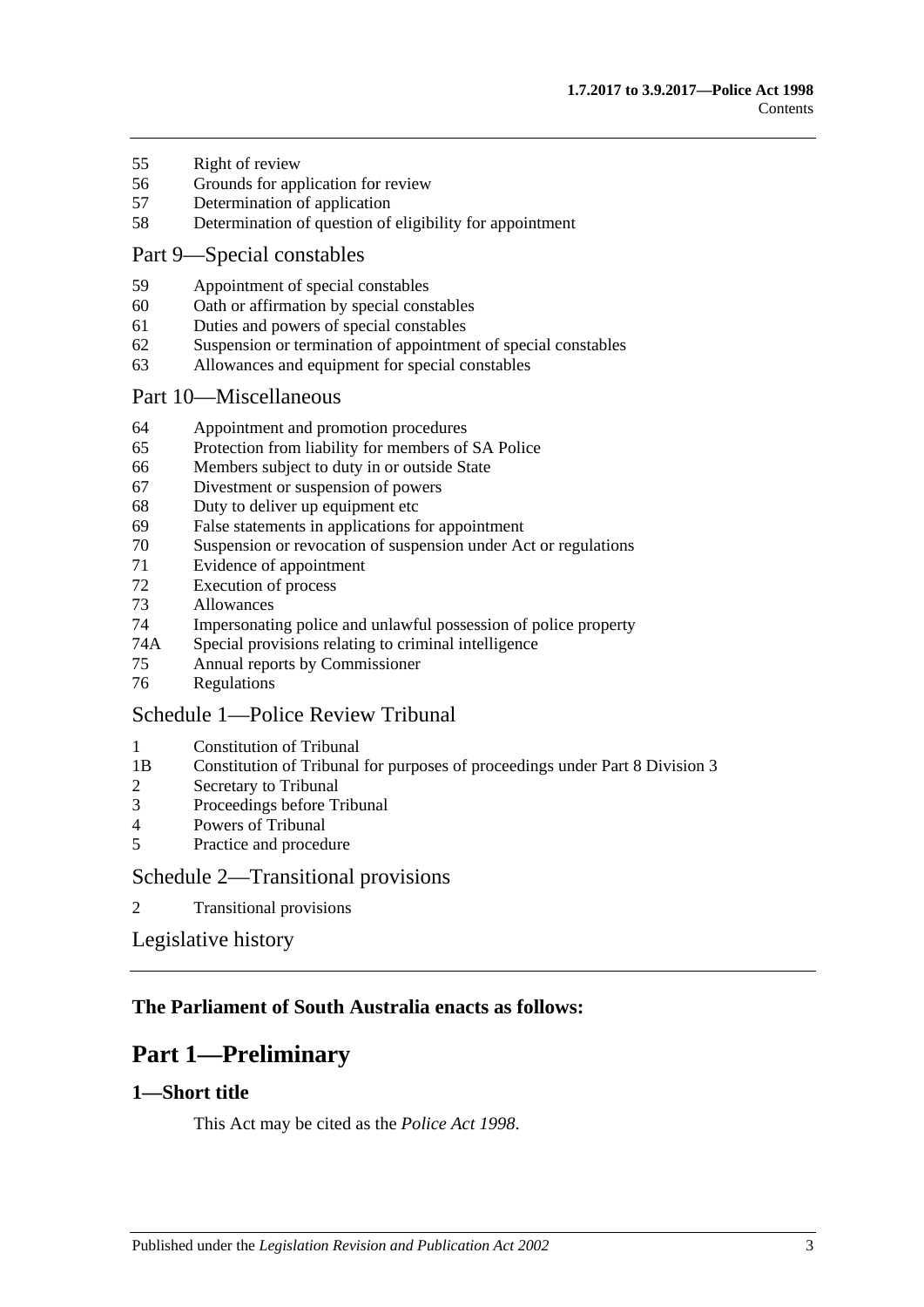## <span id="page-3-0"></span>**3—Interpretation**

In this Act—

*Assistant Commissioner* means an Assistant Commissioner of Police appointed under [Part 3;](#page-6-0)

*Code* means the Code of Conduct established by regulation under [Part 6;](#page-13-3)

*Commissioner* means the Commissioner of Police appointed under [Part 3;](#page-6-0)

*community constable* means a person appointed under [Part 4](#page-9-0) to be a community constable, and *community police* means community constables as a group;

*Deputy Commissioner* means the Deputy Commissioner of Police appointed under [Part 3;](#page-6-0)

*member of SA Police* means the Commissioner, the Deputy Commissioner or an Assistant Commissioner or any person appointed under [Part 4,](#page-9-0) but does not include a police cadet, police medical officer or special constable;

*merit*, in relation to selection processes for filling positions, means—

- (a) the extent to which each of the applicants has a record of good conduct and integrity; and
- (b) the extent to which each of the applicants has abilities, aptitude, skills, qualifications, knowledge, experience (including community experience), potential for development and personal qualities relevant to the carrying out of the duties in question; and
- (c) the manner in which each of the applicants carried out any previous employment or occupational duties or functions;

*minor misconduct* means conduct of a kind agreed or determined to constitute minor misconduct and set out in a notice tabled before both Houses of Parliament under section 3 of the *[Police \(Complaints and Disciplinary Proceedings\) Act](http://www.legislation.sa.gov.au/index.aspx?action=legref&type=act&legtitle=Police%20(Complaints%20and%20Disciplinary%20Proceedings)%20Act%201985) 1985*;

*officer* means a member of SA Police of or above the rank of inspector;

*police cadet* means a person appointed under [Part 5](#page-12-4) to be a police cadet;

*Police Disciplinary Tribunal* means the Police Disciplinary Tribunal established under the *[Police \(Complaints and Disciplinary Proceedings\) Act](http://www.legislation.sa.gov.au/index.aspx?action=legref&type=act&legtitle=Police%20(Complaints%20and%20Disciplinary%20Proceedings)%20Act%201985) 1985*;

*Police Ombudsman* means the Police Ombudsman established under the *[Police](http://www.legislation.sa.gov.au/index.aspx?action=legref&type=act&legtitle=Police%20(Complaints%20and%20Disciplinary%20Proceedings)%20Act%201985)  [\(Complaints and Disciplinary Proceedings\) Act](http://www.legislation.sa.gov.au/index.aspx?action=legref&type=act&legtitle=Police%20(Complaints%20and%20Disciplinary%20Proceedings)%20Act%201985) 1985*;

*Police Review Tribunal* means the Police Review Tribunal established under [Schedule](#page-31-2) 1;

*SAET* means the South Australian Employment Tribunal established under the *[South](http://www.legislation.sa.gov.au/index.aspx?action=legref&type=act&legtitle=South%20Australian%20Employment%20Tribunal%20Act%202014)  [Australian Employment Tribunal Act](http://www.legislation.sa.gov.au/index.aspx?action=legref&type=act&legtitle=South%20Australian%20Employment%20Tribunal%20Act%202014) 2014*;

*South Australia Police* or *SA Police* see [section](#page-4-1) 4;

*selection processes* means processes by which applications are sought and applicants selected for the purpose of filling a position;

*special constable* means a person appointed under [Part 9](#page-25-0) to be a special constable.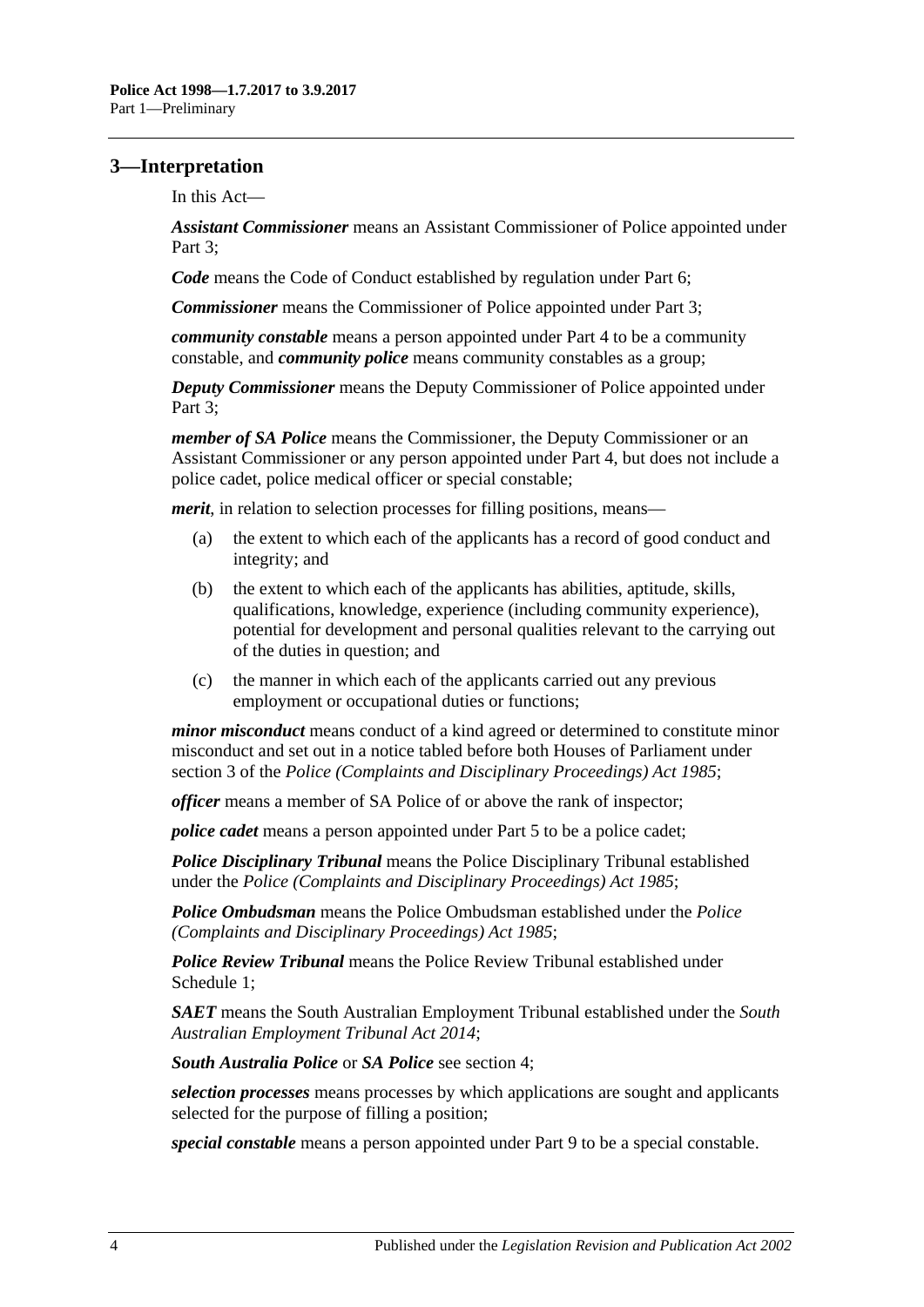## <span id="page-4-0"></span>**Part 2—General**

## <span id="page-4-1"></span>**4—Composition of police**

*South Australia Police* (in this Act referred to as *SA Police*) consists of—

- (a) the Commissioner of Police; and
- (b) the Deputy Commissioner of Police; and
- (c) the Assistant Commissioners of Police; and
- (d) the other officers and members (including community constables) appointed under [Part 4.](#page-9-0)

## <span id="page-4-2"></span>**5—Purpose of police**

The purpose of SA Police is to reassure and protect the community in relation to crime and disorder by the provision of services to—

- (a) uphold the law; and
- (b) preserve the peace; and
- (c) prevent crime; and
- (d) assist the public in emergency situations; and
- (e) co-ordinate and manage responses to emergencies; and
- (f) regulate road use and prevent vehicle collisions.

#### <span id="page-4-3"></span>**6—Commissioner responsible for control and management of police**

Subject to this Act and any written directions of the Minister, the Commissioner is responsible for the control and management of SA Police.

#### <span id="page-4-4"></span>**7—Exclusion of directions in relation to employment of particular persons**

No Ministerial direction may be given to the Commissioner in relation to the appointment, transfer, remuneration, discipline or termination of a particular person.

#### <span id="page-4-5"></span>**8—Directions to Commissioner to be Gazetted and laid before Parliament**

The Minister must cause a copy of any direction given to the Commissioner to be—

- (a) published in the Gazette within eight days of the date of the direction; and
- (b) laid before each House of Parliament within six sitting days of the date of the direction if Parliament is then in session, or, if not, within six sitting days after the commencement of the next session of Parliament.

## <span id="page-4-6"></span>**9—Commissioner also responsible for control and management of police cadets and police medical officers**

The Commissioner is also responsible for the control and management of the police cadets and police medical officers.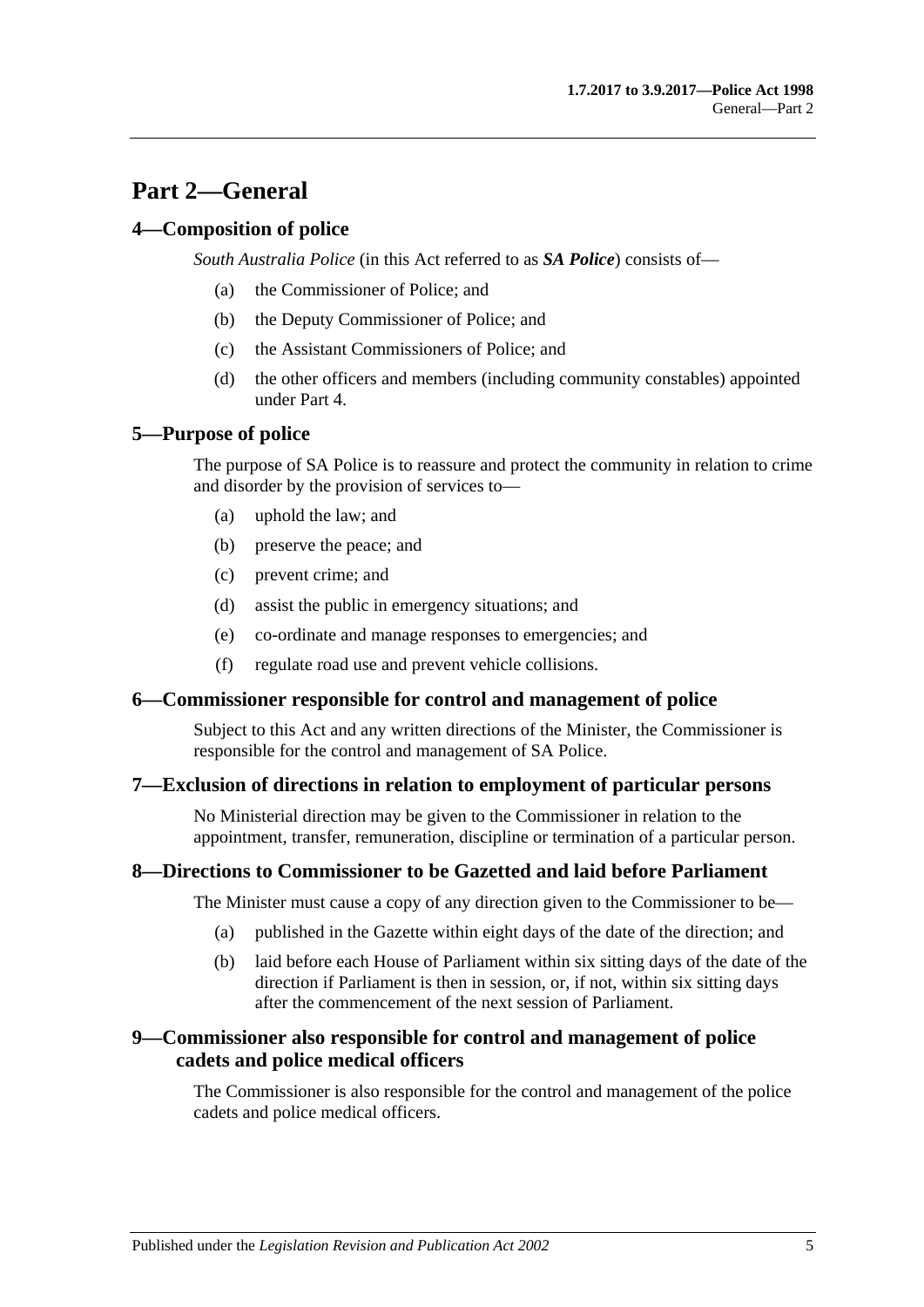#### <span id="page-5-0"></span>**10—General management aims and standards**

- (1) The Commissioner must ensure that management practices are followed with respect to SA Police and the police cadets and police medical officers that are directed towards—
	- (a) effective, responsive and efficient delivery of services; and
	- (b) maintenance of structures, systems and processes that are not excessively formal and can adapt quickly to changing demands; and
	- (c) development, encouragement and full utilisation of the abilities of all personnel through ongoing training and education and appropriate remuneration; and
	- (d) effective, prudent and fully accountable management of resources; and
	- (e) continuous improvement in the delivery of services.
- (2) With respect to personnel management, the Commissioner must ensure that practices are followed under which—
	- (a) selection processes for filling positions are based on a proper assessment of merit; and
	- (b) employees are treated fairly and consistently and are not subjected to arbitrary or capricious administrative decisions; and
	- (c) there is no unlawful discrimination against employees or persons seeking to become employees; and
	- (d) the diversity of personnel is used to advantage; and
	- (e) equal opportunities for promotion and advancement are afforded to all employees; and
	- (f) employees are afforded reasonable avenues of redress against improper or unreasonable administrative decisions; and
	- (g) working conditions are kept safe and healthy; and
	- (h) there is no nepotism or patronage.

## <span id="page-5-1"></span>**11—Orders**

- (1) The Commissioner may make or give general or special orders, not inconsistent with this Act, for the control and management of SA Police and the police cadets and police medical officers.
- (2) The orders may make provision concerning—
	- (a) the various duties to be performed; and
	- (b) the manner in which and the time and place at which the various duties are to be performed and any other matters relating to their performance; and
	- (c) the requirements or qualifications for appointment or promotion; and
	- (d) other matters that the Commissioner considers relevant to the control and management of SA Police and the police cadets and police medical officers.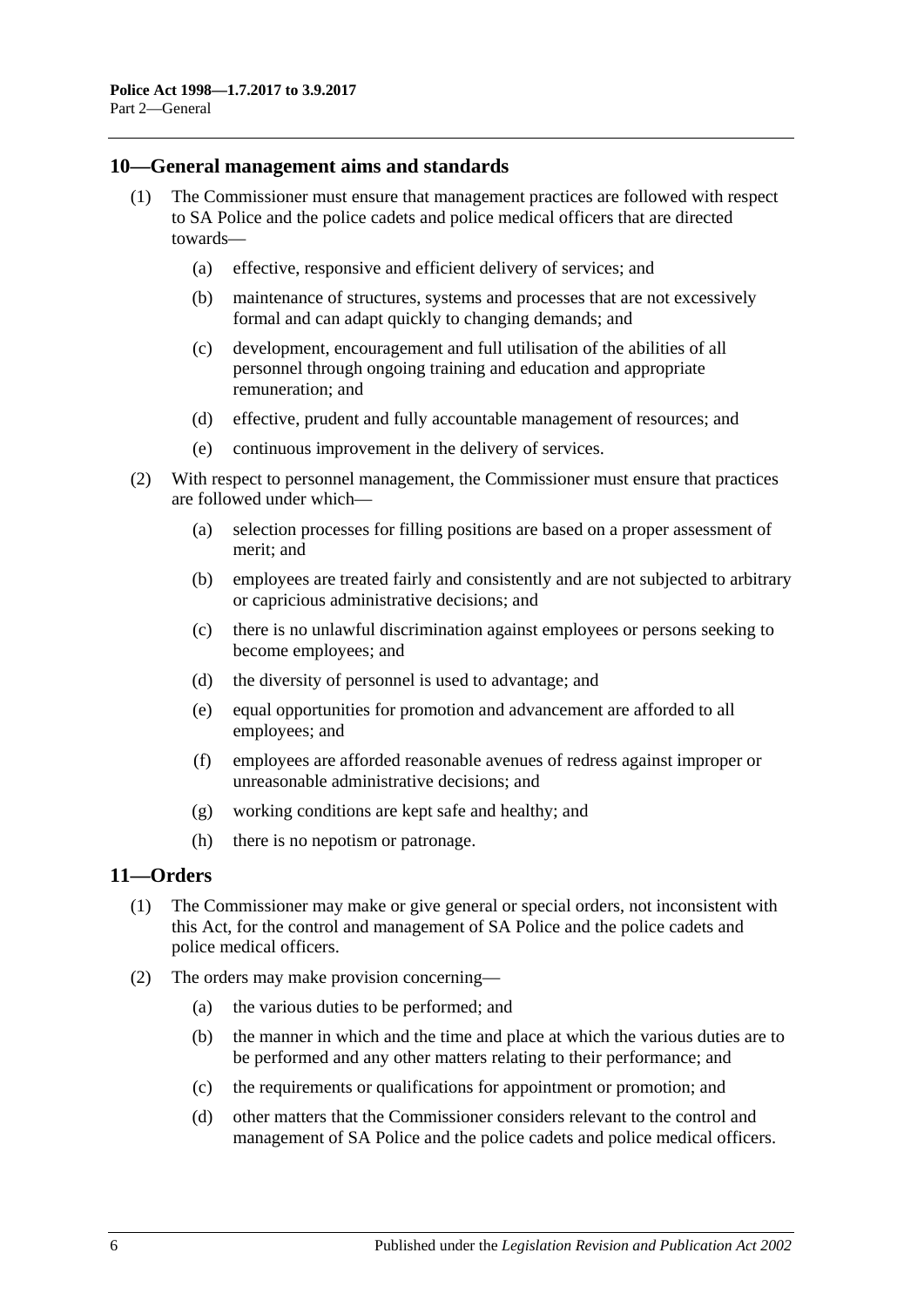- (3) The general or special orders of the Commissioner—
	- (a) may be varied or revoked by the Commissioner; and
	- (b) will not be taken to be a form of subordinate legislation to which the *[Subordinate Legislation Act](http://www.legislation.sa.gov.au/index.aspx?action=legref&type=act&legtitle=Subordinate%20Legislation%20Act%201978) 1978* applies.
- (4) The power of the Commissioner to give binding orders or directions is not restricted by the provision for the making of general or special orders or the contents of any general or special orders.

## <span id="page-6-0"></span>**Part 3—Commissioner, Deputy Commissioner and Assistant Commissioners**

#### <span id="page-6-1"></span>**12—Appointment of Commissioner of Police**

The Governor may appoint a person to be the Commissioner of Police.

#### <span id="page-6-2"></span>**13—Conditions of Commissioner's appointment**

- (1) The conditions of appointment of the Commissioner are to be subject to a contract between the Commissioner and the Premier.
- (2) The contract must specify—
	- (a) that the Commissioner is appointed for a term not exceeding five years specified in the contract and is eligible for reappointment; and
	- (b) that the Commissioner is to meet performance standards as set from time to time by the Minister (which must be consistent with the aims and requirements of this Act); and
	- (c) that the Commissioner is entitled to remuneration and other benefits specified in the contract; and
	- (d) the sums representing the values of the benefits (other than remuneration); and
	- (e) the total remuneration package value under the contract.
- (3) The decision whether to reappoint at the end of a term of appointment must be made and notified to the Commissioner not less than three months before the end of the term.
- (4) The remuneration and other monetary benefits under the contract are a charge on the Consolidated Account of the State which is appropriated to the necessary extent.
- (5) The Minister must, on setting or varying the performance standards to be met by the Commissioner, cause a statement of the standards or variation to be laid before each House of Parliament within six sitting days if Parliament is then in session or, if not, within six sitting days after the commencement of the next session of Parliament.
- (6) The Minister must, on notifying a person of a decision not to reappoint the person as the Commissioner at the end of a term of appointment, cause a statement of the reasons for that decision to be laid before each House of Parliament within six sitting days if Parliament is then in session or, if not, within six sitting days after the commencement of the next session of Parliament.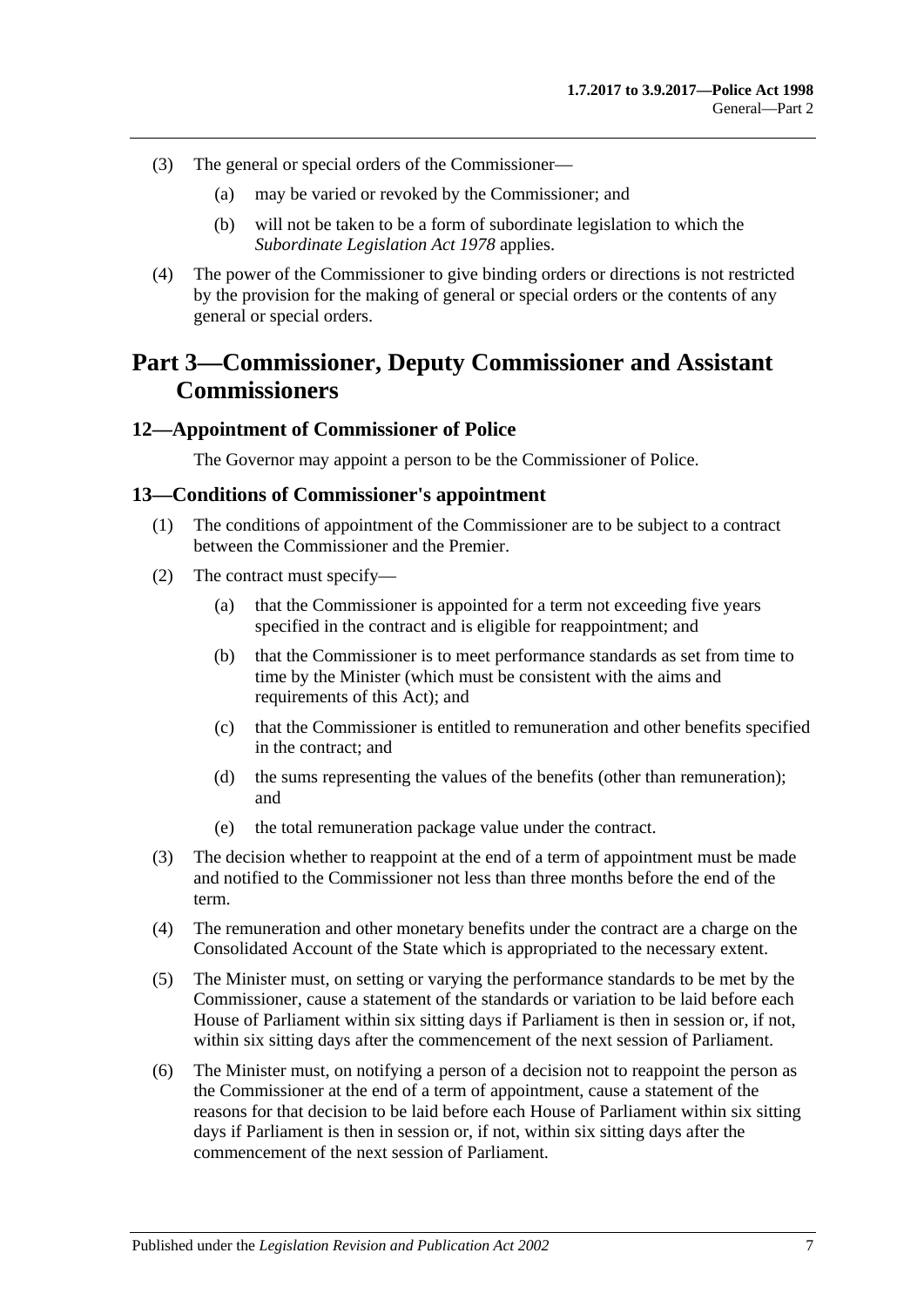Part 3—Commissioner, Deputy Commissioner and Assistant Commissioners

#### <span id="page-7-0"></span>**14—Deputy Commissioner**

- (1) The Governor may appoint a Deputy Commissioner of Police.
- (2) The Deputy Commissioner must exercise and perform such of the powers, authorities, duties and functions of the Commissioner as the Commissioner may direct (either generally or in a special case).
- (3) When the Commissioner is absent from duty because of illness or for any other reason, or during a vacancy in the position of the Commissioner, the Deputy Commissioner may exercise and perform all the powers, authorities, duties, and functions conferred or imposed on the Commissioner by or under this or another Act or any law.

#### <span id="page-7-1"></span>**15—Assistant Commissioners**

- (1) The Commissioner may appoint as many Assistant Commissioners of Police as the Commissioner thinks necessary.
- (2) When the Deputy Commissioner is absent from duty because of illness or for any other reason, or during a vacancy in the position of the Deputy Commissioner—
	- (a) the Assistant Commissioner nominated in writing by the Commissioner; or
	- (b) if that Assistant Commissioner is absent from duty for any reason, the Assistant Commissioner who is the most senior Assistant Commissioner on duty at the time,

may exercise and perform all the powers, authorities, duties and functions conferred or imposed on the Deputy Commissioner.

#### <span id="page-7-2"></span>**16—Conditions of appointment of Deputy and Assistant Commissioners**

- (1) The conditions of appointment of the Deputy Commissioner or an Assistant Commissioner are to be subject to a contract between the Deputy or Assistant Commissioner and the Commissioner.
- (2) The contract must specify—
	- (a) that the Deputy or Assistant Commissioner is appointed for a term not exceeding five years specified in the contract and is eligible for reappointment; and
	- (b) that the Deputy or Assistant Commissioner is to meet performance standards as set from time to time by the Commissioner and published in the Gazette; and
	- (c) that the Deputy or Assistant Commissioner is entitled to remuneration and other benefits specified in the contract; and
	- (d) the sums representing the values of the benefits (other than remuneration); and
	- (e) the total remuneration package value under the contract.
- (3) The decision whether to reappoint at the end of a term of appointment must be made and notified to the Deputy or Assistant Commissioner not less than three months before the end of the term.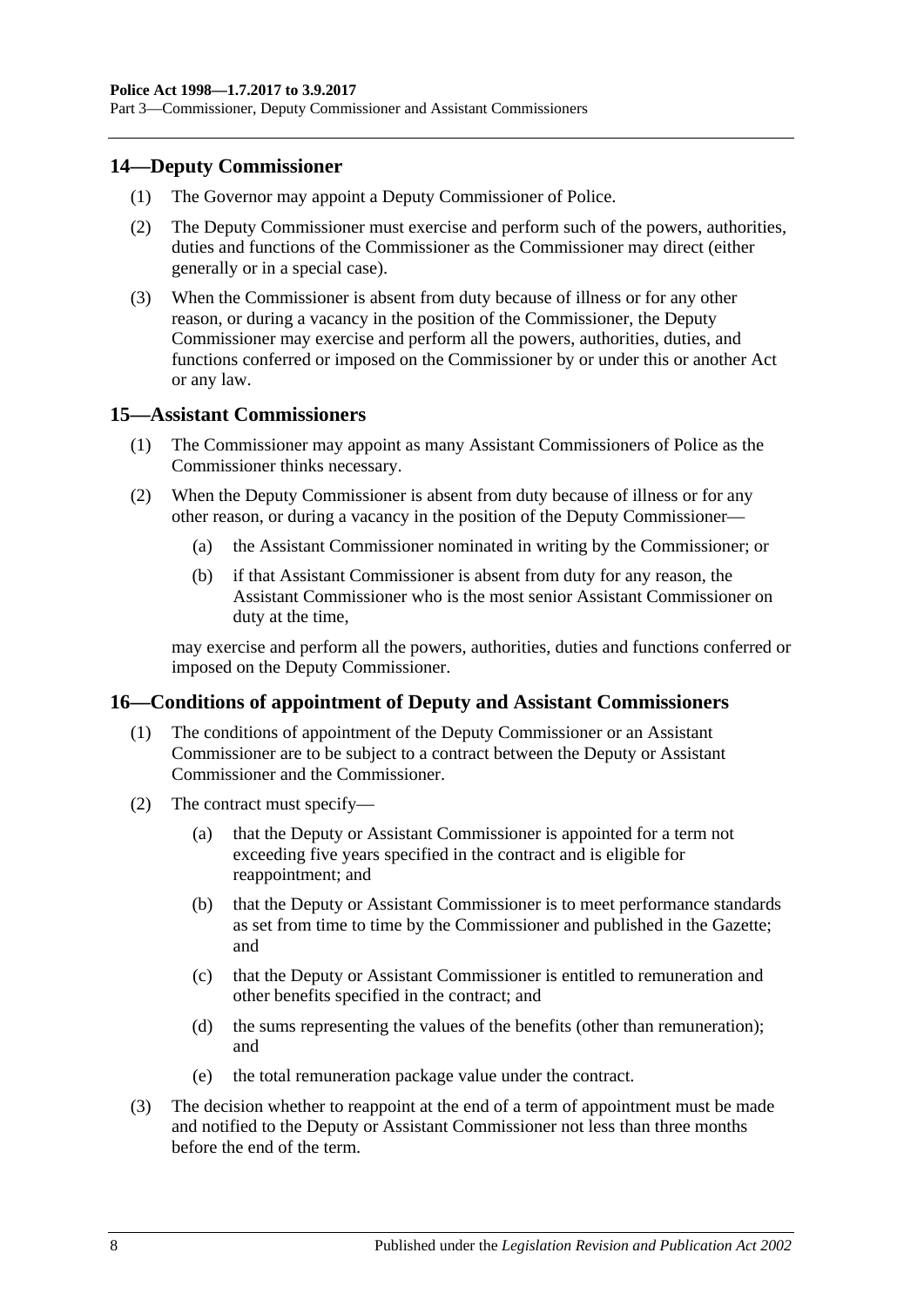(4) If, immediately before a person was first appointed as an Assistant Commissioner, he or she held an appointment under this Act or the Act repealed by this Act (the person's *former appointment*), the person is, on not being reappointed at the end of a term of appointment, entitled to an appointment at the same rank as the person's former appointment.

## <span id="page-8-0"></span>**17—Termination of appointment of Commissioner or Deputy or Assistant Commissioner**

- (1) The appointment of the Commissioner or Deputy Commissioner may be terminated by the Governor and the appointment of an Assistant Commissioner may be terminated by the Commissioner on the ground that the Commissioner or Deputy or Assistant Commissioner—
	- (a) has been guilty of misconduct; or
	- (b) has been convicted of an offence punishable by imprisonment; or
	- (c) has engaged in any remunerative employment, occupation or business outside official duties without the consent of the Minister in the case of the Commissioner or the Deputy Commissioner, or the consent of the Commissioner in the case of an Assistant Commissioner; or
	- (d) has become bankrupt or has applied to take the benefit of a law for the relief of insolvent debtors; or
	- (e) has, because of mental or physical incapacity, failed to carry out duties satisfactorily or to the performance standards set under the contract relating to his or her appointment; or
	- (f) has, for any other reason, failed to carry out duties in a manner that satisfies the performance standards set under the contract relating to his or her appointment.
- (2) The Minister must, on terminating the appointment of the Commissioner, cause a statement of the reasons for that decision to be laid before each House of Parliament within six sitting days if Parliament is then in session or, if not, within six sitting days after the commencement of the next session of Parliament.

## <span id="page-8-1"></span>**18—Resignation**

- (1) The Commissioner or the Deputy Commissioner may resign by not less than three months notice in writing to the Minister (unless notice of a shorter period is accepted by the Minister).
- (2) An Assistant Commissioner may resign by not less than three months notice in writing to the Commissioner (unless notice of a shorter period is accepted by the Commissioner).

## <span id="page-8-2"></span>**19—Delegation**

- (1) The Commissioner may, by instrument in writing, delegate any of the powers or functions conferred on, or assigned to, the Commissioner by or under this or any other Act—
	- (a) to a particular person; or
	- (b) to the person for the time being occupying a particular position.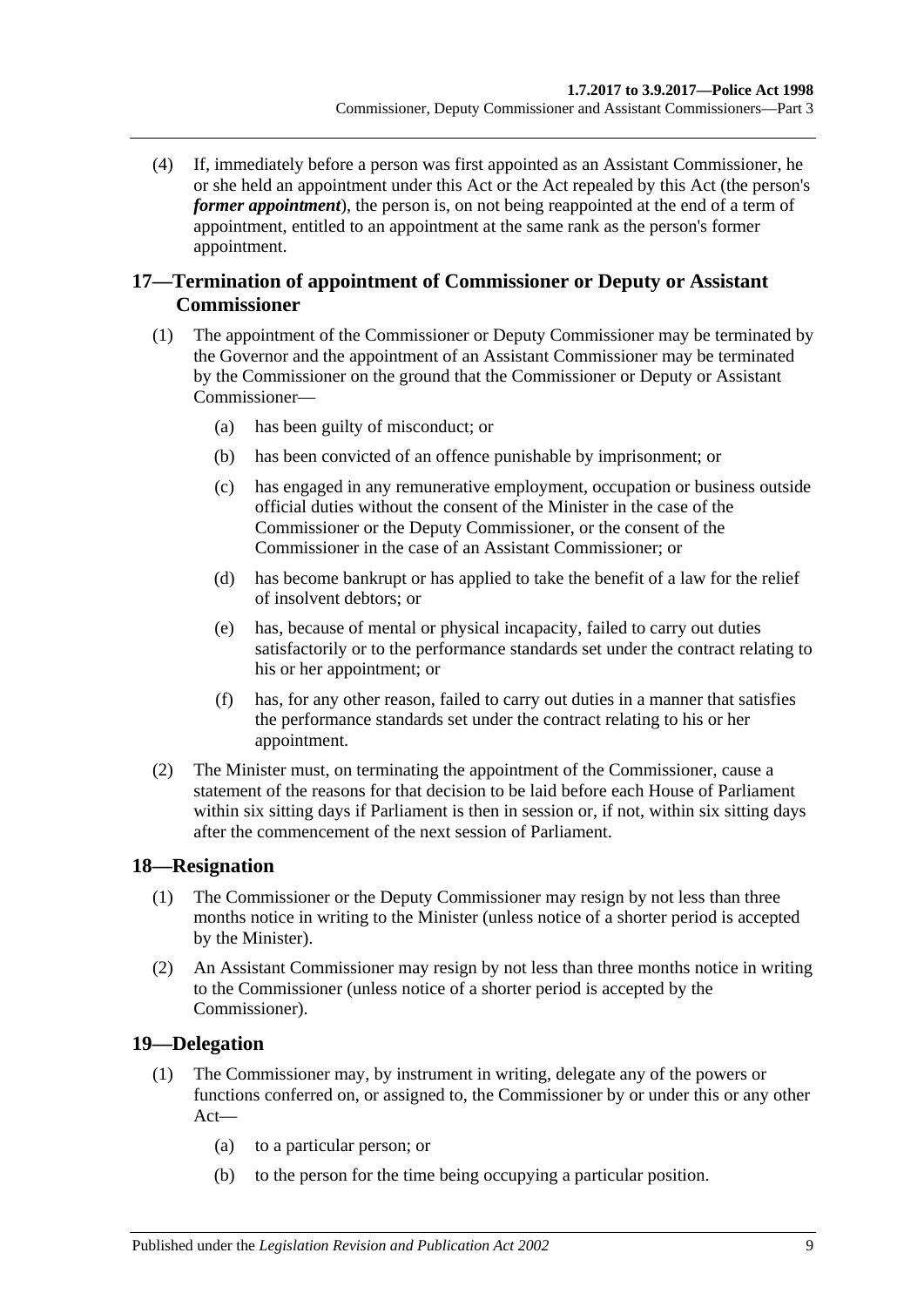Part 3—Commissioner, Deputy Commissioner and Assistant Commissioners

- (2) A power or function delegated under this section may, if the instrument of delegation so provides, be subdelegated.
- (3) A delegation or subdelegation under this section—
	- (a) may be absolute or conditional; and
	- (b) does not derogate from the power of the delegator to act personally in any matter; and
	- (c) is revocable at will by the delegator.
- (4) A copy of every instrument of delegation issued by the Commissioner under this section must be retained as part of the records of SA Police.

## <span id="page-9-1"></span><span id="page-9-0"></span>**Part 4—Other members of SA Police**

## **Division 1—Appointment and resignation**

#### <span id="page-9-2"></span>**20—Appointment of officers**

The Commissioner may appoint as many commanders, superintendents, inspectors and other officers of police as the Commissioner thinks necessary.

#### <span id="page-9-3"></span>**21—Appointment of sergeants and constables**

The Commissioner may appoint as many sergeants and constables as the Commissioner thinks necessary.

#### <span id="page-9-4"></span>**22—Further division of ranks**

The ranks of officers and other members of SA Police may be further divided or consolidated under the regulations.

#### <span id="page-9-5"></span>**23—Term appointments for certain positions**

- (1) An appointment of a person who is not a member of SA Police to a position in SA Police of or above the rank of senior constable may be made (but is not required to be made)—
	- (a) for a term not exceeding five years specified in the instrument of appointment; and
	- (b) on such conditions as to remuneration or any other matter as the Commissioner considers appropriate.
- (2) A person must not be appointed for a term under this section except—
	- (a) where the person has special expertise that is required but not available within SA Police; or
	- (b) in other cases of a special kind prescribed by regulation.
- (3) The term of an appointment under this section may not be extended so that it exceeds five years and a person may not be reappointed under this section so that the terms in aggregate exceed five years.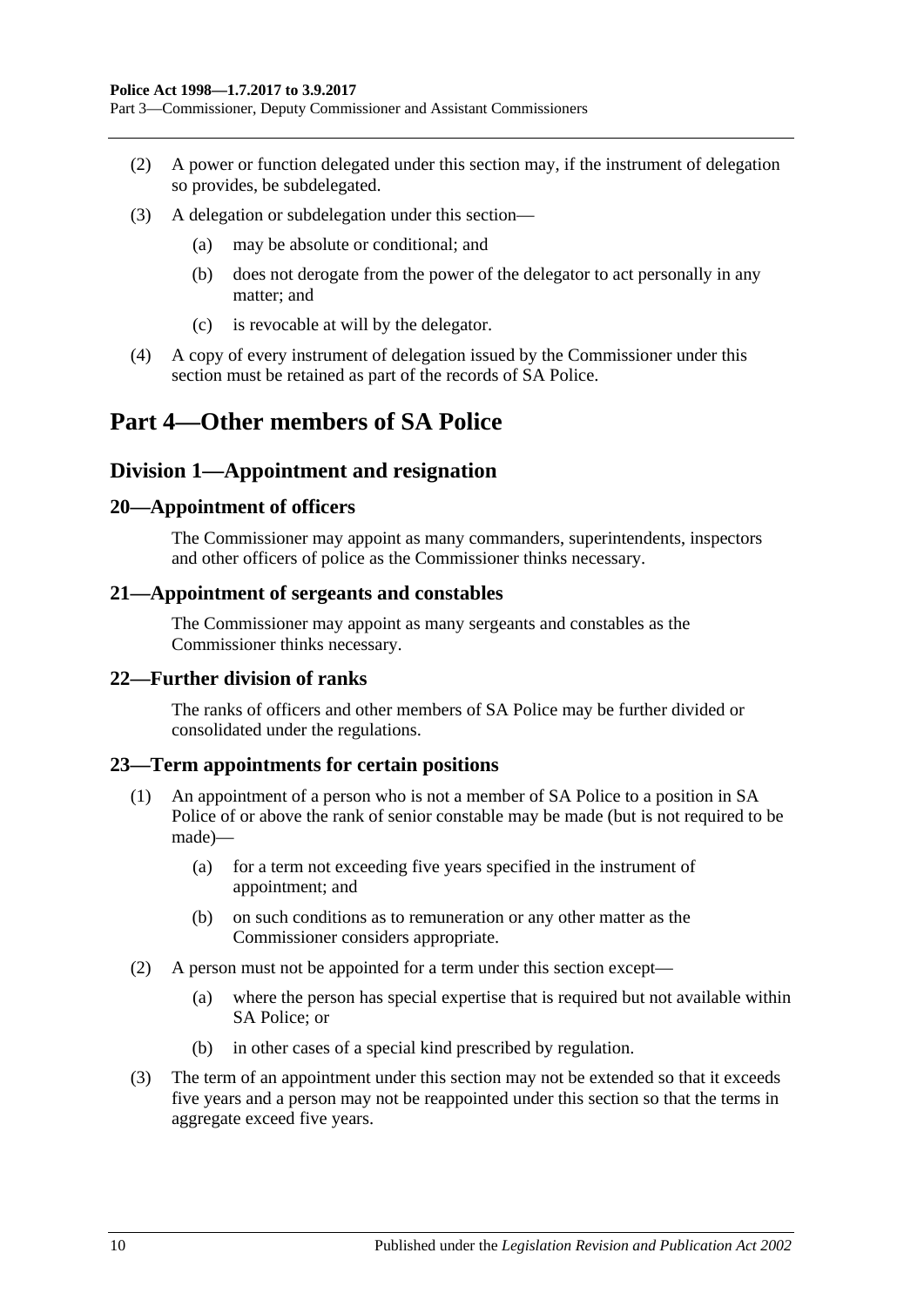## <span id="page-10-0"></span>**24—Appointment of community police**

- (1) The Commissioner may appoint as many community constables as the Commissioner thinks necessary.
- (2) A community constable will be appointed for the whole of the State or an area of the State specified in the instrument of appointment.
- (3) The Commissioner may, by written notice to a community constable, vary the area in relation to which the appointment is effective.
- (4) The Commissioner may give a community constable position and its occupant a title that reflects an area limitation or other characteristic of the position, and may vary such a title.
- (5) [Division 2](#page-12-0) of this Part contains other special provisions relating to community police.

#### <span id="page-10-1"></span>**25—Police oath or affirmation**

A person's appointment as a member of SA Police (including appointment as the Commissioner, the Deputy Commissioner or an Assistant Commissioner) is rendered void if the person does not on appointment make an oath or affirmation in the form prescribed by regulation.

#### <span id="page-10-2"></span>**26—Effect of appointment and oath or affirmation**

- (1) A person who is appointed as a member of SA Police and makes the prescribed oath or affirmation will be taken to have entered into an agreement to serve in SA Police in each position that the person may hold until he or she lawfully ceases to be a member of SA Police.
- (2) No such agreement is void for want of consideration.

#### <span id="page-10-4"></span><span id="page-10-3"></span>**27—Probationary appointment**

- (1) Subject to this section, a person's appointment to a position in SA Police will be on probation for a period determined by the Commissioner not exceeding—
	- (a) in the case of a person who, immediately before appointment, was not a member of SA Police—two years; or
	- (b) in any other case—one year.
- (2) For the purposes of [subsection](#page-10-4) (1), the period of probationary service of a member of SA Police does not include—
	- (a) if the Commissioner so determines—the whole or a part of any period during which the member, while on full or reduced pay—
		- (i) is absent from duty (other than on recreation leave); or
		- (ii) performs duties that have been limited or varied by reason of physical or mental disability or illness of the member; or
	- (b) except where the Commissioner determines to the contrary—
		- (i) any period during which the member is absent from duty without pay; or
		- (ii) any period during which the member's appointment is suspended.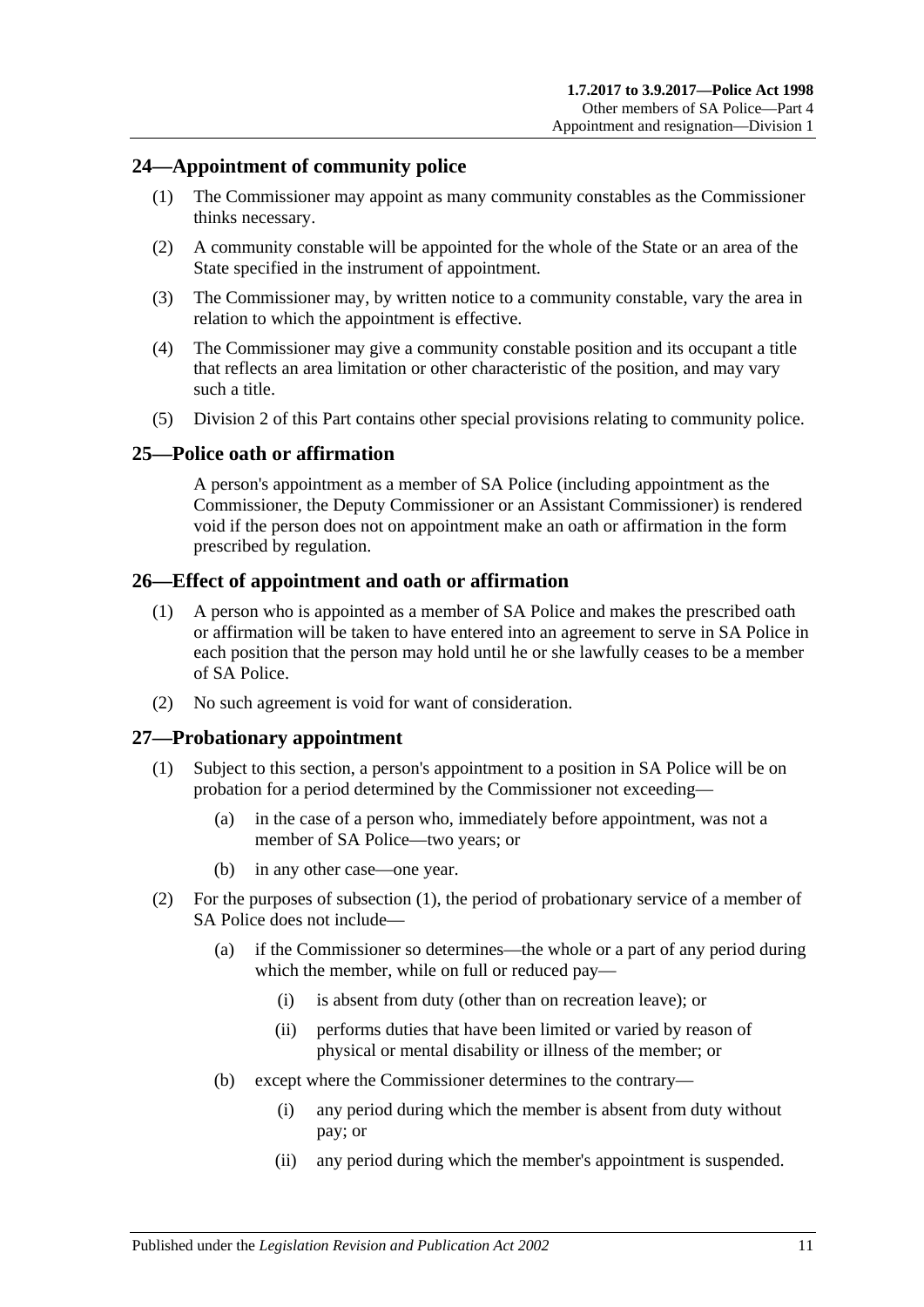- (3) The Commissioner may at any time during the period of probation of a member, having regard to the person's suitability for permanent appointment—
	- (a) confirm the appointment; or
	- (b) extend or further extend the period of the probation for such period as the Commissioner determines, but not so that the total period of probation exceeds the maximum period allowed in relation to the person under this section; or
	- (c) terminate the appointment.
- (5) An appointment on probation will be taken to have been confirmed if, at the end of the period of probation, the appointment has not previously been confirmed or terminated.
- $(6)$  If—
	- (a) a person's appointment is terminated under this section; and
	- (b) the person's appointment constituted a promotion from another position in SA Police of a lower rank,

the person will, on the termination, revert to a position in SA Police approved by the Commissioner at that lower rank.

- <span id="page-11-3"></span>(7) This section does not apply to the following appointments:
	- (a) appointment as the Commissioner, the Deputy Commissioner or an Assistant Commissioner;
	- (b) appointment for a term under this Division;
	- (c) subject to [subsection](#page-11-2) (8)—appointment of a member of SA Police to another position of the same rank as that held by the member immediately before the appointment to the other position;
	- (d) appointment as a community constable.
- <span id="page-11-2"></span>(8) If the appointment of a member of SA Police to a position is on probation and the member is, during the probationary period, appointed to another position of the same rank, the period of probation carries over to that other appointment (and the provisions of this section (other than [subsection](#page-11-3)  $(7)(c)$ ) apply accordingly).

#### <span id="page-11-0"></span>**28—Performance standards for officers**

It is a condition of appointment as an officer below the rank of Assistant Commissioner that the officer is to meet performance standards as set from time to time by the Commissioner.

#### <span id="page-11-1"></span>**29—Resignation and relinquishment of official duties**

- (1) A member of SA Police (other than the Commissioner, the Deputy Commissioner or an Assistant Commissioner) may resign by not less than 14 days notice in writing to the Commissioner (unless notice of a shorter period is accepted by the Commissioner).
- (2) A member of SA Police (other than the Commissioner, the Deputy Commissioner or an Assistant Commissioner) must not relinquish official duties unless the member—
	- (a) is expressly authorised in writing by the Commissioner to do so; or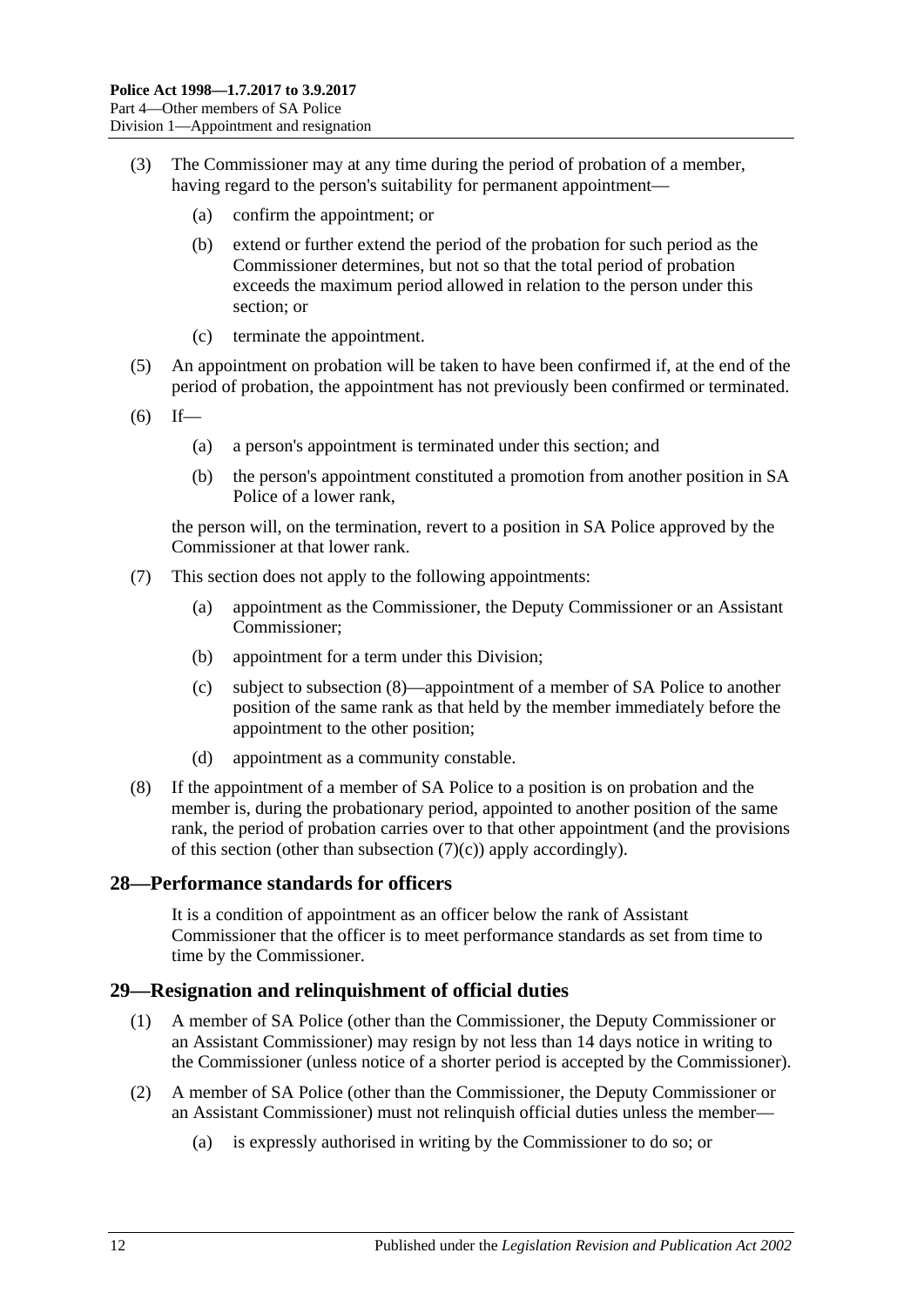(b) is incapacitated by physical or mental disability or illness from performing official duties.

Maximum penalty: \$1 250 or three months imprisonment.

## <span id="page-12-0"></span>**Division 2—Special provisions relating to community police**

## <span id="page-12-1"></span>**30—Powers, responsibilities and immunities of community police**

- (1) A community constable's powers, responsibilities and immunities as a member of SA Police are subject to any limitation imposed by the Commissioner.
- (2) The Commissioner—
	- (a) may impose a limitation on the powers, responsibilities or immunities of a community constable by—
		- (i) instrument of appointment of the community constable; or
		- (ii) notice in writing to the community constable; and
	- (b) may vary or revoke such a limitation by notice in writing to the community constable.
- (3) Limitations imposed under this section may vary from one community constable to another.

## <span id="page-12-2"></span>**31—Suspension or termination of appointment of community police**

- (1) Subject to [subsection](#page-12-6) (2), the Commissioner may, at the Commissioner's discretion, suspend or terminate the appointment of a community constable.
- <span id="page-12-6"></span>(2) The Commissioner must not take action against a community constable under this section because of any incapacity of the community constable to perform duties that results from physical or mental disability or illness of the community constable without first complying with the requirements of the *[Police Superannuation Act](http://www.legislation.sa.gov.au/index.aspx?action=legref&type=act&legtitle=Police%20Superannuation%20Act%201990) 1990*.

## <span id="page-12-3"></span>**32—Conditions of appointment of community police**

- (1) The conditions of appointment of a community constable may be determined by the Commissioner.
- (2) A determination by the Commissioner must provide for the payment of remuneration, allowances and expenses in accordance with a specified scale.
- (3) A determination under this section may relate to community police generally, a class of community police or a particular community constable.

## <span id="page-12-4"></span>**Part 5—Police cadets and police medical officers**

## <span id="page-12-5"></span>**33—Police cadets**

- (1) The Commissioner may appoint as many police cadets as the Commissioner thinks necessary.
- (2) A police cadet is not a member of SA Police and is not a public service employee.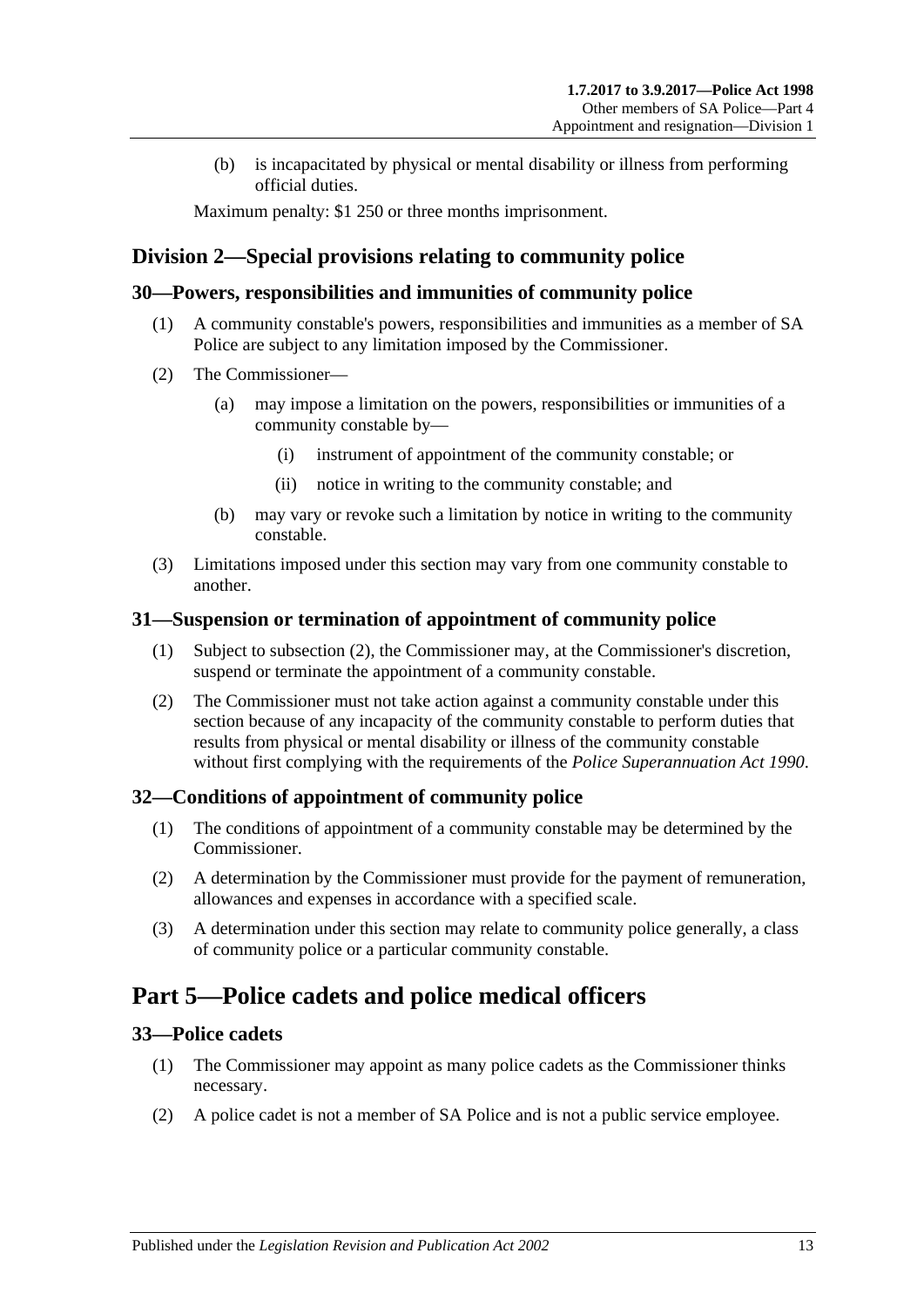#### <span id="page-13-0"></span>**34—Suspension or termination of appointment of police cadets**

The Commissioner may, at the Commissioner's discretion, suspend or terminate the appointment of a police cadet.

#### <span id="page-13-1"></span>**35—Resignation and relinquishment of official duties**

- (1) A police cadet may resign by not less than 14 days notice in writing to the Commissioner (unless notice of a shorter period is accepted by the Commissioner).
- (2) A police cadet must not relinquish official duties unless the police cadet—
	- (a) is expressly authorised in writing by the Commissioner to do so; or
	- (b) is incapacitated by physical or mental disability or illness from performing official duties.

Maximum penalty: \$1 250 or three months imprisonment.

#### <span id="page-13-2"></span>**36—Police medical officers**

- (1) The Commissioner may appoint a legally qualified medical practitioner to be a police medical officer.
- (2) The appointment of a police medical officer will be on terms and conditions fixed by the Commissioner.
- (3) A police medical officer is not a member of SA Police and is not a public service employee.
- (4) A police medical officer must perform such duties as are arranged between the Commissioner and the officer.

## <span id="page-13-4"></span><span id="page-13-3"></span>**Part 6—Conduct and discipline of police and police cadets**

## **Division 1—Code of Conduct**

#### <span id="page-13-6"></span><span id="page-13-5"></span>**37—Code of conduct**

- (1) The Governor may, by regulation, establish a Code of Conduct for the maintenance of professional standards by members of SA Police and police cadets.
- (2) Without limiting the generality of [subsection](#page-13-6) (1), the Code may include provisions relating to—
	- (a) the performance of duties; and
	- (b) corrupt, improper or discreditable behaviour (including criminal conduct under foreign law); and
	- (ba) drug and alcohol testing of members of SA Police and police cadets; and
	- (c) conduct towards other members of SA Police, police cadets or police medical officers; and
	- (d) standards of personal behaviour or dress; and
	- (e) relations with the public or particular groups or organisations; and
	- (f) the use of official information or resources; and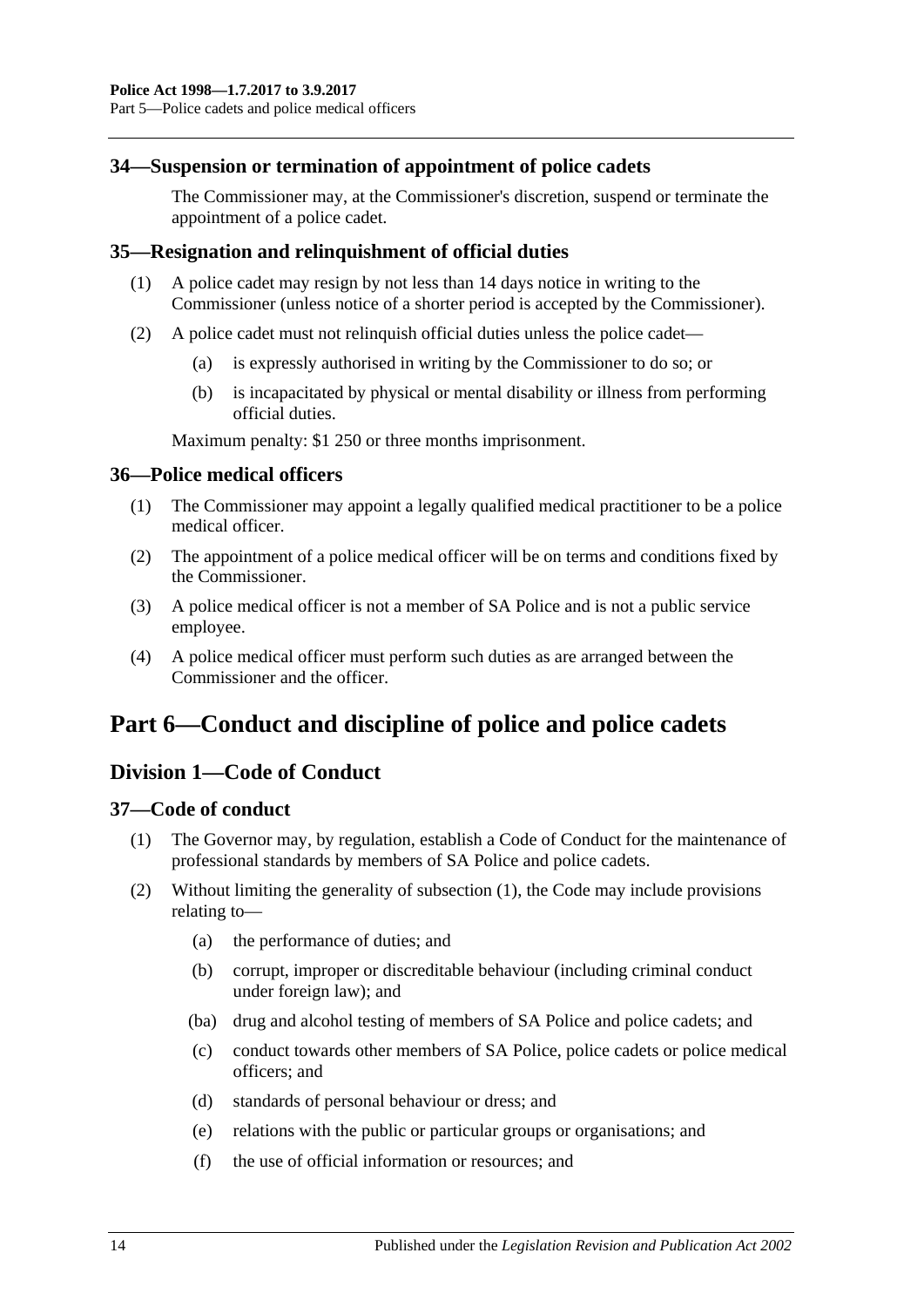- (g) public comment; and
- (h) any other matter that the Governor considers relevant to the maintenance of professional standards.

#### <span id="page-14-0"></span>**38—Report and investigation of breach of Code**

- (1) A member of SA Police or police cadet who becomes aware of circumstances in which it is reasonable to suspect the commission of a breach of the Code must report the matter to the Commissioner or as directed by the Commissioner.
- (1a) The Commissioner must provide the Police Ombudsman with details of each report as soon as practicable after it is made.
- (2) If the Commissioner suspects that a member of SA Police or a police cadet has committed a breach of the Code, the Commissioner may, subject to a determination of the Police Ombudsman under section 23 of the *[Police \(Complaints and Disciplinary](http://www.legislation.sa.gov.au/index.aspx?action=legref&type=act&legtitle=Police%20(Complaints%20and%20Disciplinary%20Proceedings)%20Act%201985)  [Proceedings\) Act](http://www.legislation.sa.gov.au/index.aspx?action=legref&type=act&legtitle=Police%20(Complaints%20and%20Disciplinary%20Proceedings)%20Act%201985) 1985*, cause the matter to be investigated.

#### <span id="page-14-1"></span>**39—Charge for breach of Code**

- (1) The Commissioner may, in accordance with the procedures prescribed by regulation, charge a member of SA Police or police cadet with a breach of the Code.
- (2) A person charged may, within the period and in the manner prescribed by regulation, admit or deny the charge.
- (3) If a charge is not admitted, the charge must be heard and determined by the Police Disciplinary Tribunal in accordance with the *[Police \(Complaints and Disciplinary](http://www.legislation.sa.gov.au/index.aspx?action=legref&type=act&legtitle=Police%20(Complaints%20and%20Disciplinary%20Proceedings)%20Act%201985)  [Proceedings\) Act](http://www.legislation.sa.gov.au/index.aspx?action=legref&type=act&legtitle=Police%20(Complaints%20and%20Disciplinary%20Proceedings)%20Act%201985) 1985*.

#### <span id="page-14-2"></span>**40—Orders for punishment following offence or charge of breach of Code**

- (1) If a member of SA Police or police cadet—
	- (a) is found guilty of an offence under a law of this State, the Commonwealth or another State or a Territory of the Commonwealth; or
	- (b) admits in accordance with this Act a breach of the Code with which he or she has been charged; or
	- (c) is found guilty of a breach of the Code in proceedings before the Police Disciplinary Tribunal,

the Commissioner may take action, or order the taking of action, of one or more of the following kinds in relation to the person:

- (d) termination of the person's appointment;
- (e) suspension of the person's appointment for a specified period;
- (f) reduction of the person's remuneration by a specified amount for a specified period (but not so that the total amount forfeited exceeds the amount prescribed by regulation);
- <span id="page-14-3"></span>(g) where the person is a member of SA Police, transfer of the member to another position in SA Police for a specified period (whether with or without a reduction in rank, seniority or remuneration);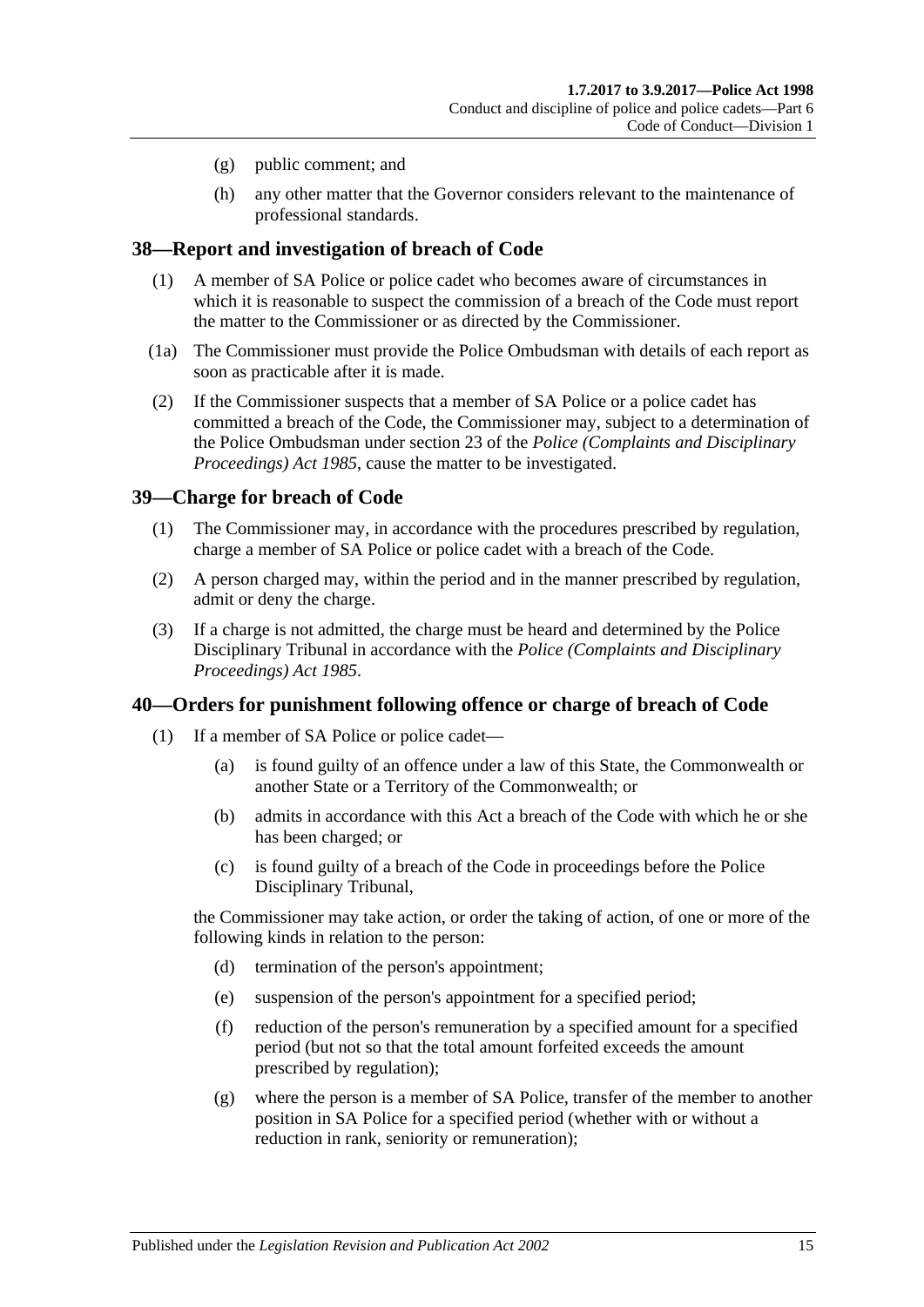- (h) where the person is a member of SA Police, reduction in the member's seniority;
- (i) imposition of a fine not exceeding the amount prescribed by regulation;
- (j) where the person is a police cadet, withdrawal of specified rights or privileges for a specified period;
- (k) a reprimand recorded in the person's conduct and service history kept under the regulations;
- (l) an unrecorded reprimand;
- (m) counselling;
- (n) education or training;
- (o) action of any other kind prescribed by regulation.
- (2) If the period for which a member of SA Police is transferred under [subsection](#page-14-3)  $(1)(g)$  is less than 12 months, the member is entitled, on the expiration of the specified period, to return to the position occupied by the member before being so transferred.

#### <span id="page-15-0"></span>**41—Suspension where charge of offence or breach of Code**

- (1) If a member of SA Police or police cadet is charged with an offence (whether under the law of this State, the Commonwealth or another State or a Territory of the Commonwealth) or a breach of the Code, the Commissioner may suspend the person's appointment.
- <span id="page-15-3"></span>(2) The Commissioner may, if the Commissioner considers it appropriate to do so in the circumstances, suspend the person's appointment after deciding that the person be charged but before the charge is actually laid.
- (3) A suspension under [subsection](#page-15-3) (2) is to be taken to have been revoked by the Commissioner if the charge is not laid within 24 hours (excluding a Saturday, Sunday or a public holiday falling on a Monday or Friday).
- (4) A suspension under this section must be revoked by the Commissioner if—
	- (a) the person is found not guilty of the offence or breach charged or the charge is dismissed, lapses or is withdrawn; and
	- (b) the person does not stand charged of any other offence or breach.
- (5) If the suspension under this section of a person's appointment is revoked by the Commissioner, then, subject to any determination of the Commissioner under the regulations, the person is entitled to any remuneration or accrual of rights withheld in consequence of the suspension and the period of the suspension will count as service.

## <span id="page-15-1"></span>**Division 2—Drug and alcohol testing of police, police cadets etc**

## <span id="page-15-2"></span>**41A—Interpretation**

(1) In this Division—

*alcotest* means a test by means of an apparatus of a kind approved for the conduct of alcotests under the *[Road Traffic Act](http://www.legislation.sa.gov.au/index.aspx?action=legref&type=act&legtitle=Road%20Traffic%20Act%201961) 1961*;

*biological sample* means a sample of blood, urine or oral fluid;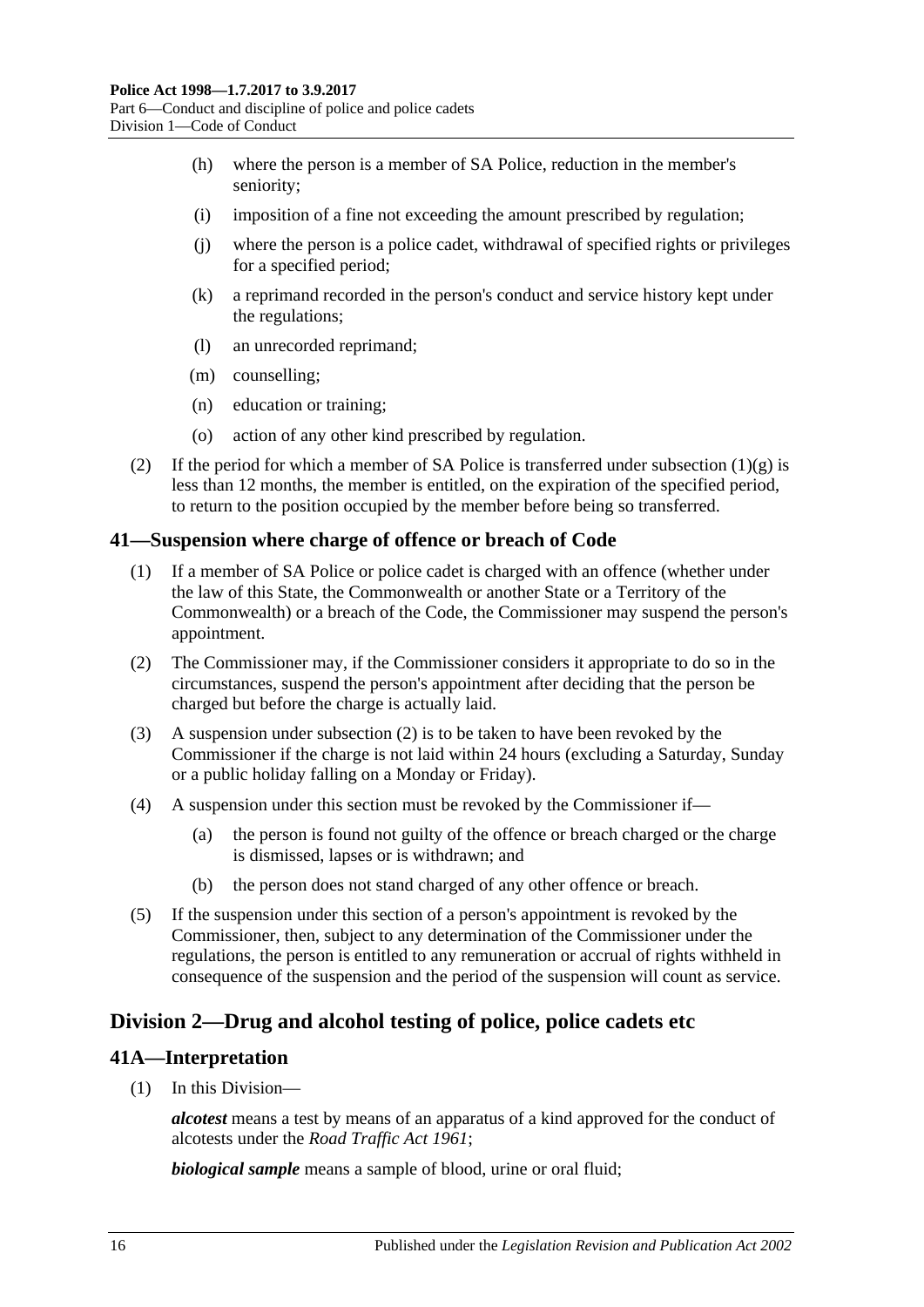*breath analysing instrument* means an apparatus of a kind approved as a breath analysing instrument under the *[Road Traffic Act](http://www.legislation.sa.gov.au/index.aspx?action=legref&type=act&legtitle=Road%20Traffic%20Act%201961) 1961*;

*breath analysis* means an analysis of breath by a breath analysing instrument;

*classified appointment or position* means an appointment or position in respect of which it is an essential requirement that an applicant for the appointment or position undergo a medical or psychological assessment as part of the application process;

*critical incident* means an incident where a person is killed or suffers serious bodily injury—

- (a) while detained by a member of SA Police; or
- (b) as a result of the discharge of a firearm or an electronic control device; or
- (c) in circumstances involving a police aircraft, motor vehicle, vessel or other mode of transport; or
- (d) as a result of alleged police action;

*drug* means a substance that is a controlled drug under the *[Controlled Substances](http://www.legislation.sa.gov.au/index.aspx?action=legref&type=act&legtitle=Controlled%20Substances%20Act%201984)  Act [1984](http://www.legislation.sa.gov.au/index.aspx?action=legref&type=act&legtitle=Controlled%20Substances%20Act%201984)*;

*drug and alcohol testing*—see [section](#page-16-1) 41B(1);

*forensic material* means any human material from which the person from whom the material was taken could be identified;

*oral fluid* includes saliva;

*oral fluid analysis* means an analysis of oral fluid by means of an apparatus of a kind approved under the *[Road Traffic Act](http://www.legislation.sa.gov.au/index.aspx?action=legref&type=act&legtitle=Road%20Traffic%20Act%201961) 1961* for the purpose of conducting oral fluid analyses.

- (2) For the purposes of this Division, a person *uses a drug* if the person—
	- (a) consumes, smokes or administers to himself or herself the drug; or
	- (b) permits another person to administer the drug to him or her.

## <span id="page-16-1"></span><span id="page-16-0"></span>**41B—Drug and alcohol testing of members and cadets**

- (1) A member of SA Police or a police cadet may, in accordance with this section, be required to do any of the following:
	- (a) to submit to an alcotest or breath analysis, or both, for the purpose of testing for the presence of alcohol;
	- (b) to provide a biological sample for the purpose of a blood test, urinalysis or an oral fluid analysis to test for the presence of alcohol or drugs,

## (*drug and alcohol testing*).

- (2) A member of SA Police or a police cadet may be required to undergo drug and alcohol testing, in accordance with orders or directions of the Commissioner, in any of the following circumstances:
	- (a) if the member or police cadet has, while on duty, been involved in a critical incident;
	- (b) if the member or police cadet has, while on duty, engaged in driving that is classified by the Commissioner in orders as high risk;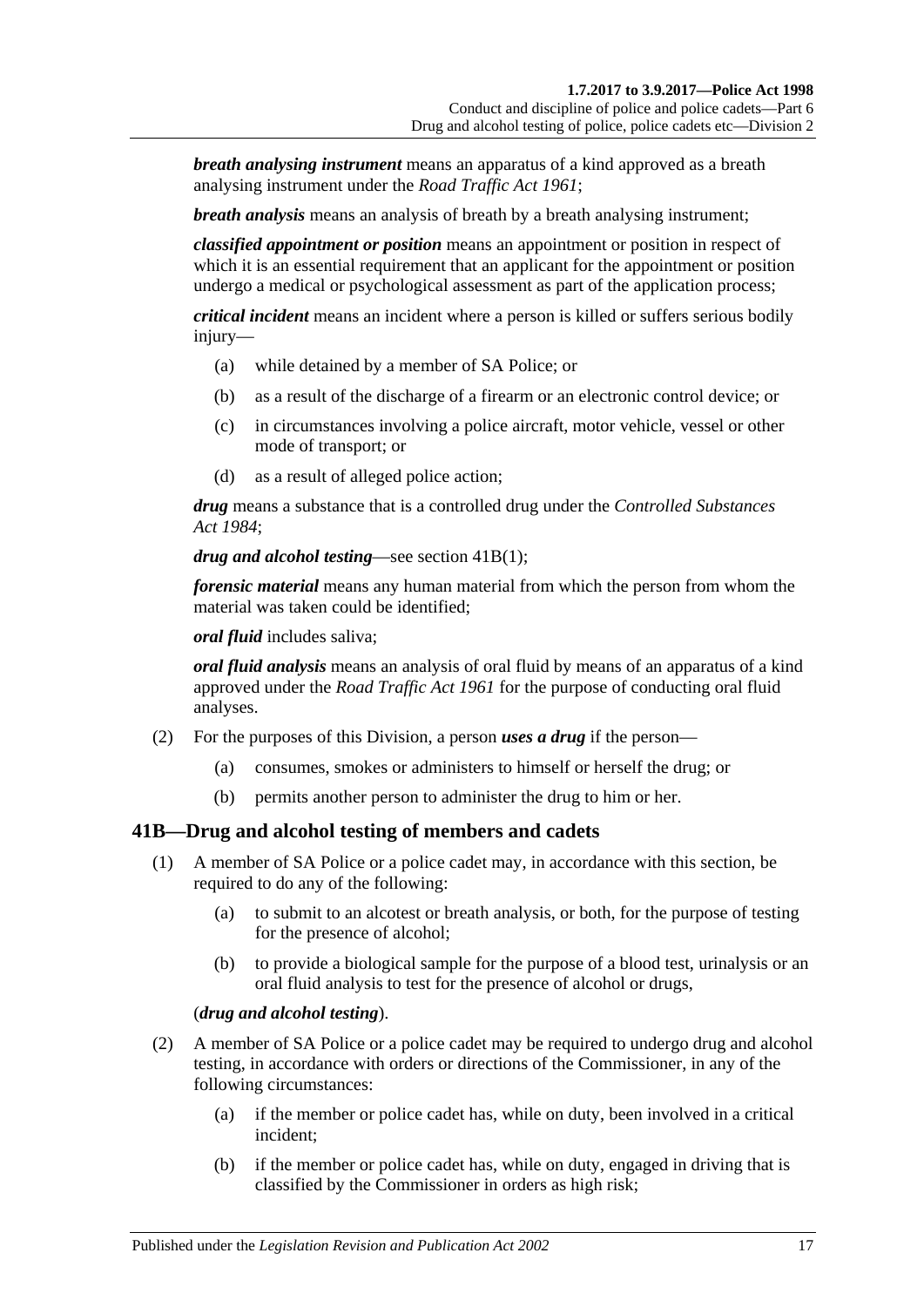- (c) if there is a reasonable cause to believe that the member or police cadet has recently consumed alcohol or used a drug;
- (d) if the member or police cadet is applying for a classified appointment or position.

## <span id="page-17-2"></span><span id="page-17-0"></span>**41C—Drug and alcohol testing of applicants to SA Police**

- (1) A person to whom this subsection applies will, in accordance with orders or directions of the Commissioner, be required to do any of the following:
	- (a) to submit to an alcotest or breath analysis, or both, for the purpose of testing for the presence of alcohol;
	- (b) to provide a biological sample for the purpose of a blood test, urinalysis or an oral fluid analysis to test for the presence of alcohol or drugs.
- (2) [Subsection \(1\)](#page-17-2) applies to—
	- (a) a person applying to be a police cadet; and
	- (b) a person who is not either a member of SA Police or a police cadet applying for appointment to SA Police.

#### <span id="page-17-3"></span><span id="page-17-1"></span>**41D—Procedures for drug and alcohol testing**

- (1) The Governor may make such regulations as are contemplated by, or as are necessary or expedient for the purposes of, this Division.
- (2) Without limiting the generality of [subsection](#page-17-3) (1), the regulations may—
	- (a) prescribe procedures for drug and alcohol testing; and
	- (b) provide for the authorisation of persons to conduct drug and alcohol testing and operate equipment for that purpose; and
	- (c) regulate the collection of biological samples taken from persons for the purposes of drug and alcohol testing under this Division; and
	- (d) provide for the analysis of test results, including the accreditation of persons conducting the analysis; and
	- (e) provide for the approval of devices used in carrying out drug and alcohol testing and analysis; and
	- (f) provide for the use of results from any testing or analysis, or the steps that may be taken on account of any testing or any evidence or information produced as a result of testing; and
	- (g) prescribe the circumstances that amount to a defence to a breach of the Code or the regulations, including where the consumption of alcohol or drugs occurs after police work has been carried out; and
	- (h) prescribe evidentiary provisions to facilitate proof of contraventions of the Code or the regulations for the purposes of proceedings relating to those contraventions; and
	- (i) provide for the confidentiality of test results; and
	- (j) regulate the destruction of biological samples collected for testing; and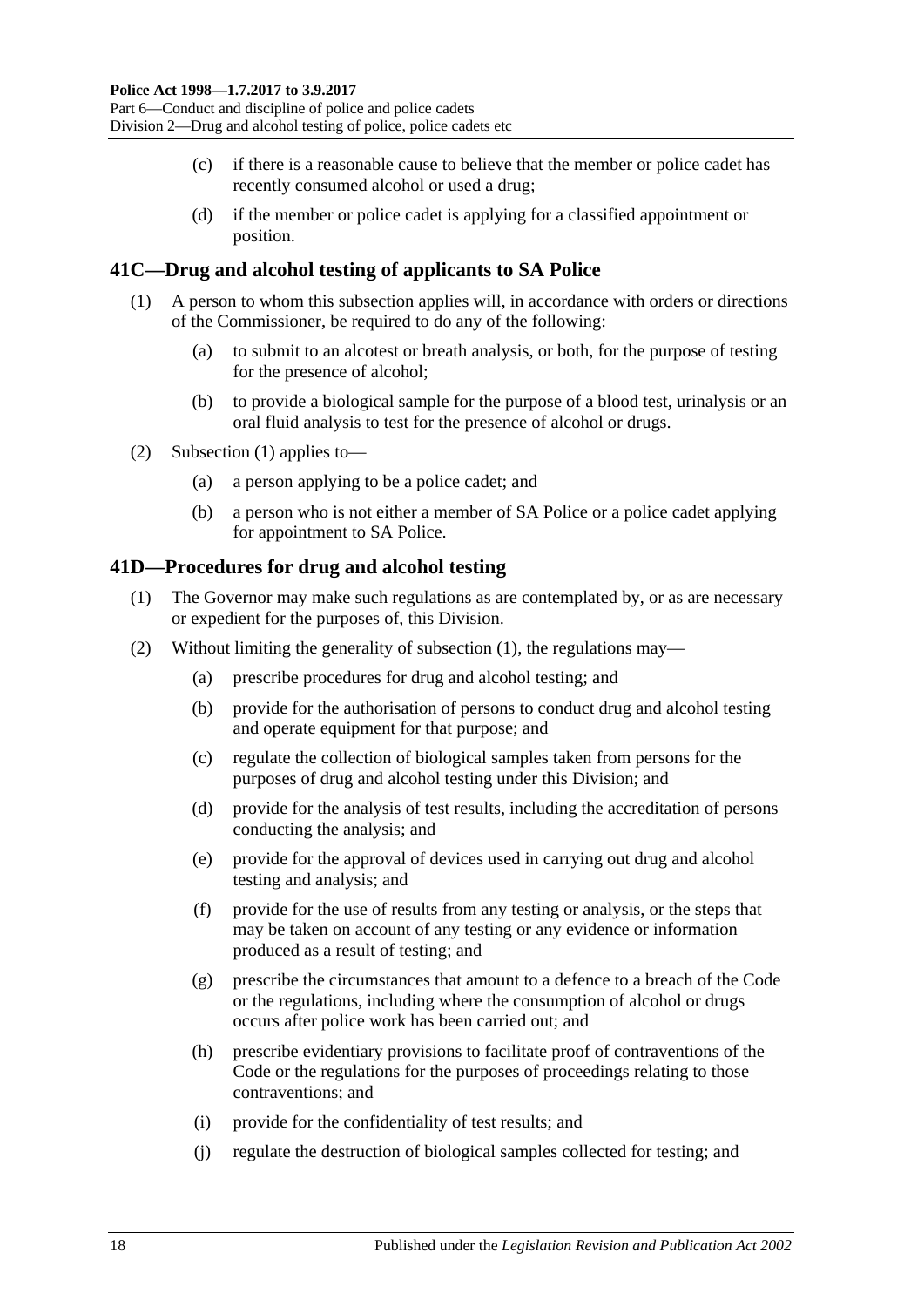(k) provide for the protection of persons involved in taking or conducting testing from liability for acts or omissions done in good faith and in accordance with this Division.

## <span id="page-18-0"></span>**41E—Biological samples, test results etc not to be used for other purposes**

- (1) A biological sample (and any other forensic material taken incidentally in the course of testing a person for the presence of drugs or alcohol) taken under this Division must not be used for any purpose other than—
	- (a) for a purpose contemplated by this Division; or
	- (b) in connection with the control and management of SA Police; or
	- (c) for the purpose of disciplinary proceedings under this Act.
- (2) The results of any drug and alcohol testing or analysis conducted under this Division, or an admission or a statement made by a person relating to such drug and alcohol testing, is not admissible in any proceedings other than disciplinary proceedings under this Act.

## <span id="page-18-1"></span>**Division 3—Minor misconduct**

## <span id="page-18-2"></span>**42—Minor misconduct**

- (1) Subject to the *[Police \(Complaints and Disciplinary Proceedings\) Act](http://www.legislation.sa.gov.au/index.aspx?action=legref&type=act&legtitle=Police%20(Complaints%20and%20Disciplinary%20Proceedings)%20Act%201985) 1985*, the Commissioner may determine that a suspected breach of the Code involves minor misconduct only on the part of a member of SA Police or police cadet.
- (1a) The Commissioner must inform the member of SA Police or police cadet concerned—
	- (a) of the nature of the suspected breach of the Code and the particulars of the breach; and
	- (b) that the Commissioner has determined that the matter involves minor misconduct; and
	- (c) that the member or police cadet is entitled to require that the matter—
		- (i) be dealt with as an alleged breach of the Code under [Division 1;](#page-13-4) or
		- (ii) be referred to a member of SA Police determined in accordance with the orders and directions of the Commissioner for an informal inquiry under this section.
- (2) A member to whom a matter is referred for an informal inquiry under this section or under section 21A of the *[Police \(Complaints and Disciplinary Proceedings\)](http://www.legislation.sa.gov.au/index.aspx?action=legref&type=act&legtitle=Police%20(Complaints%20and%20Disciplinary%20Proceedings)%20Act%201985)  Act [1985](http://www.legislation.sa.gov.au/index.aspx?action=legref&type=act&legtitle=Police%20(Complaints%20and%20Disciplinary%20Proceedings)%20Act%201985)*—
	- (a) must cause the matter to be inquired into (subject to this Act and any orders or directions of the Commissioner); and
	- (b) must determine, or cause a determination to be made, on the balance of probabilities, whether the subject matter of the inquiry involves a breach of the Code by the member or police cadet concerned; and
	- (c) must ensure that the member or police cadet concerned is afforded an opportunity—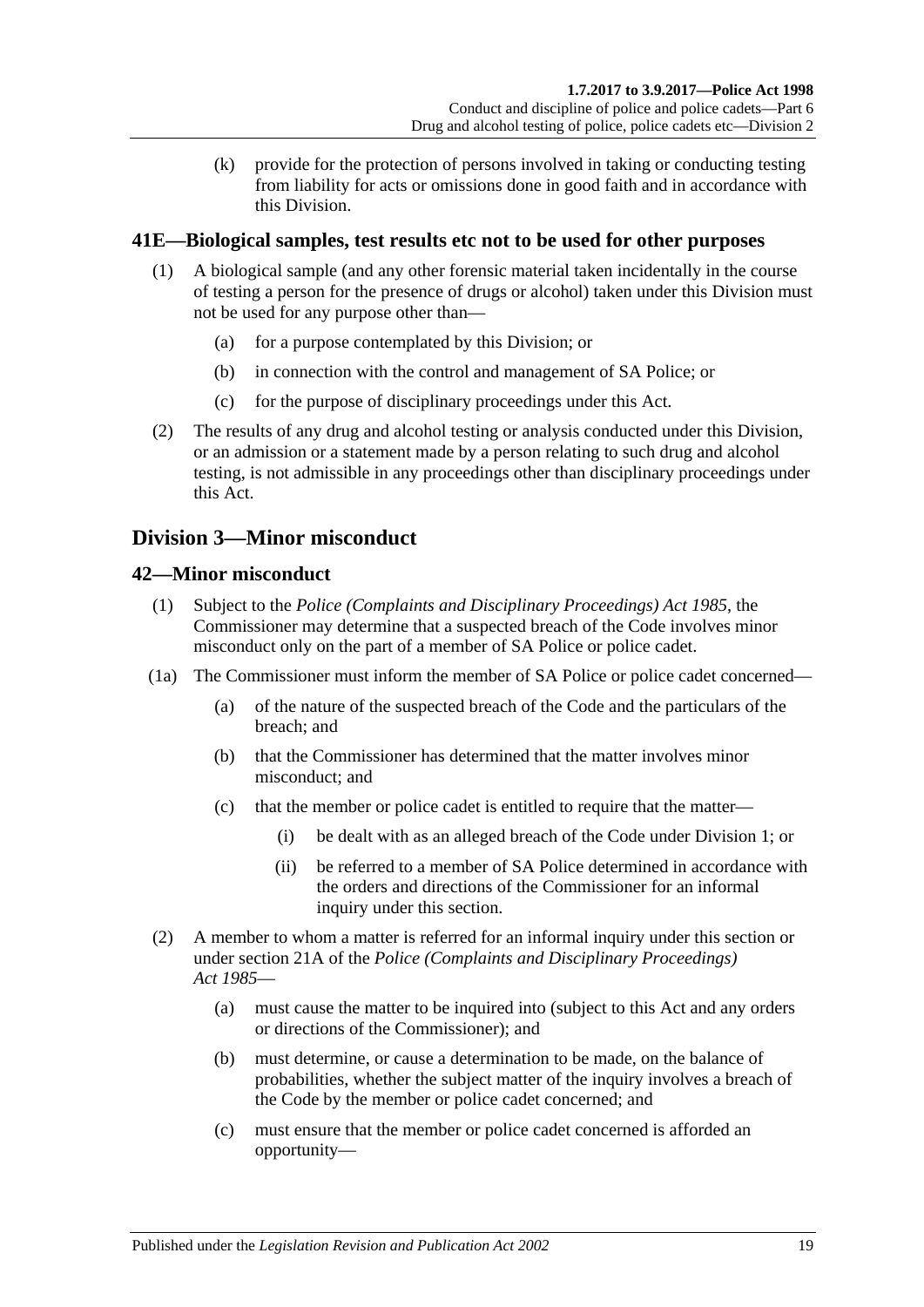- (i) to admit any breach of the Code that he or she is alleged to have committed; and
- (ii) if such a breach is not admitted, to make submissions either orally or in writing in relation to the alleged breach; and
- (d) if the breach is admitted or is found to have been committed, may, subject to any order or directions of the Commissioner, determine that action be taken under [subsection](#page-19-1) (3) in relation to the member or police cadet concerned; and
- (e) must ensure that a written report of the results of the inquiry and any action that it has been determined should be taken in relation to the member or police cadet concerned is prepared and delivered to the Commissioner; and
- (f) must ensure that particulars of the results of the inquiry and the action (if any) that it has been determined should be taken in relation to the member or police cadet concerned are furnished to the member or police cadet.
- <span id="page-19-1"></span>(3) Action of one or more of the following kinds may, subject to any orders or directions of the Commissioner, be taken in relation to a member or police cadet for a breach of the Code that the member or police cadet has admitted, or been found to have committed, under this section:
	- (a) in the case of a member, transfer of the member for not more than four months to another position in SA Police (not involving a reduction in rank or seniority or, without the member's consent, relocation to a place beyond reasonable commuting distance from the member's current place of employment);
	- (b) recorded or unrecorded advice;
	- (c) counselling;
	- (d) education or training.
- (4) No information obtained in relation to the subject matter of an inquiry under this section during the inquiry may be used in proceedings in respect of a breach of the Code before the Police Disciplinary Tribunal unless the proceedings are against a member of SA Police or police cadet who has allegedly provided false information with the intention of obstructing the inquiry.

## <span id="page-19-0"></span>**43—Right to apply for review of informal inquiry etc**

- (1) If a member of SA Police or police cadet is found on an informal inquiry to have committed a breach of the Code, the member or police cadet may apply for a review under this section on the ground that he or she did not commit the breach concerned or that there was a serious irregularity in the processes followed in the informal inquiry.
- (2) If a determination is made on an informal inquiry that action should be taken in relation to the member of SA Police or police cadet concerned for a breach of the Code, the member or police cadet may apply for a review under this section on the ground that the action is not warranted by the nature of the breach or in the circumstances of the case.
- (3) An application for review under this section must be made to a member of SA Police determined under the regulations within the period and in the manner prescribed by the regulations.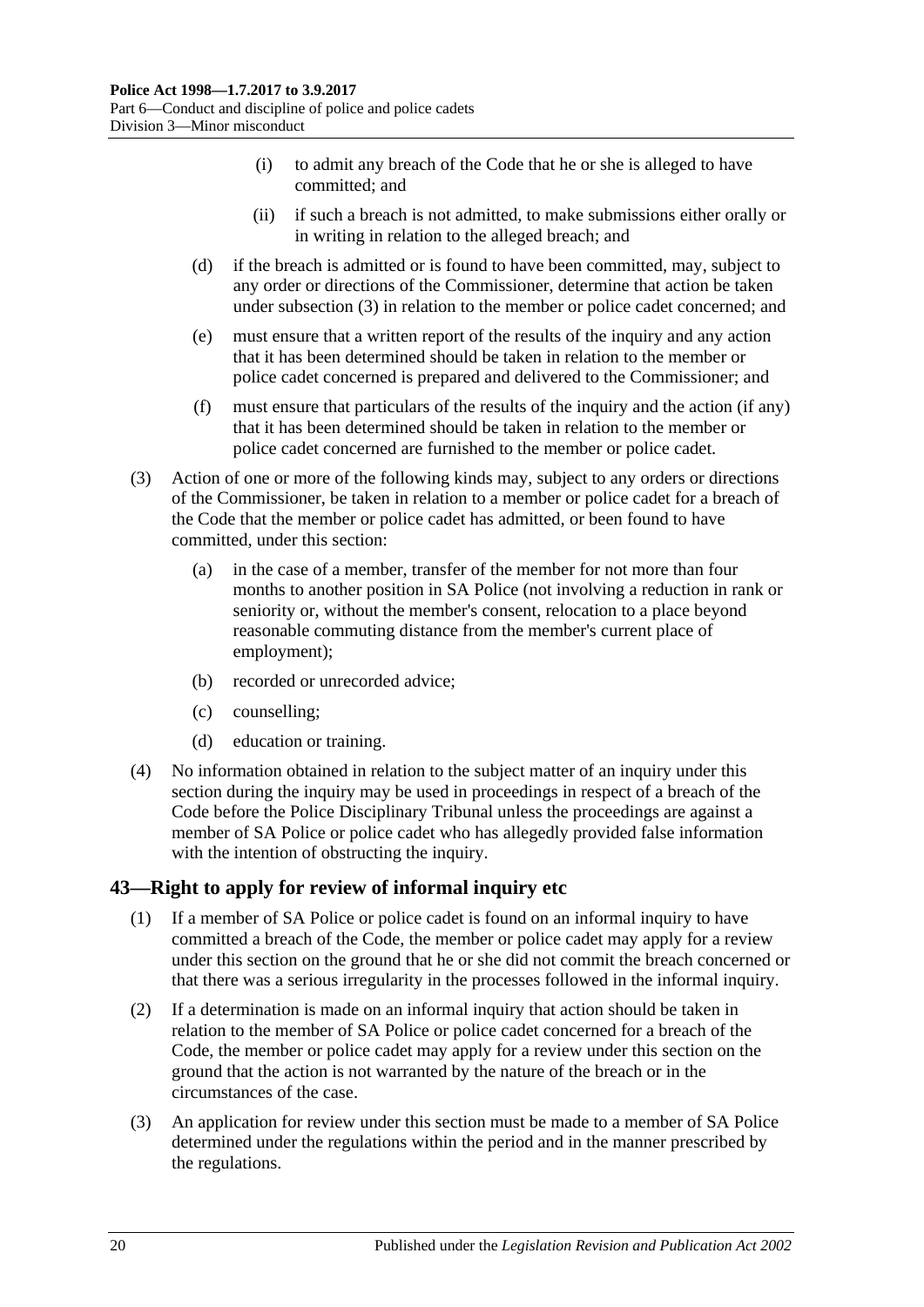- (4) The member to whom an application for review under this section must be made—
	- (a) must be the occupant of a position specified in the regulations or determined according to factors specified in the regulations;
	- (b) must not be selected according to the discretion of the Commissioner or any other person;
	- (c) must not have been involved in the informal inquiry or investigations leading up to the informal inquiry.
- (5) A member to whom an application is made under this section—
	- (a) must, as soon as is practicable, conduct a review (subject to this Act and any order or direction of the Commissioner) of the processes followed in the informal inquiry, or the finding or determination made on the informal inquiry, as the case may require; and
	- (b) must afford the applicant an opportunity to make submissions either orally or in writing in support of his or her application; and
	- (c) may, according to the nature of the case—
		- (i) order that a new informal inquiry be conducted or that the processes involved in the inquiry be recommenced from some specified stage;
		- (ii) affirm or quash any finding or determination reviewed;
		- (iii) make a determination that should have been made in the first instance; and
	- (d) must ensure that a written report of the results of the review is prepared and delivered to the Commissioner; and
	- (e) must ensure that particulars of the results of the review are furnished to the member or police cadet concerned.
- (6) This section applies to the exclusion of any right of appeal under Part 7 of the *[Police](http://www.legislation.sa.gov.au/index.aspx?action=legref&type=act&legtitle=Police%20(Complaints%20and%20Disciplinary%20Proceedings)%20Act%201995)  [\(Complaints and Disciplinary Proceedings\) Act](http://www.legislation.sa.gov.au/index.aspx?action=legref&type=act&legtitle=Police%20(Complaints%20and%20Disciplinary%20Proceedings)%20Act%201995) 1995*.

## <span id="page-20-1"></span><span id="page-20-0"></span>**44—Monitoring of informal inquiries etc**

- (1) The Commissioner must cause all informal inquiries and findings and determinations made with respect to minor misconduct to be monitored and reviewed with a view to maintaining proper and consistent practices.
- (2) The Commissioner may intervene in a particular case if the Commissioner considers it appropriate to do so (whether before or after review of the case under [subsection](#page-20-1) (1) or a review on the application of the member of SA Police or police cadet concerned)—
	- (a) by ordering that a new informal inquiry be conducted or that the processes involved in the informal inquiry be recommenced from some specified stage;
	- (b) by quashing a finding that the member of SA Police or police cadet has committed a breach of the Code;
	- (c) by making a determination that no action or less severe action be taken in relation to the member of SA Police or police cadet for a breach of the Code.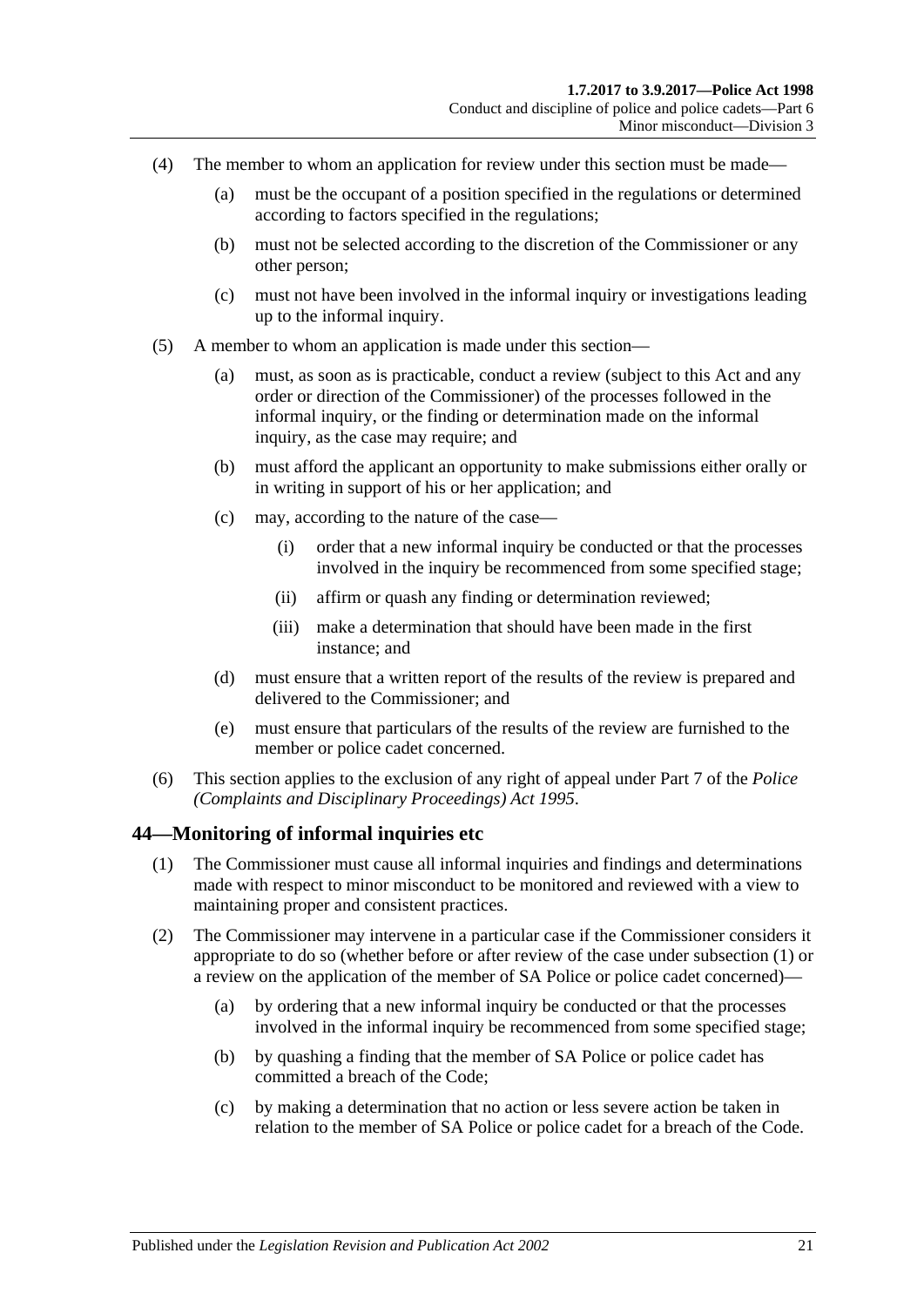## <span id="page-21-0"></span>**Part 7—Termination and transfer of police**

#### <span id="page-21-3"></span><span id="page-21-1"></span>**45—Physical or mental disability or illness**

- (1) If the Commissioner is satisfied after due inquiry that the appointment of a member of SA Police should be terminated because of the member's incapacity to perform duties as a member by reason of physical or mental disability or illness, the Commissioner may terminate the appointment of the member.
- (2) The Commissioner must not terminate the appointment of a police officer under [subsection](#page-21-3) (1) without first complying with—
	- (a) if the officer is a contributor in relation to the scheme of superannuation established by the *[Police Superannuation Act](http://www.legislation.sa.gov.au/index.aspx?action=legref&type=act&legtitle=Police%20Superannuation%20Act%201990) 1990*—the requirements of that Act; or
	- (b) if the officer is a member of the Southern State Superannuation Scheme established by the *[Southern State Superannuation Act](http://www.legislation.sa.gov.au/index.aspx?action=legref&type=act&legtitle=Southern%20State%20Superannuation%20Act%201994) 1994*—the requirements of that Act.
- (3) This section does not apply in relation to an officer appointed under [Part 3.](#page-6-0)

#### <span id="page-21-2"></span>**46—Unsatisfactory performance**

- (1) If the Commissioner is satisfied that—
	- (a) a member of SA Police is not performing duties of his or her position satisfactorily or to applicable performance standards; and
	- (b) it is not practicable to transfer the member to another position of the same rank with duties suited to the member's capabilities or qualifications,

the Commissioner may, if it is practicable to do so, transfer the member to a position of a lower rank with duties suited to the member's capabilities or qualifications.

- (2) If it is not practicable to transfer the member to a position of the same or a lower rank, the Commissioner may terminate the appointment of the member.
- (3) This section does not apply in relation to an officer appointed under [Part 3.](#page-6-0)
- (4) This section does not apply if a member's unsatisfactory performance is due to—
	- (a) physical or mental disability or illness of the member; or
	- (b) lack of necessary resources or training or other organisational factors beyond the member's control.
- (5) The Commissioner must not take action under this section unless—
	- (a) the member has first been advised of his or her unsatisfactory performance and given specific details of the areas of his or her underperformance, the performance standards to be attained and the measures to be taken for improvement; and
	- (b) the member has been allowed a period of not less than three months and not more than six months for improvement to the specified standards; and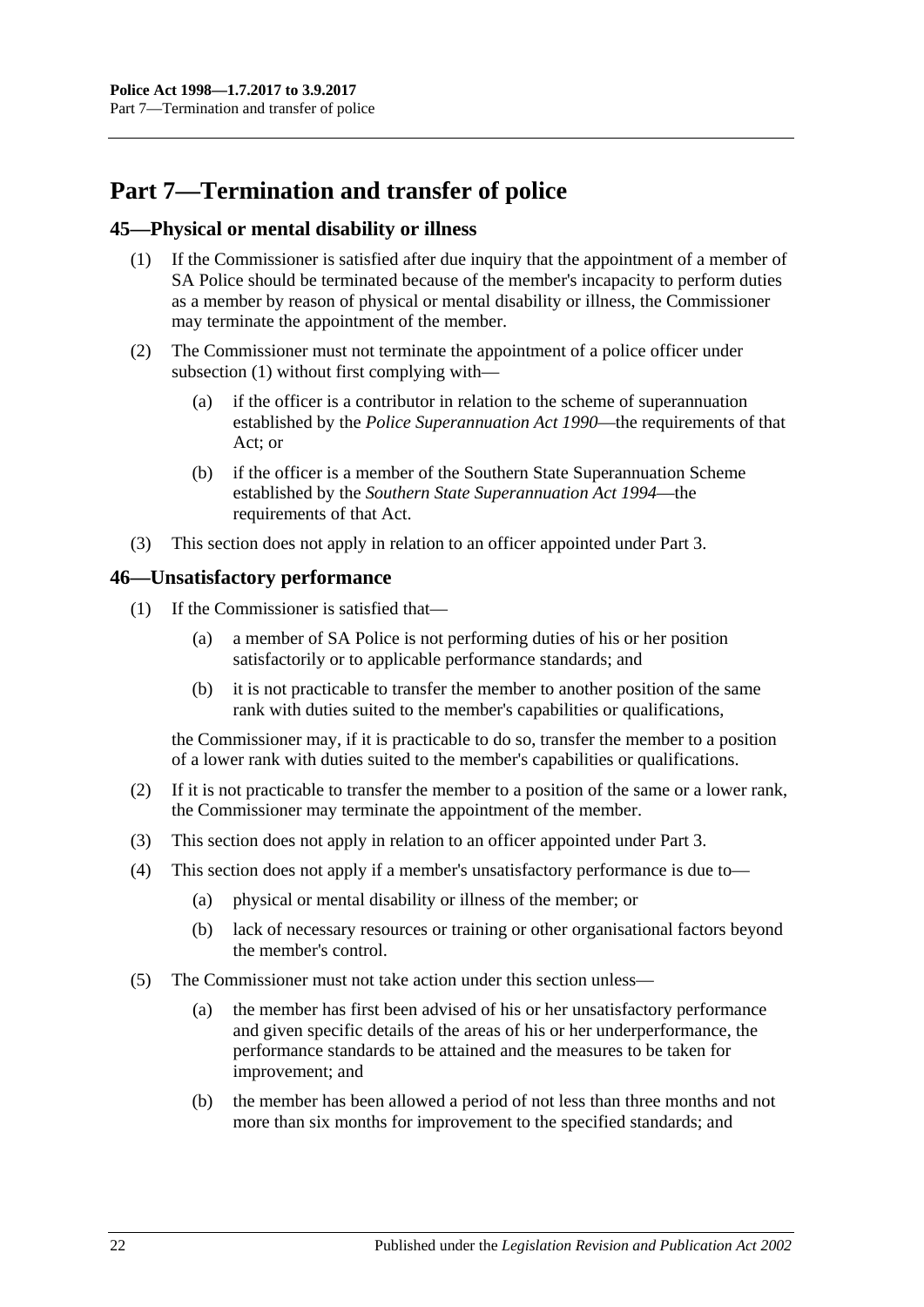(c) a panel of persons has been convened, and has made a decision, in accordance with the regulations, confirming that the processes followed and assessments made in relation to the member and his or her underperformance conformed to the requirements of this section and were reasonable in the circumstances.

## <span id="page-22-0"></span>**47—Power to transfer**

- (1) The Commissioner may, without conducting selection processes, transfer a member of SA Police from the member's current position to another position (and such transfer may be for an indefinite period or for a specified term).
- (2) Except as authorised under the regulations, a member may not be transferred to a position of a higher rank.
- (3) Except as authorised under this Act or the regulations or with the member's consent, a member may not be transferred to a position of a lower rank.
- (4) A member of SA Police aggrieved by a transfer of that member under this section may apply to have his or her grievance dealt with in accordance with a process specified in the regulations.

## <span id="page-22-1"></span>**Part 8—Review of certain termination, transfer and promotion decisions**

## <span id="page-22-2"></span>**Division 1—Termination reviews**

## <span id="page-22-3"></span>**48—Right of review**

- (1) A member of SA Police or former member may apply to SAET under Part 3 Division 1 of the *[South Australian Employment Tribunal Act](http://www.legislation.sa.gov.au/index.aspx?action=legref&type=act&legtitle=South%20Australian%20Employment%20Tribunal%20Act%202014) 2014* for a review of a decision to terminate the member's appointment—
	- (a) during a period of probation; or
	- (b) on a ground for termination under [Part 7.](#page-21-0)
- (2) An application for review of the decision must be made to SAET within the period prescribed by regulation.
- (3) SAET may in an appropriate case dispense with the requirement that the application be made within the prescribed period.

## <span id="page-22-4"></span>**Division 2—Transfer reviews**

## <span id="page-22-5"></span>**52—Review of certain transfers**

- $(1)$  If—
	- (a) a decision is made to transfer a member of SA Police to another position (other than under [Part 6](#page-13-3) or [section](#page-21-2) 46); and
	- (b) the member believes that he or she is being punished for particular conduct,

the member may apply to SAET under Part 3 Division 1 of the *[South Australian](http://www.legislation.sa.gov.au/index.aspx?action=legref&type=act&legtitle=South%20Australian%20Employment%20Tribunal%20Act%202014)  [Employment Tribunal Act](http://www.legislation.sa.gov.au/index.aspx?action=legref&type=act&legtitle=South%20Australian%20Employment%20Tribunal%20Act%202014) 2014* for a review of the decision.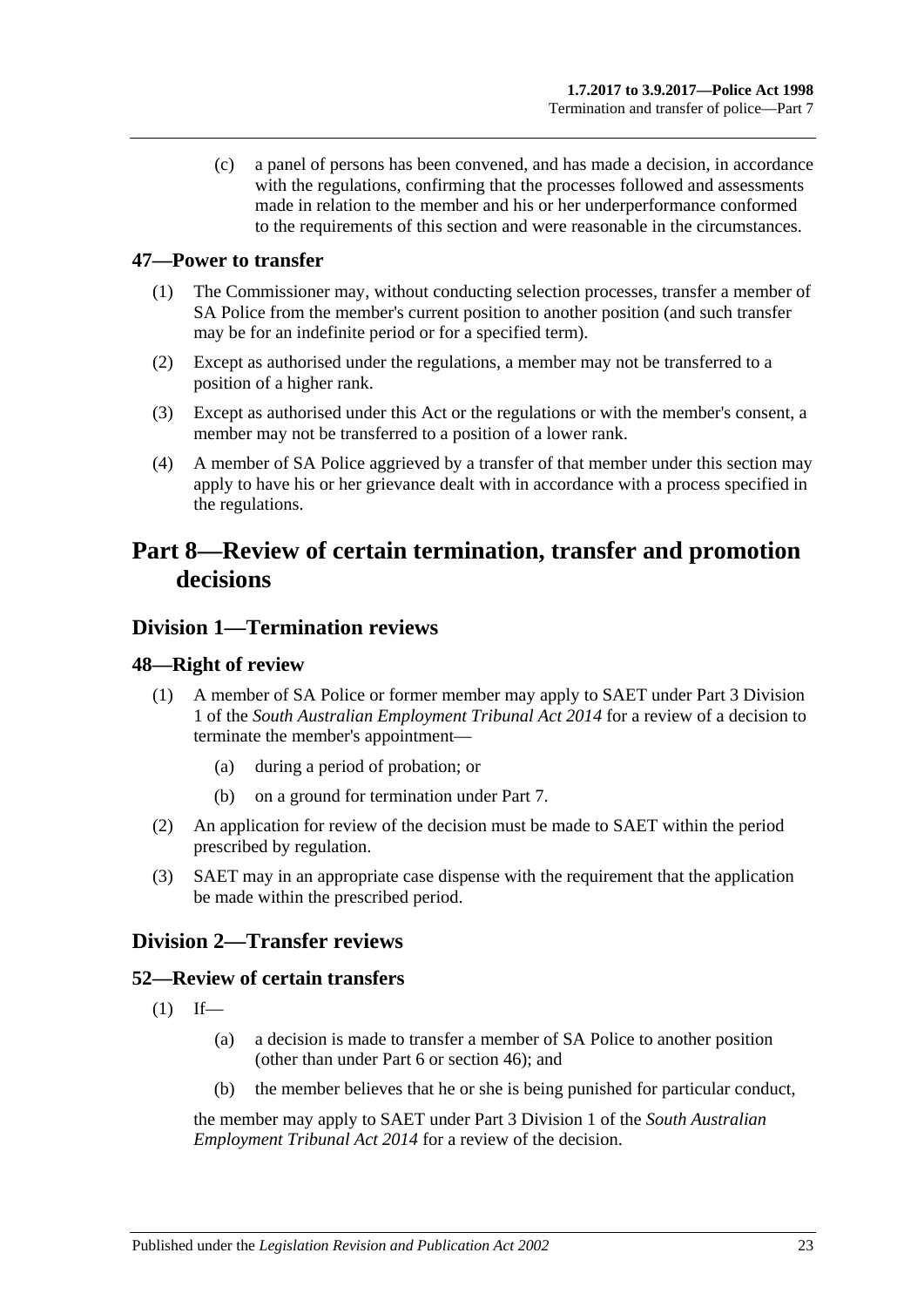- (2) An application for review of the decision must be made to SAET within the period prescribed by regulation.
- (3) SAET may in an appropriate case dispense with the requirement that the application be made within the prescribed period.
- (4) If, on an application for review of a decision under this Division, SAET is satisfied that the transfer is in the nature of a punishment, SAET may do one or more of the following:
	- (a) quash the decision;
	- (b) remit the matter to the Commissioner for reconsideration;
	- (c) make recommendations for settlement of the matter.

## <span id="page-23-0"></span>**Division 3—Promotion reviews**

## <span id="page-23-1"></span>**53—Interpretation and application**

(1) In this Division—

*prescribed promotional position* means a position in SA Police of or above the rank of senior constable but not above the rank of inspector.

(2) Nothing in this Division applies in relation to a transfer under this Act from one position in SA Police to another.

## <span id="page-23-2"></span>**54—Processes for appointment or nomination for prescribed promotional positions**

An appointment to a prescribed promotional position may not be made unless selection processes have been conducted in accordance with the regulations for the purpose of filling the position.

## <span id="page-23-3"></span>**55—Right of review**

- (1) After a selection process has been conducted in relation to a prescribed promotional position, the Commissioner must publish in the Police Gazette—
	- (a) notice of the selection decision; or
	- (b) if no person has been selected for appointment to the position—notice of that fact.
- <span id="page-23-5"></span>(2) Subject to [subsection](#page-23-4) (3), when such a notice is given, a member of SA Police who was an unsuccessful applicant and is eligible for appointment to the position may apply to the Police Review Tribunal for a review of the selection decision.
- <span id="page-23-4"></span>(3) A member may not make an application under [subsection](#page-23-5) (2) unless the person has first made application to have his or her grievance in respect of the selection decision dealt with in accordance with a process specified in the regulations and that process has been completed.
- (4) An application to the Tribunal for review of the decision must be made to the Secretary to the Tribunal within the period and in the manner prescribed by regulation.
- (5) The Tribunal may in an appropriate case dispense with the requirement that the application be made within the prescribed period.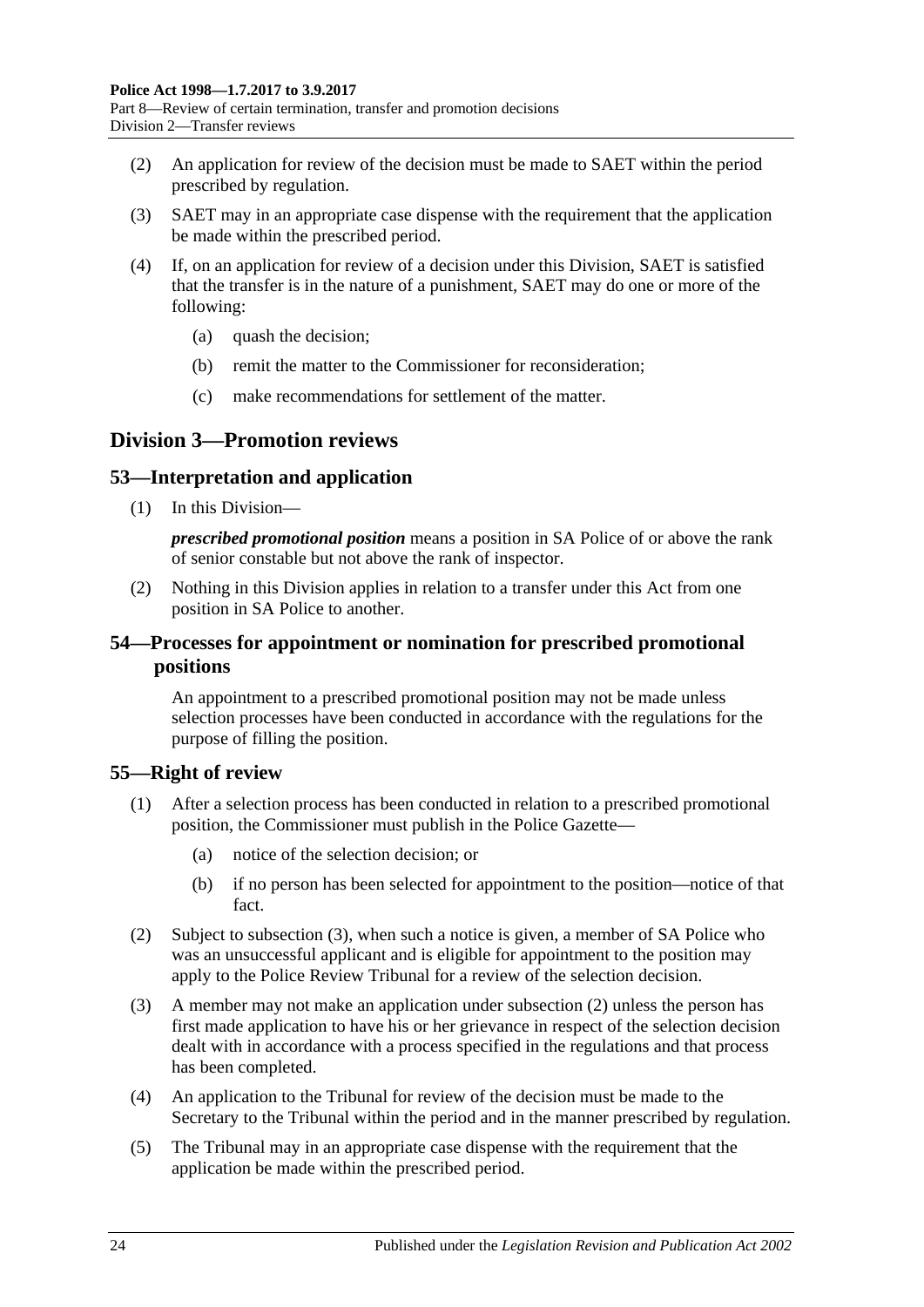#### <span id="page-24-0"></span>**56—Grounds for application for review**

- (1) An application for a review of a selection decision under this Division may only be made on one or more of the following grounds:
	- (a) that the member selected is not eligible for appointment to the position; or
	- (b) that the applicant for the review should have been selected based on a proper assessment of the respective merits of the applicants; or
	- (c) that the selection processes leading to the decision were affected by nepotism or patronage or were otherwise not properly based on assessment of the respective merits of the applicants; or
	- (d) that there was some other serious irregularity in the selection processes.
- (2) In proceedings on an application for a review of a selection decision under this Division—
	- (a) no evidence may be given or submissions made as to the qualifications or merits of an applicant for the position other than by a party to the proceedings or representative of a party to the proceedings; and
	- (b) no documentary material may be produced as evidence of the qualifications or merits of an applicant for the position other than material that was made available to the panel of persons who made the selection decision.

#### <span id="page-24-1"></span>**57—Determination of application**

- (1) On an application for a review of a selection decision under this Division, the Police Review Tribunal may do one or more of the following:
	- (a) confirm the decision;
	- (b) quash the decision;
	- (c) order that the applicant for the review be appointed to the position;
	- (d) order that the selection processes be recommenced from the beginning or some other later stage specified by the Tribunal.
- (2) The Tribunal must hear and determine an application for a review of a selection decision under this Division within the period prescribed by regulation.

#### <span id="page-24-2"></span>**58—Determination of question of eligibility for appointment**

For the purposes of this Division—

- (a) a person is not eligible for appointment to a prescribed promotional position if the person does not have qualifications determined by the Commissioner to be essential in respect of the position; and
- (b) a determination by the Commissioner that specific qualifications, experience or other attributes are essential or desirable for appointment to a prescribed promotional position is binding on the Police Review Tribunal.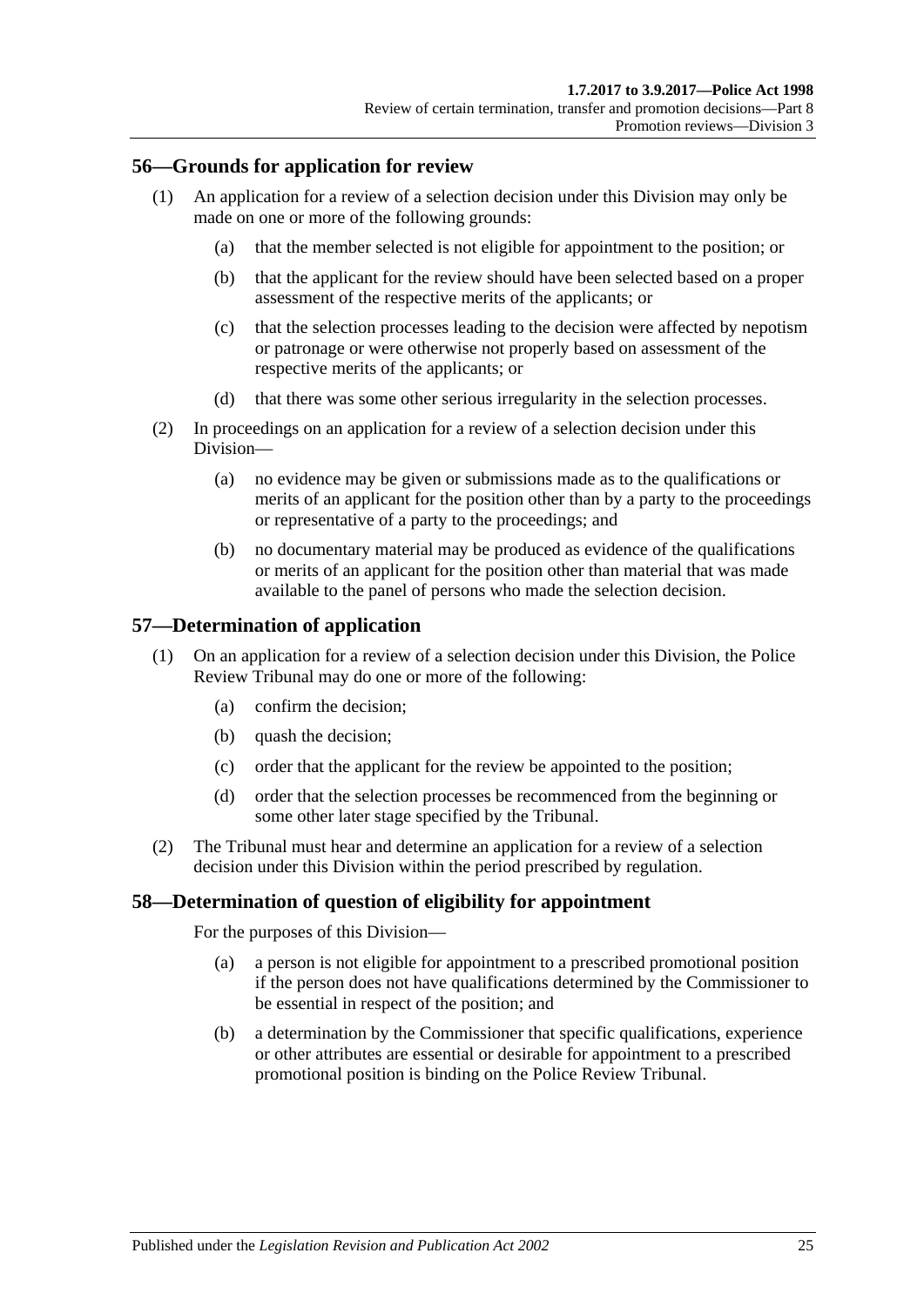## <span id="page-25-0"></span>**Part 9—Special constables**

#### <span id="page-25-1"></span>**59—Appointment of special constables**

- (1) Subject to [subsection](#page-25-4) (2), the Commissioner may appoint a person to be a special constable for the whole or a part of the State.
- <span id="page-25-4"></span>(2) The Commissioner may only appoint a police cadet to be a special constable for the whole or a part of the State if a declaration has been made under Part 4 Division 3 of the *[Emergency Management Act](http://www.legislation.sa.gov.au/index.aspx?action=legref&type=act&legtitle=Emergency%20Management%20Act%202004) 2004* (and the term of any such appointment will be for the period specified in the declaration under that Act and, if the period of the declaration is extended under that Act, for such further periods).
- <span id="page-25-5"></span>(3) An appointment under this section may be made—
	- (a) if a declaration has been made under Part 4 Division 3 of the *[Emergency](http://www.legislation.sa.gov.au/index.aspx?action=legref&type=act&legtitle=Emergency%20Management%20Act%202004)  [Management Act](http://www.legislation.sa.gov.au/index.aspx?action=legref&type=act&legtitle=Emergency%20Management%20Act%202004) 2004*—orally; or
	- (b) in any other case—by instrument in writing.
- <span id="page-25-6"></span>(4) If the appointment is made orally, the Commissioner must, as soon as practicable, confirm the appointment by instrument in writing.
- (5) An instrument of appointment or confirming the appointment of a special constable must specify the term and conditions of the appointment, including—
	- (a) if the appointment is for the whole of the State—that fact; and
	- (b) in any other case—the part of the State for which the special constable is appointed.

#### <span id="page-25-2"></span>**60—Oath or affirmation by special constables**

A person's appointment as a special constable is rendered void if he or she does not on appointment make an oath or affirmation in the form prescribed by regulation.

## <span id="page-25-3"></span>**61—Duties and powers of special constables**

- (1) A special constable—
	- (a) has any duties imposed by the Commissioner; and
	- (b) has, while holding appointment as a special constable, the same powers, responsibilities and immunities as a member of SA Police subject to any limitation imposed by the Commissioner.
- (2) The Commissioner may, when appointing a special constable, impose limitations on his or her powers, responsibilities or immunities—
	- (a) if the appointment is made orally under section [59\(3\)\(a\)—](#page-25-5)orally; or
	- (b) if the appointment is made by instrument in writing—by the instrument of appointment.
- (3) If a limitation is imposed orally, the instrument confirming the appointment of the special constable under [section](#page-25-6) 59(4) must specify the limitation.
- (4) The Commissioner may, by notice in writing to a special constable, vary or revoke a limitation imposed under this section.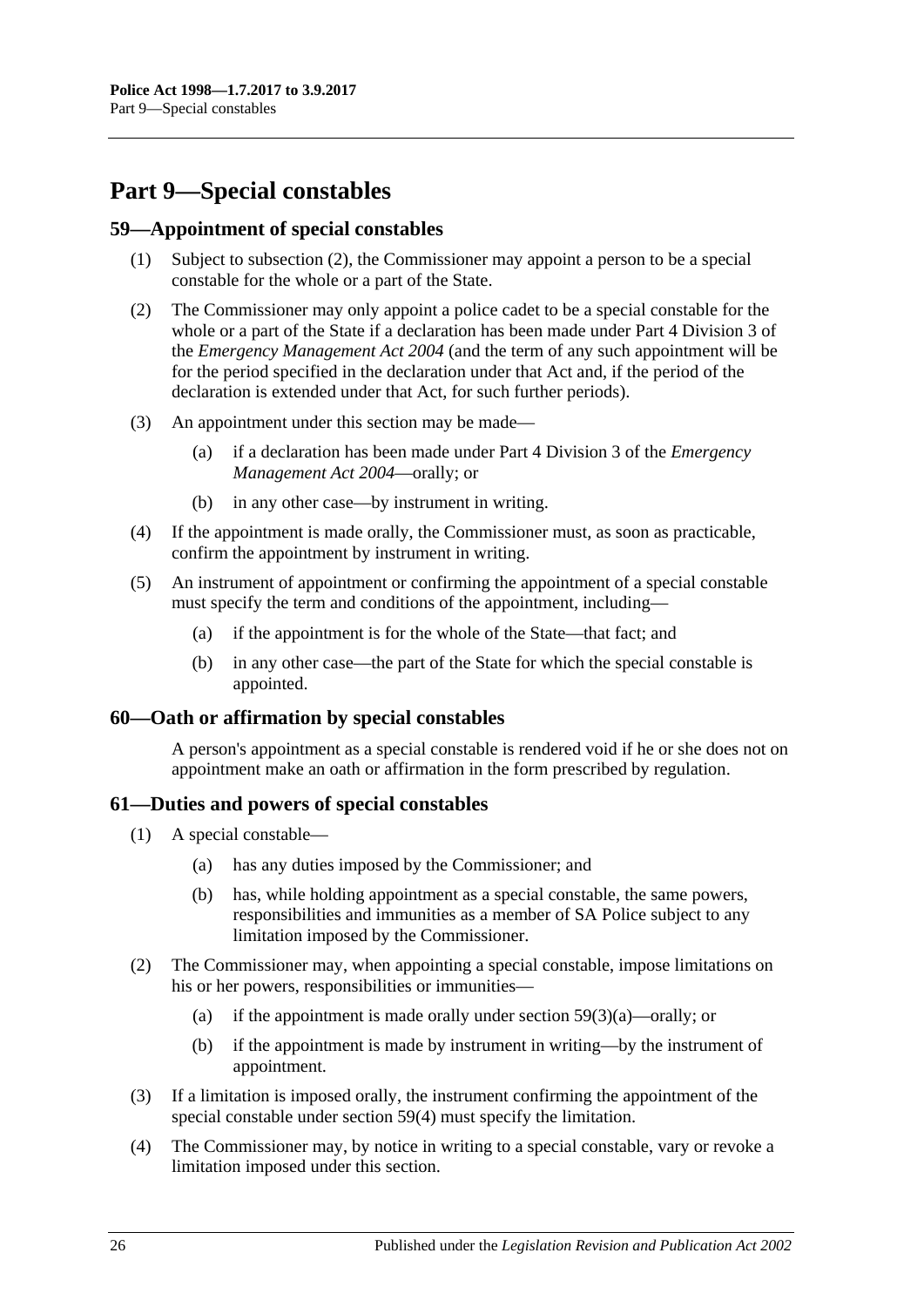#### <span id="page-26-0"></span>**62—Suspension or termination of appointment of special constables**

The Commissioner may, at the Commissioner's discretion, suspend or terminate the appointment of a special constable.

#### <span id="page-26-1"></span>**63—Allowances and equipment for special constables**

The Commissioner may—

- (a) pay such reasonable remuneration and allowances as the Commissioner thinks proper to a special constable or person who has been a special constable; and
- (b) provide such clothing, arms, and equipment for a special constable as the Commissioner thinks necessary.

## <span id="page-26-2"></span>**Part 10—Miscellaneous**

#### <span id="page-26-3"></span>**64—Appointment and promotion procedures**

Members of SA Police, police cadets and police medical officers must be appointed and promoted in accordance with the procedures prescribed by the regulations.

#### <span id="page-26-5"></span><span id="page-26-4"></span>**65—Protection from liability for members of SA Police**

- (1) A member of SA Police does not incur any civil or criminal liability for an honest act or omission in the exercise or discharge, or the purported exercise or discharge, of a power, function or duty conferred or imposed by or under this Act or any other Act or law.
- (2) A liability that would, but for [subsection](#page-26-5) (1), lie against a member of SA Police lies instead against the Crown.
- (3) A person (the *injured person*) who suffers injury, loss or damage as a result of the act or omission of a member of SA Police may not sue the member personally unless—
	- (a) it is clear from the circumstances of the case that the immunity conferred by [subsection](#page-26-5) (1) does not extend to the case; or
	- (b) the injured person brings an action in the first instance against the Crown but the Crown then disputes, in a defence filed to the action, that it is liable for the act or omission of the member.
- (4) Where a question arises as to whether the immunity conferred by [subsection](#page-26-5) (1) extends to the case and the member of SA Police claims to come within the immunity so conferred, the burden of proving that the act or omission was dishonest lies on the party seeking to establish the personal liability of the member.
- (5) If a member of SA Police is sued personally for an act or omission in the exercise or discharge, or purported exercise or discharge, of a power, function or duty conferred or imposed by or under this Act or any other Act or law—
	- (a) unless the Crown is alleging that the member is personally liable for the act or omission—the Crown must represent the member; or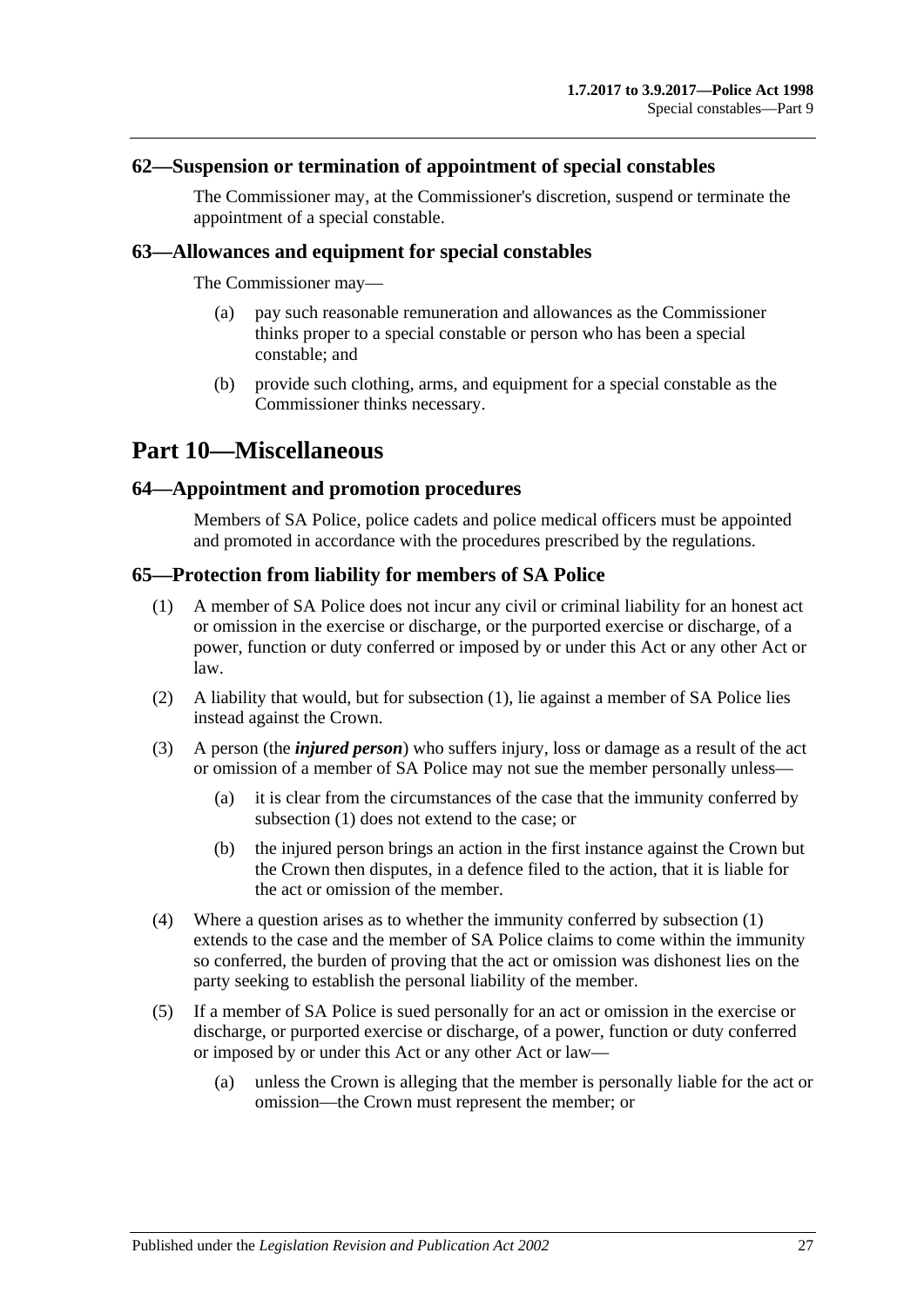(b) if the Crown does not represent the member and the member is found by the court not to have acted dishonestly—the Crown must indemnify the member for legal costs properly incurred by the member (but not exceeding 80% of the Supreme Court scale of costs applying at the time the case is determined).

#### <span id="page-27-0"></span>**66—Members subject to duty in or outside State**

- (1) A member of SA Police is, if so ordered by the Commissioner or by another member with requisite authority, liable to perform police duties in any place within or outside the State.
- (2) A member of SA Police, while performing duties outside the State, is required to obey orders of other members of SA Police and is liable for breaches of the Code in the same way as if he or she were performing duties within the State.

#### <span id="page-27-1"></span>**67—Divestment or suspension of powers**

- (1) If a person ceases for any reason to be a member of SA Police, all powers and authorities vested in the person by or under this or another Act or any law as a member of SA Police or constable are divested from the person.
- (2) If a person's appointment as a member of SA Police is suspended, all powers and authorities vested in the person by or under this or another Act or any law as a member of SA Police or constable are suspended for the period of the suspension.
- (3) Unless the Commissioner otherwise authorises by instrument in writing, if a person who is a member of SA Police or a special constable is seconded to a position outside SA Police, all powers and authorities vested in the person by or under this or another Act or any law as a member of SA Police or constable are suspended for the period of secondment.
- (4) If the Commissioner grants leave to a member of SA Police for an extended period, the Commissioner may, by instrument in writing, suspend for the period of the leave all powers and authorities vested in the member by or under this or another Act or any law as a member of SA Police or constable.
- <span id="page-27-3"></span>(5) If the Commissioner grants leave to a member of SA Police on account of physical or mental disability or illness of the member, the Commissioner may, by instrument in writing, suspend all powers and authorities vested in the member by or under this or another Act or any law as a member of SA Police or constable.
- (6) An instrument in writing under [subsection](#page-27-3) (5) must include reasons for the Commissioner's decision.
- (7) A suspension under [subsection](#page-27-3) (5) remains in force until it is revoked by the Commissioner by further instrument in writing.

## <span id="page-27-2"></span>**68—Duty to deliver up equipment etc**

(1) If a person's appointment is terminated or suspended under this Act, the person must immediately deliver up to the Commissioner, or to a person appointed by the Commissioner to receive property under this section, all property that belongs to the Crown and was supplied to the person for official purposes.

Maximum penalty: \$2 500 or six months imprisonment.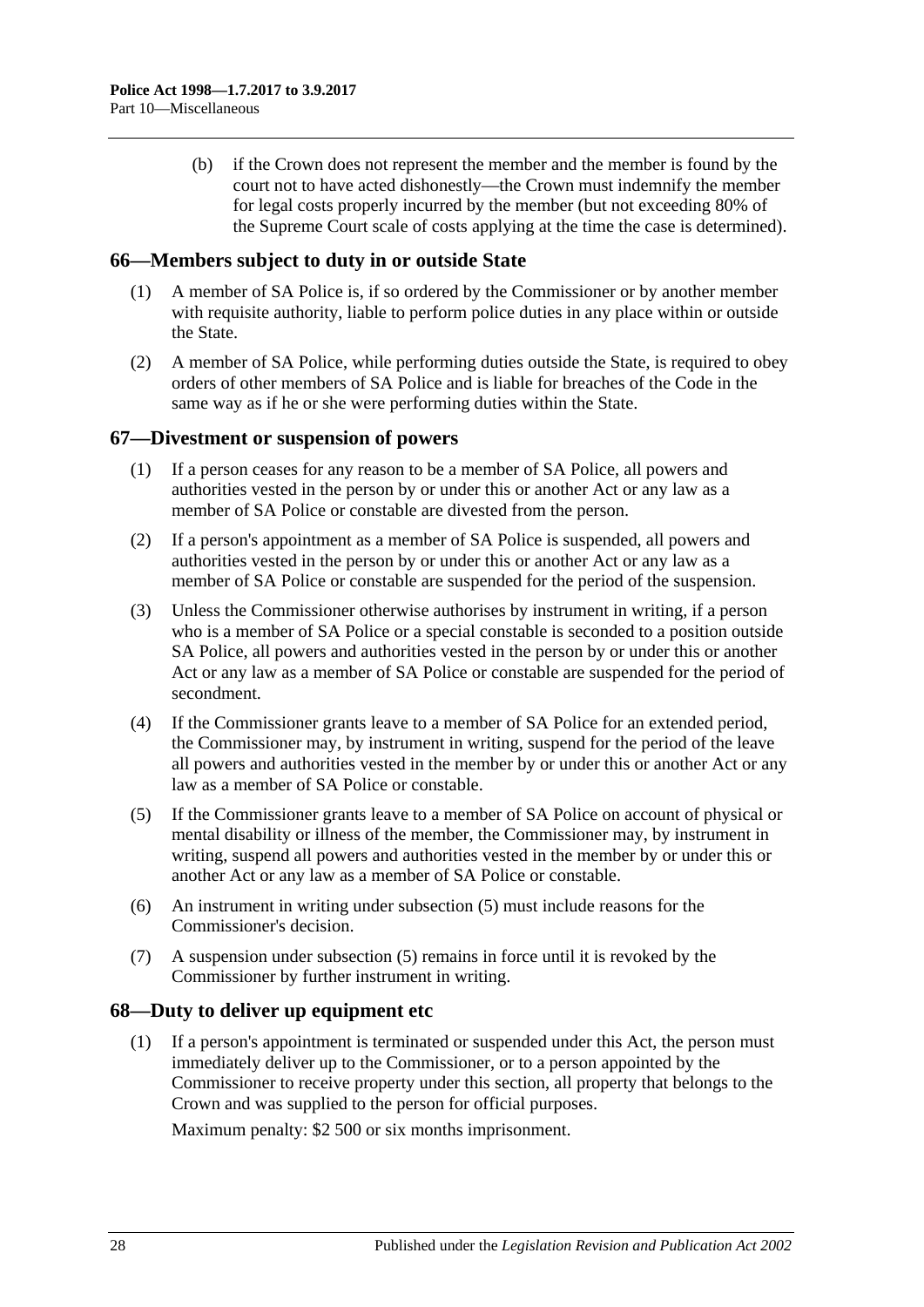(2) A justice may issue a warrant authorising the persons named or indicated in the warrant to search any place and seize any property which has not been delivered up as required by this section.

#### <span id="page-28-2"></span><span id="page-28-0"></span>**69—False statements in applications for appointment**

(1) A person must not make a false statement in connection with an application for appointment under this Act.

Maximum penalty: \$2 500 or six months imprisonment.

- (2) In a prosecution for an offence against [subsection](#page-28-2) (1), it is not necessary for the prosecution to prove that the false statement was made wilfully or negligently, but it is a defence to prove that the defendant believed on reasonable grounds that the statement was true.
- (3) If a person who has contravened [subsection](#page-28-2) (1) is appointed to SA Police or as a police cadet, the contravention will be taken to constitute a breach of the Code and may be dealt with as such—
	- (a) despite the fact that the person was not a member of SA Police or a police cadet at the time of the contravention; and
	- (b) whether or not the person is prosecuted for an offence against [subsection](#page-28-2) (1).

#### <span id="page-28-3"></span><span id="page-28-1"></span>**70—Suspension or revocation of suspension under Act or regulations**

- (1) A power of the Commissioner under this Act or the regulations to suspend a person's appointment, or to order such a suspension, includes power to determine, subject to the regulations, that the period of suspension will—
	- (a) be without any remuneration and accrual of any rights; and
	- (b) not count as service.
- (2) Despite [subsection](#page-28-3) (1), remuneration may only be withheld under that subsection for more than 3 months if—
	- (a) the person has been committed for trial for a serious offence; or
	- (b) the person has been found guilty of a serious offence; or
	- (c) the person has admitted or been found guilty of a breach of the Code in respect of which the most probable outcome is termination of the person's appointment.
- (3) The Commissioner may at any time revoke the suspension under this Act or the regulations of a person's appointment.
- (4) Subject to [subsection](#page-29-4) (5), if, during a period of suspension of a person's appointment, the person resigns or retires or his or her appointment is terminated under [Part](#page-13-3) 6—
	- (a) the person will not be entitled to any remuneration or accrual of any rights in respect of the period of suspension (and any remuneration paid to him or her in respect of the period will be recoverable); and
	- (b) the period of the suspension will not count as service.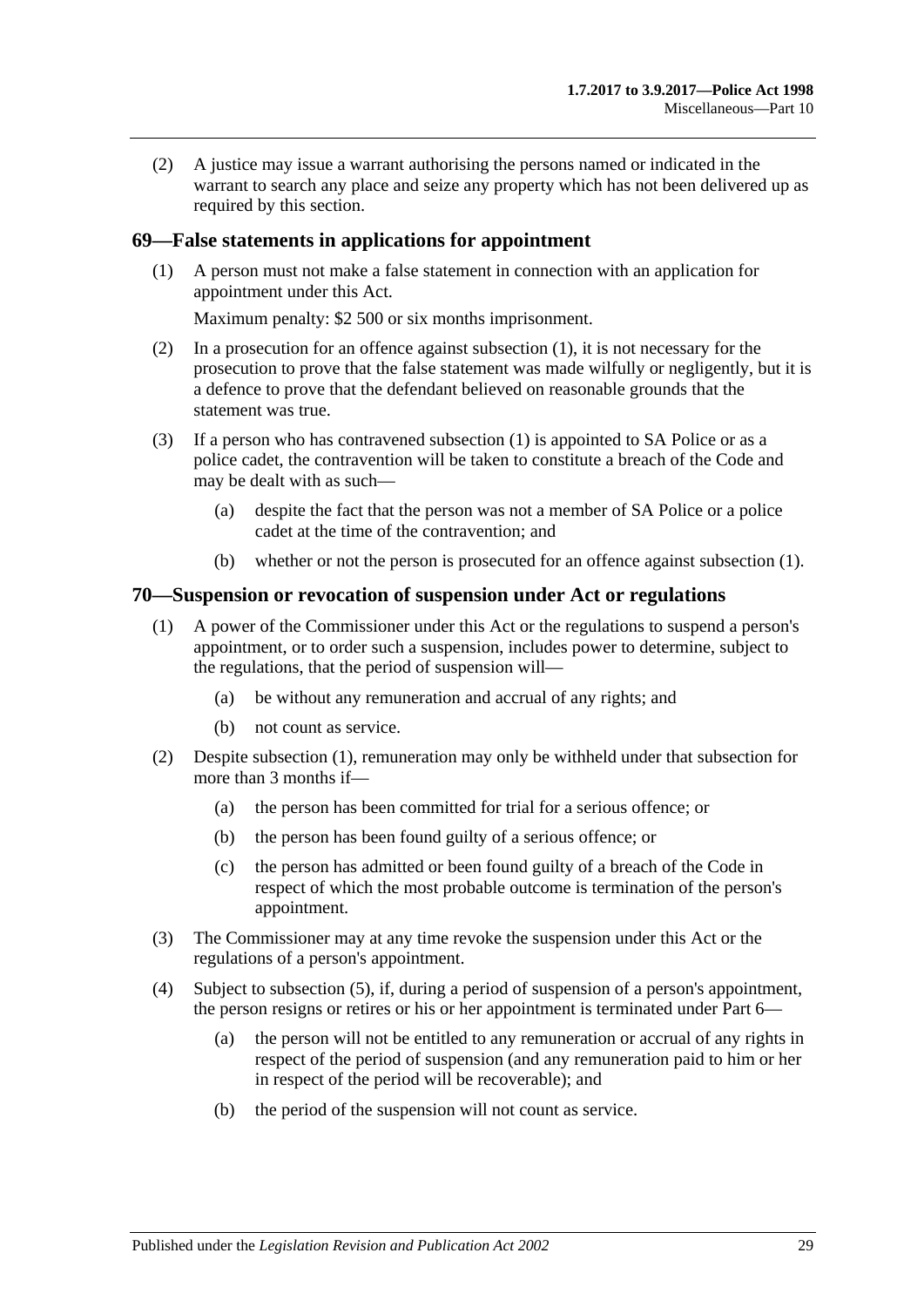- <span id="page-29-4"></span>(5) The Commissioner may, if the Commissioner considers it appropriate to do so in particular circumstances, order—
	- (a) that a person is entitled to all or part of any remuneration or accrual of rights withheld in consequence of a suspension; and
	- (b) that all or part of the period of the suspension will count as service.
- (6) In this section—

*serious offence* means an offence that is punishable by imprisonment for 2 years or more.

#### <span id="page-29-0"></span>**71—Evidence of appointment**

- (1) Common reputation that a person is a member of SA Police, or holds a particular position or rank in SA Police, is proof of that matter in the absence of evidence to the contrary.
- (2) An apparently genuine document purporting to be signed by the Commissioner certifying that a specified person was at a specified time a member of SA Police, or the holder of a specified position or rank in SA Police, will be accepted as proof, in the absence of proof to the contrary, of the matter so certified.

## <span id="page-29-1"></span>**72—Execution of process**

- (1) A member of SA Police must execute every process directed to the member for levying the amount of—
	- (a) any recognisance forfeited to the Crown;
	- (b) any fine lawfully imposed on a person.
- (2) Any process, order, warrant or command of a court or justice directed, delivered or given to a member of SA Police may be executed and enforced by another member of SA Police or the member's assistants.
- (3) The other member or assistant has all the rights, powers and authorities for and in the execution of that process, order, warrant or command as if named in the warrant as the person to whom it is directed.

#### <span id="page-29-2"></span>**73—Allowances**

Members of SA Police and police cadets are entitled to receive allowances in respect of such matters and at such rates as are approved from time to time by the Commissioner.

#### <span id="page-29-3"></span>**74—Impersonating police and unlawful possession of police property**

- (1) A person who, without lawful excuse—
	- (a) wears what is or appears to be a police uniform; or
	- (b) represents himself or herself by word or conduct to be a police officer,

is guilty of an offence.

Maximum penalty: \$2 500 or imprisonment for six months.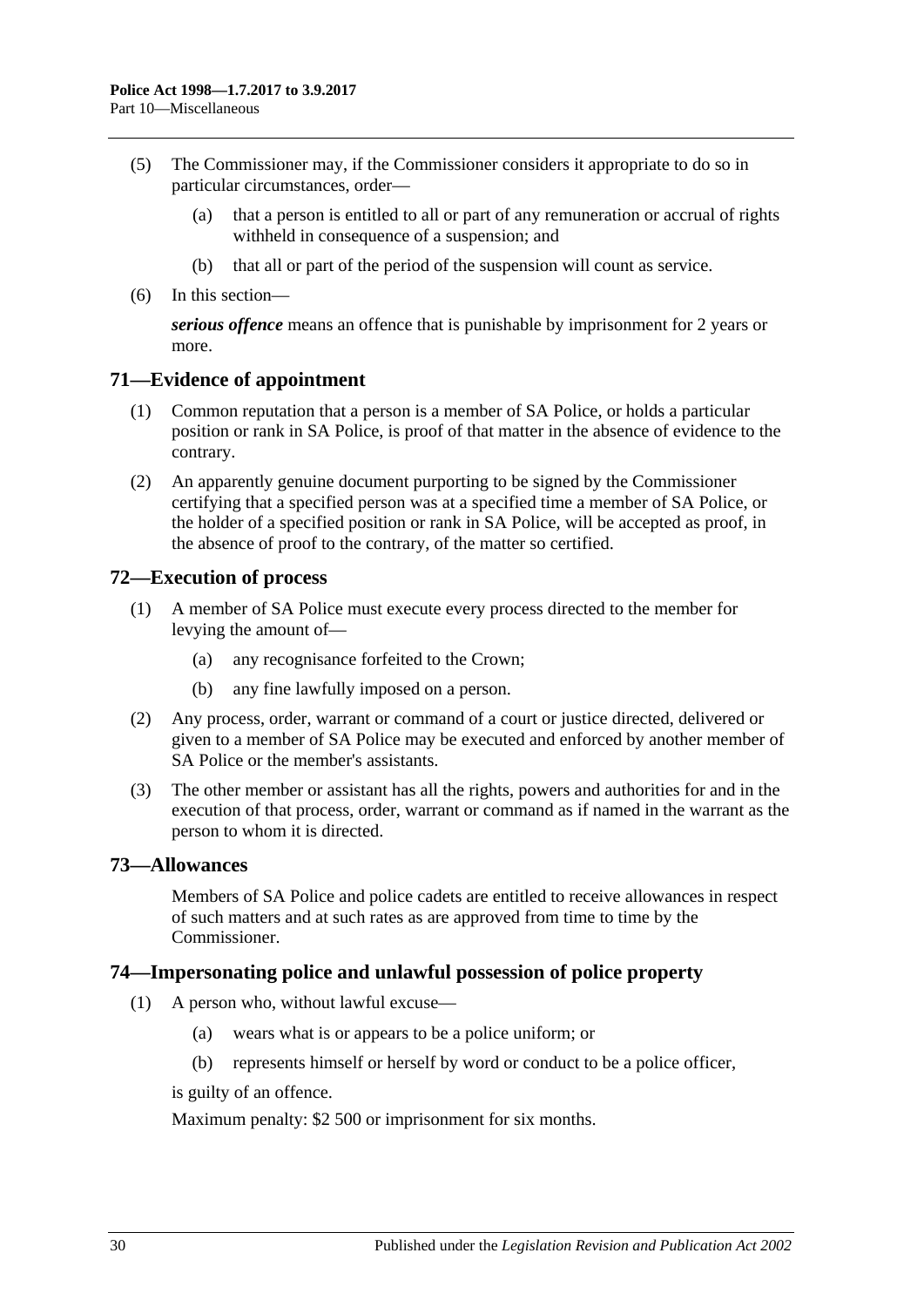(2) A person who, without lawful excuse, has possession of a police uniform or police property is guilty of an offence.

Maximum penalty: \$2 500 or imprisonment for six months.

- (3) This section does not prevent a person engaged in a theatrical performance or social entertainment from wearing what appears to be a police uniform in the course of, and for the purpose of, the performance or entertainment.
- (4) In this section—

*police officer* means a member of SA Police or any other police service or force in Australia or any other country, and includes a police cadet;

*police property* means property supplied, or to be supplied, to a police officer for official purposes;

*police uniform* means all or part of the uniform of a police officer.

#### <span id="page-30-2"></span><span id="page-30-0"></span>**74A—Special provisions relating to criminal intelligence**

- (1) The Commissioner must establish guidelines in relation to the assessment of information that is being considered for classification as criminal intelligence and the management of criminal intelligence.
- <span id="page-30-1"></span>(2) The Commissioner must ensure that records are kept in relation to the use of criminal intelligence.
- (3) The Commissioner must ensure that records referred to in [subsection](#page-30-1) (2) would enable the following information to be determined for each period in relation to which a review is conducted under this section:
	- (a) the number of matters in relation to which criminal intelligence was used during the period;
	- (b) the number of individual pieces of criminal intelligence used in relation to each such matter;
	- (c) the relevant statutory provision for each such matter.
- (4) The Attorney-General must, before 1 July in each year (other than the calendar year in which this section comes into operation), appoint a retired judicial officer to conduct a review on—
	- (a) the effectiveness of the guidelines established under [subsection](#page-30-2) (1); and
	- (b) the use of criminal intelligence,

during the period of 12 months preceding that 1 July.

- (5) The Commissioner must ensure that a person appointed to conduct a review is provided with such information as he or she may require for the purpose of conducting the review.
- (6) A person conducting a review has, in so doing, the powers of a commission of inquiry under the *[Royal Commissions Act](http://www.legislation.sa.gov.au/index.aspx?action=legref&type=act&legtitle=Royal%20Commissions%20Act%201917) 1917* (and any obligations under an Act to maintain the confidentiality of information do not apply with respect to the provision of such information to the person conducting the review).
- (7) A person conducting a review must maintain the confidentiality of criminal intelligence provided to the person.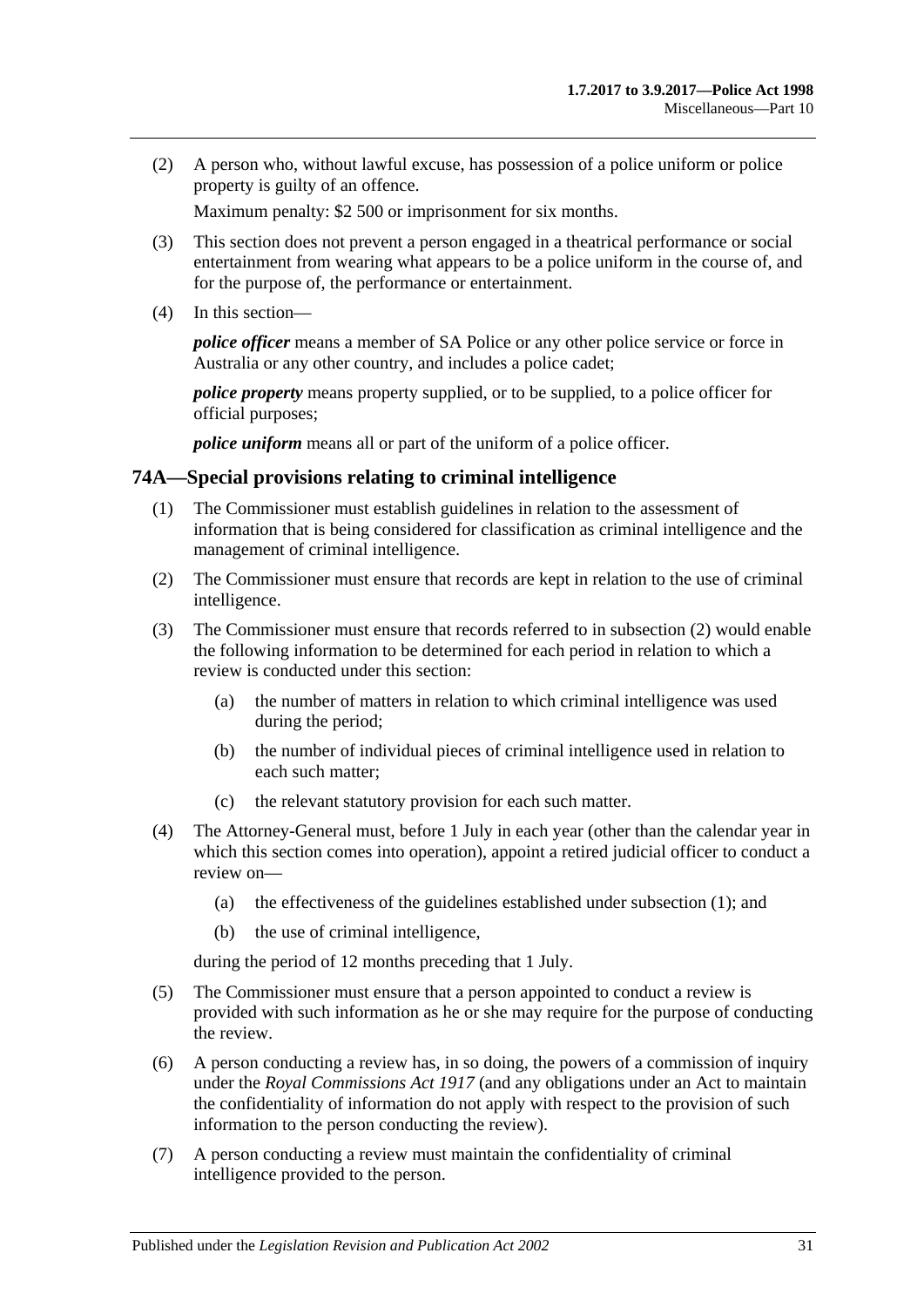- (8) A report on a review must be presented to the Attorney-General on or before 30 September in each year.
- (9) The Attorney-General must, within 12 sitting days after receipt of a report under this section, cause copies of the report to be laid before each House of Parliament.
- (10) In this section—

*criminal intelligence* means information classified by the Commissioner, in accordance with the provisions of any other Act, as criminal intelligence;

*judicial officer* means a person appointed as a judge of the Supreme Court or the District Court or a person appointed as judge of another State or Territory or of the Commonwealth.

#### <span id="page-31-0"></span>**75—Annual reports by Commissioner**

- (1) The Commissioner must, on or before 30 September in each year, deliver to the Minister a report on SA Police and its operations during the period of 12 months that ended on the preceding 30 June.
- (2) The Commissioner must include in the report any information required under the regulations or by the Minister.
- (3) The Minister must cause a copy of the report to be laid before each House of Parliament within 12 sitting days after his or her receipt of the report.

#### <span id="page-31-1"></span>**76—Regulations**

- (1) The Governor may make such regulations as are contemplated by this Act, or as are necessary or expedient for the purposes of this Act.
- (2) A regulation—
	- (a) may be of general or limited application and may vary in operation according to factors stated in the regulation; and
	- (b) may leave a matter or thing to be determined, dispensed with, regulated or prohibited according to the discretion of the Minister or the Commissioner, either generally or in a particular case or class of cases; and
	- (ba) may fix fees and provide for the payment, recovery, refund, waiver or reduction of such fees; and
	- (c) may impose a penalty not exceeding \$1 250 for contravention of, or non-compliance with, the regulation.

## <span id="page-31-2"></span>**Schedule 1—Police Review Tribunal**

#### <span id="page-31-3"></span>**1—Constitution of Tribunal**

(1) The Police Review Tribunal is established.

## <span id="page-31-4"></span>**1B—Constitution of Tribunal for purposes of proceedings under [Part 8](#page-23-0)  [Division 3](#page-23-0)**

(1) The Tribunal will, for the purposes of proceedings under [Part 8 Division 3,](#page-23-0) consist of a person appointed by the Minister under [subclause](#page-32-2) (2) or, if that person is unable to act, a person appointed as a deputy under [subclause](#page-32-3) (3).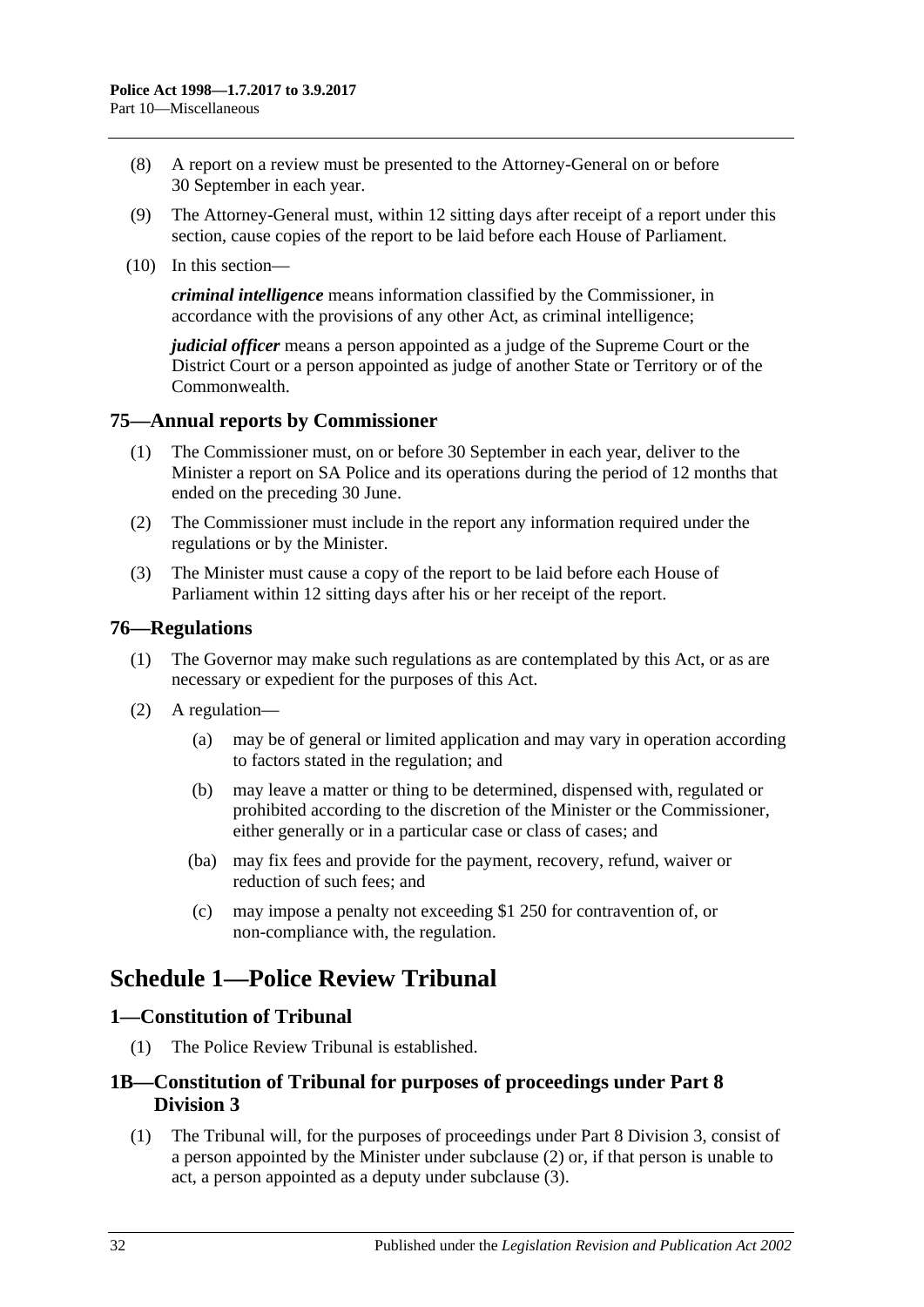- <span id="page-32-2"></span>(2) The Minister may appoint a person to the Tribunal for a term of 3 years and on conditions determined by the Minister.
- <span id="page-32-3"></span>(3) The Minister may appoint a deputy of a person appointed to the Tribunal under [subclause](#page-32-2) (2).
- (4) The appointment of a deputy will be for a term of 3 years and on conditions determined by the Minister.
- <span id="page-32-4"></span>(5) A person appointed under [subclause](#page-32-2) (2) or [\(3\)—](#page-32-3)
	- (a) must be a legal practitioner of at least 5 years standing; and
	- (b) is eligible for reappointment at the end of a term of office; and
	- (c) may be removed from office by the Minister—
		- (i) for breach of, or non-compliance with, a condition of appointment; or
		- (ii) for misconduct; or
		- (iii) for failure or incapacity to carry out official duties satisfactorily.
- (6) The office of a person appointed under [subclause](#page-32-2) (2) or [\(3\)](#page-32-3) becomes vacant if the person—
	- (a) dies; or
	- (b) completes a term of office and is not reappointed; or
	- (c) resigns by written notice to the Minister; or
	- (d) ceases to satisfy the qualification by virtue of which the person was eligible for appointment; or
	- (e) is removed from office under [subclause](#page-32-4) (5).

#### <span id="page-32-0"></span>**2—Secretary to Tribunal**

- (1) There will be a Secretary to the Tribunal.
- (2) The Secretary will be a member of SA Police or a Public Service employee.
- (3) The position of Secretary may be held in conjunction with any other position in SA Police or the Public Service.
- (4) The Secretary will have the duties and functions conferred by this Act or any other Act and such other duties and functions as may be directed by the Tribunal.

## <span id="page-32-6"></span><span id="page-32-1"></span>**3—Proceedings before Tribunal**

- (1) The Tribunal must in relation to any proceedings before the Tribunal give the Commissioner and the applicant (the *parties* to the proceedings) reasonable notice of the time and place at which the proceedings are to be heard and must afford them a reasonable opportunity to call or give evidence, to examine or cross-examine witnesses and to make submissions to the Tribunal.
- (2) Subject to [subclause](#page-32-5) (3), a party to proceedings before the Tribunal is entitled to appear personally, or by representative, in the proceedings.
- <span id="page-32-5"></span>(3) A party is not entitled to be represented by a legal practitioner in proceedings under [Division 3](#page-23-0) of [Part 8.](#page-22-1)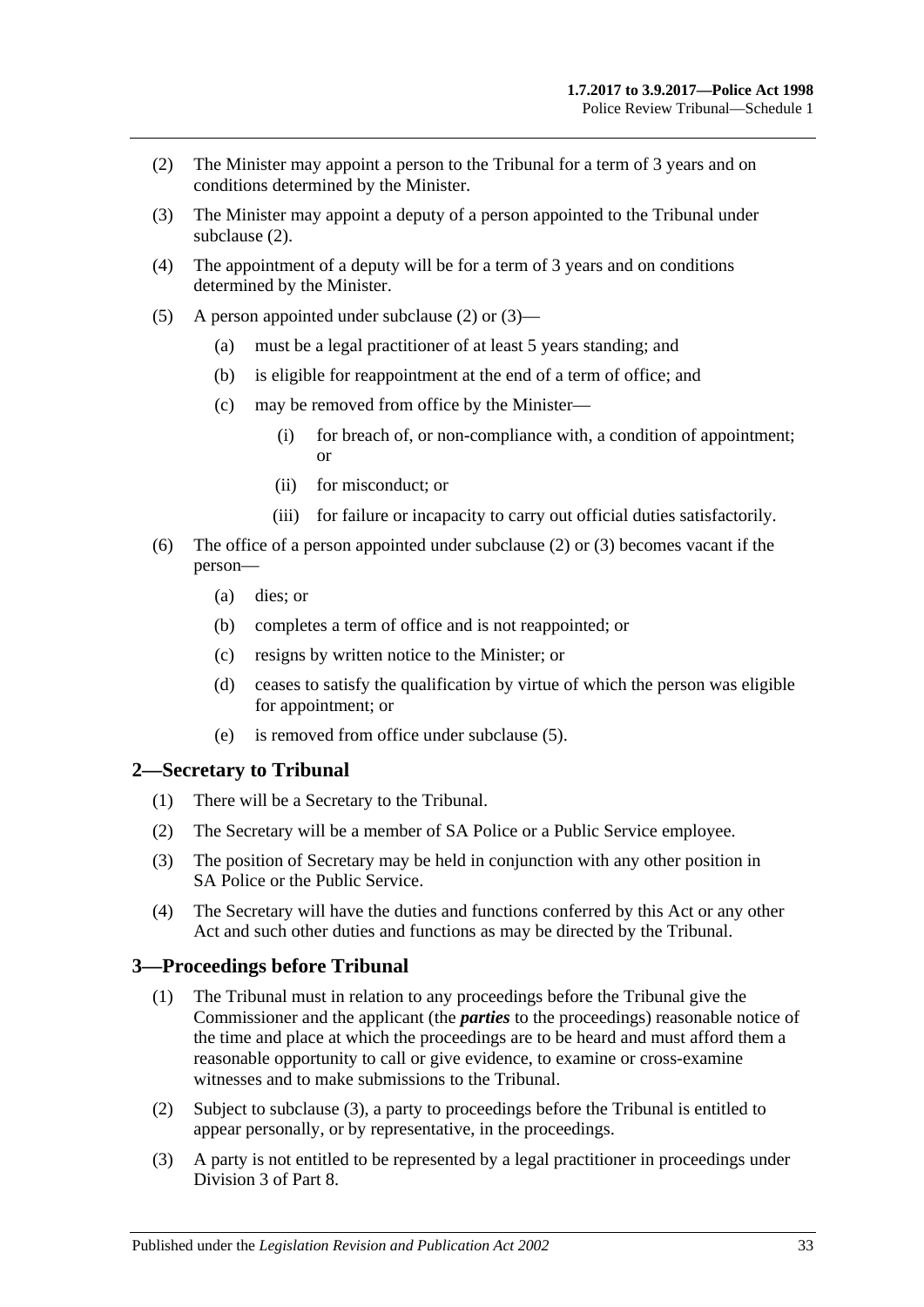- (4) If a party to whom notice has been given under [subclause](#page-32-6) (1) does not attend at the time and place fixed by the notice, the Tribunal may proceed in the absence of the party.
- (5) In its proceedings under this Act, the Tribunal—
	- (a) will act according to equity, good conscience and the substantial merits of the case without regard to technicalities and legal forms; and
	- (b) is not bound by any rules of evidence, but may inform itself on any matter in such manner as it thinks fit.
- (6) The Tribunal must keep a record of any evidence taken during proceedings.
- (7) The Tribunal may decline to hear or determine proceedings that appear to be trivial, frivolous or vexatious.

## <span id="page-33-0"></span>**4—Powers of Tribunal**

- (1) The Tribunal may, for the purposes of its proceedings—
	- (a) by summons signed by the Tribunal or the Secretary to the Tribunal, require the attendance before the Tribunal of any person; and
	- (b) by summons signed by the Tribunal or the Secretary to the Tribunal, require the production of any document, object or material; and
	- (c) require a person to make an oath or affirmation truly to answer all questions put by the Tribunal or a person appearing before the Tribunal; and
	- (d) require a person appearing before the Tribunal to answer any relevant questions put by the Tribunal or a person appearing before the Tribunal.
- (2) Subject to [subclause](#page-33-2) (3), if a person—
	- (a) who has been served with a summons to attend before the Tribunal fails without reasonable excuse to attend in obedience to the summons; or
	- (b) who has been served with a summons to produce any document, object or material fails without reasonable excuse to comply with the summons; or
	- (c) misbehaves before the Tribunal, wilfully insults the Tribunal or interrupts the proceedings of the Tribunal; or
	- (d) refuses to be sworn or to affirm, or to answer a relevant question, when required to do so by the Tribunal,

the person is guilty of an offence and liable to a penalty not exceeding \$2 500.

<span id="page-33-2"></span>(3) A person is not obliged to answer a question under this clause if the answer to the question would tend to incriminate the person of an offence, or to produce any document, object or material if it or its contents would tend to incriminate the person of an offence.

#### <span id="page-33-1"></span>**5—Practice and procedure**

Subject to this Act and the regulations, the practice and procedure of the Tribunal are to be as determined by the Tribunal.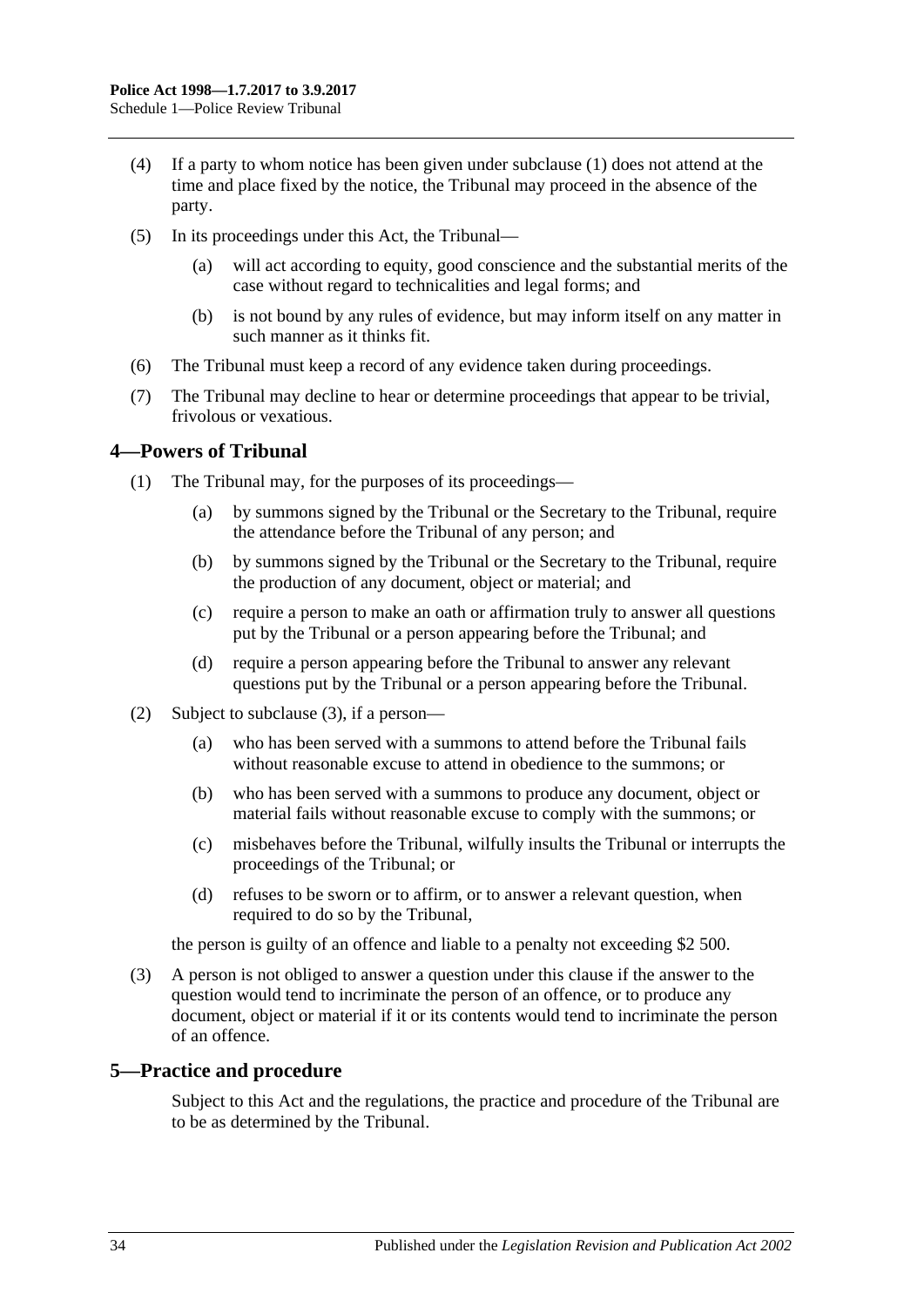## <span id="page-34-0"></span>**Schedule 2—Transitional provisions**

## <span id="page-34-2"></span><span id="page-34-1"></span>**2—Transitional provisions**

- (1) Subject to this clause, a person holding a position or employed under the repealed Act immediately before the commencement of this Act continues, subject to this Act, in the position or employment as if appointed under the corresponding provision of this Act.
- (2) For the purposes of [subclause](#page-34-2) (1), a police aide is to be taken to continue as a community constable.
- (3) [Sections](#page-7-2) 16, [17](#page-8-0) and [18](#page-8-1) do not apply to the holder of a position of Assistant Commissioner appointed to the position before the commencement of the *[Police](http://www.legislation.sa.gov.au/index.aspx?action=legref&type=act&legtitle=Police%20(Contract%20Appointments)%20Amendment%20Act%201996)  [\(Contract Appointments\) Amendment Act](http://www.legislation.sa.gov.au/index.aspx?action=legref&type=act&legtitle=Police%20(Contract%20Appointments)%20Amendment%20Act%201996) 1996* (19 December 1996) and instead the provisions of this Act relating to conditions of appointment, performance standards and termination of appointment (including [subclause](#page-34-3) (4)) apply to the holder of such a position in the same way as to an officer below the rank of Assistant Commissioner.
- <span id="page-34-3"></span>(4) The provisions of [Part 4](#page-9-0) relating to performance standards apply to an officer below the rank of Assistant Commissioner appointed to his or her position before the commencement of this Act as well as to a person appointed to a position as an officer after that commencement.
- (5) General and special orders given by the Commissioner and in force under the repealed Act immediately before the commencement of this Act continue in force subject to this Act as if given under [Part 2](#page-4-0) of this Act.
- (6) A direction, determination, limitation, delegation or decision of any kind given, imposed or made by the Commissioner and in force under the repealed Act immediately before the commencement of this Act continues in force subject to this Act as if given, imposed or made under the corresponding provision of this Act.
- (7) A reference in another Act or in an instrument (whether of a legislative nature or not) to a police aide is to be read as a reference to a community constable.
- (8) The *[Acts Interpretation Act](http://www.legislation.sa.gov.au/index.aspx?action=legref&type=act&legtitle=Acts%20Interpretation%20Act%201915) 1915* applies, except to the extent of any inconsistency with the provisions of this Schedule, to the repeal effected by this Schedule.
- (9) In this clause—

*repealed Act* means the *[Police Act](http://www.legislation.sa.gov.au/index.aspx?action=legref&type=act&legtitle=Police%20Act%201952) 1952* repealed by this Schedule.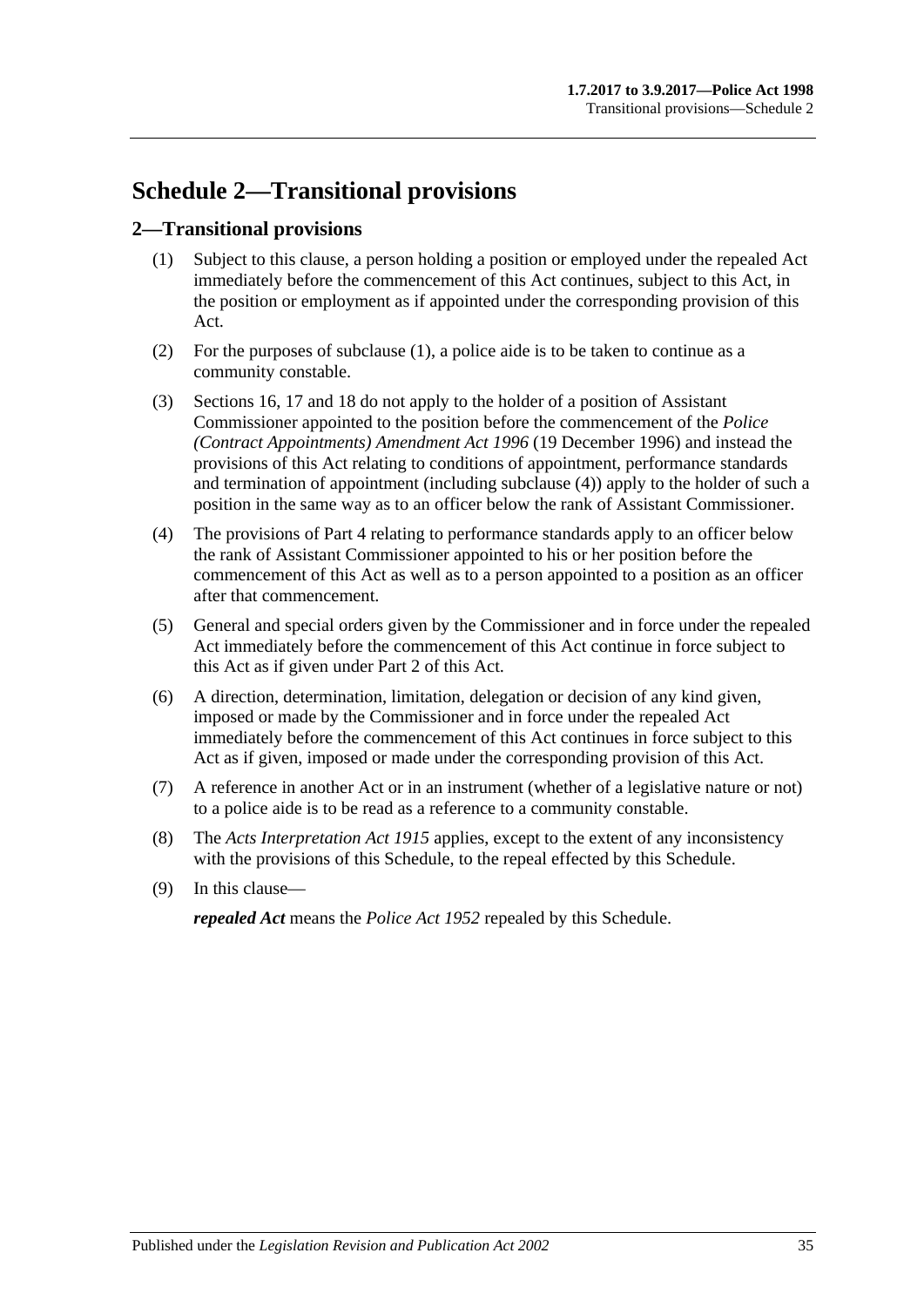## <span id="page-35-0"></span>**Legislative history**

## **Notes**

- Amendments of this version that are uncommenced are not incorporated into the text.
- Please note—References in the legislation to other legislation or instruments or to titles of bodies or offices are not automatically updated as part of the program for the revision and publication of legislation and therefore may be obsolete.
- Earlier versions of this Act (historical versions) are listed at the end of the legislative history.
- For further information relating to the Act and subordinate legislation made under the Act see the Index of South Australian Statutes or www.legislation.sa.gov.au.

## **Legislation repealed by principal Act**

The *Police Act 1998* repealed the following:

*Police Act 1952*

## **Legislation amended by principal Act**

The *Police Act 1998* amended the following:

*Acts Interpretation Act 1915 Police Superannuation Act 1990*

## **Principal Act and amendments**

| New entries appear in bold. |  |  |
|-----------------------------|--|--|
|                             |  |  |

| Year    | N <sub>0</sub> | Title                                                                                 | Assent     | Commencement                                                                         |
|---------|----------------|---------------------------------------------------------------------------------------|------------|--------------------------------------------------------------------------------------|
| 1998    | 55             | Police Act 1998                                                                       | 3.9.1998   | 1.7.1999 (Gazette 30.6.1999 p3310)                                                   |
| 2000    | $\overline{4}$ | District Court (Administrative and<br>Disciplinary Division) Amendment<br>Act 2000    | 20.4.2000  | Sch 1 (cl 31)-1.6.2000 ( <i>Gazette</i><br>18.5.2000 p2554)                          |
| 2004 51 |                | <b>Statutes Amendment (Miscellaneous</b><br>Superannuation Measures No 2) Act<br>2004 | 16.12.2004 | Pt 3 (s 9)—13.1.2005 ( <i>Gazette 13.1.2005</i><br><i>p</i> <sup>69</sup> )          |
| 2012 19 |                | <b>Statutes Amendment (Criminal</b><br>Intelligence) Act 2012                         | 24.5.2012  | Pt 6 (s 10)-12.7.2012 ( <i>Gazette</i><br>12.7.2012 p3110)                           |
| 2012 52 |                | Independent Commissioner Against<br>Corruption Act 2012                               | 6.12.2012  | Sch 3 (cll 60—62)—20.12.2012 (Gazette<br>20.12.2012 p5742)                           |
| 2013 27 |                | Police (GST Exemption) Amendment 27.6.2013<br>Act 2013                                |            | 27.6.2013                                                                            |
| 2013    | 49             | Statutes Amendment (Police) Act 2013 24.10.2013                                       |            | Pt 2 (s 15)—1.7.2014; ss 4—14, 16—18<br>& Sch 1-1.9.2014 (Gazette 26.6.2014<br>p3021 |
| 2016    | 60             | Police Complaints and Discipline Act 8.12.2016<br>2016                                |            | Sch 1 (cll $20-24 & 53$ ) $-4.9.2017$<br>(Gazette 29.8.2017 p3794)                   |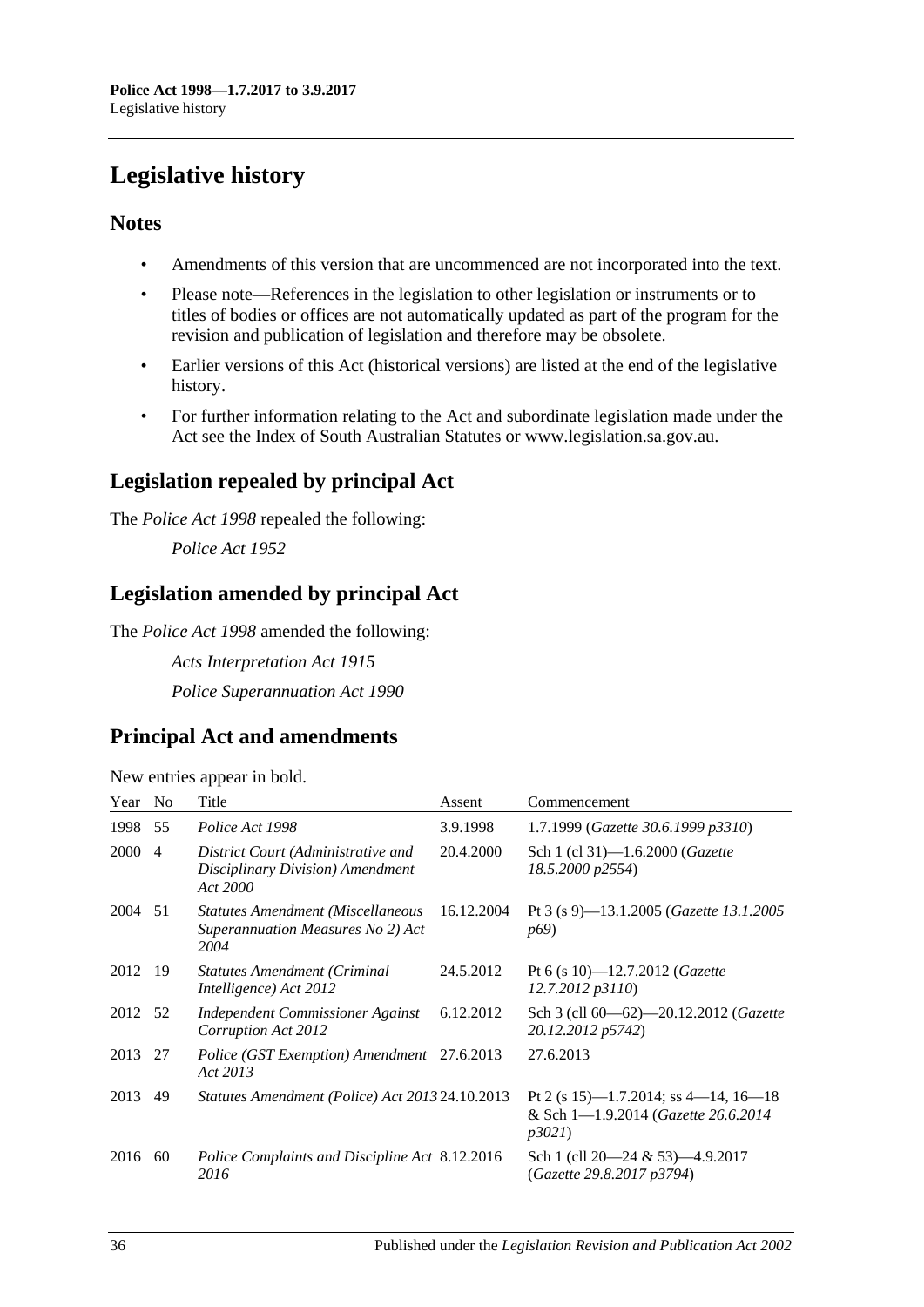**2016 63** *Statutes Amendment (South Australian Employment Tribunal) Act 2016*

**8.12.2016 Pt 17 (ss 122—127)—1.7.2017 (***Gazette 16.5.2017 p1221***)**

## **Provisions amended**

New entries appear in bold.

Entries that relate to provisions that have been deleted appear in italics.

| Provision           | How varied                                                                                              | Commencement                 |
|---------------------|---------------------------------------------------------------------------------------------------------|------------------------------|
| Long title          | amended under Legislation Revision and<br><b>Publication Act 2002</b>                                   | 13.1.2005                    |
| Pt1                 |                                                                                                         |                              |
| s <sub>2</sub>      | omitted under Legislation Revision and<br><b>Publication Act 2002</b>                                   | 13.1.2005                    |
| s <sub>3</sub>      |                                                                                                         |                              |
| Code                | substituted by $60/2016$ Sch 1 cl $20(1)$                                                               | uncommenced—not incorporated |
|                     | minor misconduct deleted by 60/2016 Sch 1 cl 20(2)                                                      | uncommenced-not incorporated |
|                     | Police Ombudsman Police Complaints Authority amended to read<br>Police Ombudsman by 52/2012 Sch 3 cl 60 | 20.12.2012                   |
| Tribunal            | Police Disciplinary deleted by 60/2016 Sch 1 cl 20(3)                                                   | uncommenced—not incorporated |
|                     | Police Ombudsman deleted by 60/2016 Sch 1 cl 20(4)                                                      | uncommenced-not incorporated |
| <b>SAET</b>         | inserted by 63/2016 s 122                                                                               | 1.7.2017                     |
| Pt 4                |                                                                                                         |                              |
| s 27                |                                                                                                         |                              |
| $s\,27(2)$          | substituted by $49/2013$ s $4(1)$                                                                       | 1.9.2014                     |
| $s\,27(3)$          | amended by 49/2013 s 4(2)                                                                               | 1.9.2014                     |
| $s\,27(4)$          | deleted by $49/2013$ s $4(3)$                                                                           | 1.9.2014                     |
| $s$ 27(7) and (8)   | inserted by $49/2013$ s $4(4)$                                                                          | 1.9.2014                     |
| Pt 6                |                                                                                                         |                              |
| heading             | amended by 49/2013 s 5                                                                                  | 1.9.2014                     |
|                     | substituted by 60/2016 Sch 1 cl 21                                                                      | uncommenced—not incorporated |
| Pt 6 Div 1          |                                                                                                         |                              |
| heading             | inserted by $49/2013$ s 6                                                                               | 1.9.2014                     |
| s 37                |                                                                                                         |                              |
| $s \frac{37(2)}{2}$ | amended by $49/2013$ s $7(1)$ —(3)                                                                      | 1.9.2014                     |
| s 38                |                                                                                                         |                              |
| $s \, 38(1a)$       | inserted by 52/2012 Sch 3 cl 61                                                                         | 20.12.2012                   |
| $s \ 38(2)$         | amended by 52/2012 Sch 3 cl 60                                                                          | 20.12.2012                   |
| s 40                |                                                                                                         |                              |
| $s\ 40(1)$          | amended by 49/2013 s 8(1)                                                                               | 1.9.2014                     |
| $s\ 40(2)$          | inserted by 49/2013 s 8(2)                                                                              | 1.9.2014                     |
| Pt 6 Div 1          | deleted by 60/2016 Sch 1 cl 22                                                                          | uncommenced-not incorporated |
| Pt 6 Div 2          | inserted by 49/2013 s 9                                                                                 | 1.9.2014                     |
| Pt 6 Div 3          |                                                                                                         |                              |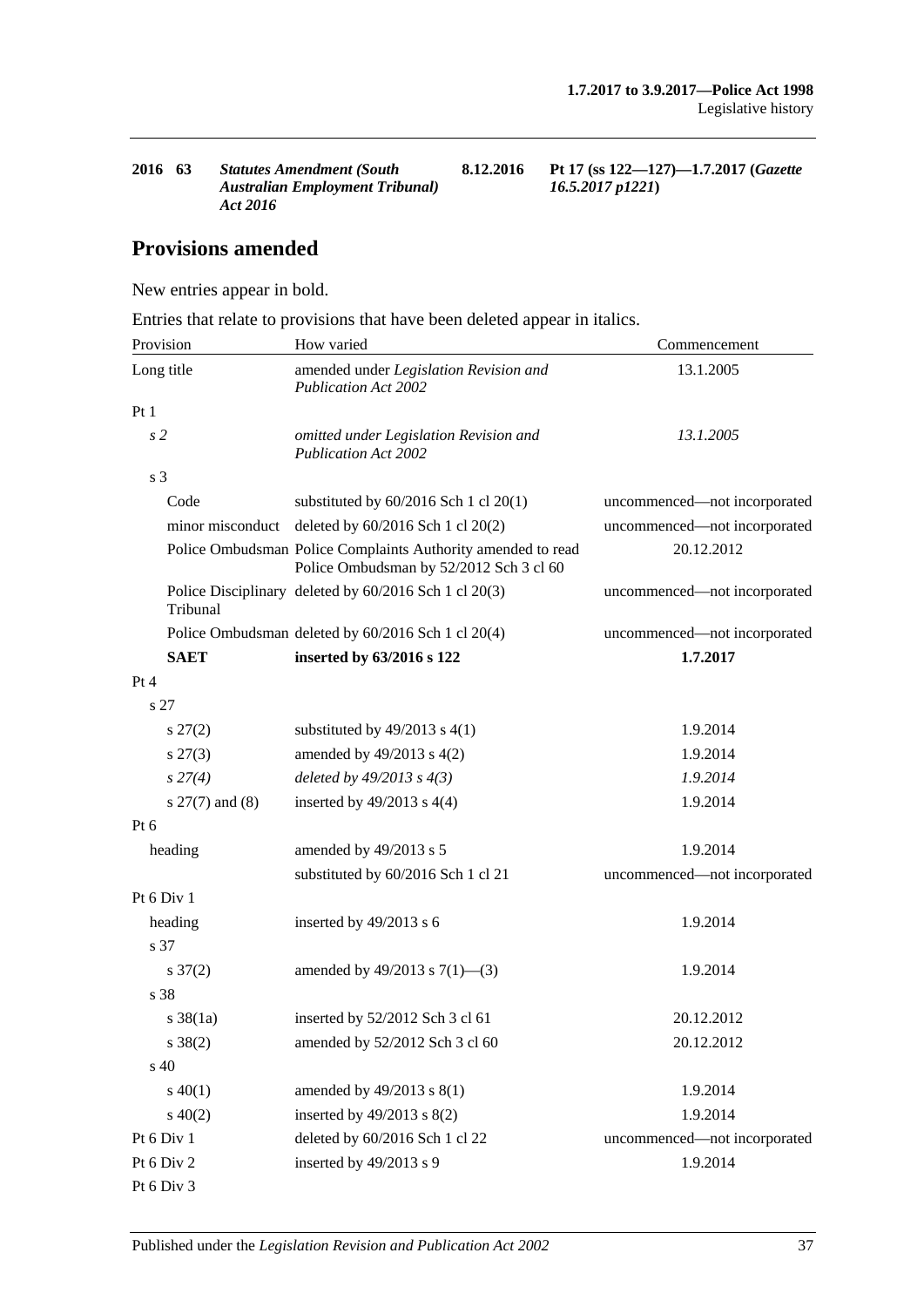## **Police Act 1998—1.7.2017 to 3.9.2017**

Legislative history

| heading                            | inserted by $49/2013$ s 10                  | 1.9.2014                     |
|------------------------------------|---------------------------------------------|------------------------------|
| s 42                               |                                             |                              |
| $s\ 42(1)$                         | amended by 49/2013 s 11(1)                  | 1.9.2014                     |
| $s\ 42(1a)$                        | inserted by $49/2013$ s $11(2)$             | 1.9.2014                     |
| $s\ 42(2)$                         | amended by 49/2013 s 11(3)                  | 1.9.2014                     |
| Pt 6 Div 3                         | deleted by 60/2016 Sch 1 cl 23              | uncommenced-not incorporated |
| Pt 7                               |                                             |                              |
| s <sub>45</sub>                    |                                             |                              |
| $s\,45(2)$                         | substituted by 51/2004 s 9                  | 13.1.2005                    |
| Pt 8                               |                                             |                              |
| s 48                               |                                             |                              |
| $s\,48(1)$                         | amended by 63/2016 s 123(1)                 | 1.7.2017                     |
| $s\,48(2)$                         | substituted by 63/2016 s 123(2)             | 1.7.2017                     |
| $s\,48(3)$                         | amended by 63/2016 s 123(3)                 | 1.7.2017                     |
| $ss$ 49 and 50                     | deleted by 63/2016 s 124                    | 1.7.2017                     |
| s 51 before deletion by<br>63/2016 |                                             |                              |
| s 51(2)                            | amended by $4/2000 s 9(1)$ (Sch 1 cl 31(a)) | 1.6.2000                     |
| s 5I(3)                            | deleted by $4/2000 s 9(1)$ (Sch 1 cl 31(b)) | 1.6.2000                     |
| s <sub>51</sub>                    | deleted by 63/2016 s 124                    | 1.7.2017                     |
| s 52                               |                                             |                              |
| s 52(1)                            | amended by 63/2016 s 125(1)                 | 1.7.2017                     |
| s 52(2)                            | substituted by 63/2016 s 125(2)             | 1.7.2017                     |
| s 52(3)                            | amended by 63/2016 s 125(3)                 | 1.7.2017                     |
| s 52(4)                            | amended by 63/2016 s 125(4)                 | 1.7.2017                     |
| s 55                               |                                             |                              |
| s 55(1)                            | substituted by 49/2013 s 12                 | 1.9.2014                     |
| Pt 9                               |                                             |                              |
| s 59                               | substituted by 49/2013 s 13                 | 1.9.2014                     |
| s 61                               |                                             |                              |
| s 61(2)                            | substituted by 49/2013 s 14                 | 1.9.2014                     |
| s $61(3)$ and $(4)$                | inserted by 49/2013 s 14                    | 1.9.2014                     |
| Pt 10                              |                                             |                              |
| s <sub>65</sub>                    | substituted by 49/2013 s 15                 | 1.7.2014                     |
| s 67                               |                                             |                              |
| s 67(3)                            | amended by 52/2012 Sch 3 cl 62              | 20.12.2012                   |
| $s 67(4)$ (7)                      | inserted by 49/2013 s 16                    | 1.9.2014                     |
| s 70                               |                                             |                              |
| 570(1)                             | amended by 60/2016 Sch 1 cl 24              | uncommenced-not incorporated |
| 570(2)                             | substituted by $49/2013$ s $17(1)$          | 1.9.2014                     |
| $s \, 70(4)$                       | amended by 49/2013 s 17(2)                  | 1.9.2014                     |
| $s \, 70(5)$                       | amended by 49/2013 s 17(3)                  | 1.9.2014                     |
| $s \, 70(6)$                       | inserted by 49/2013 s 17(4)                 | 1.9.2014                     |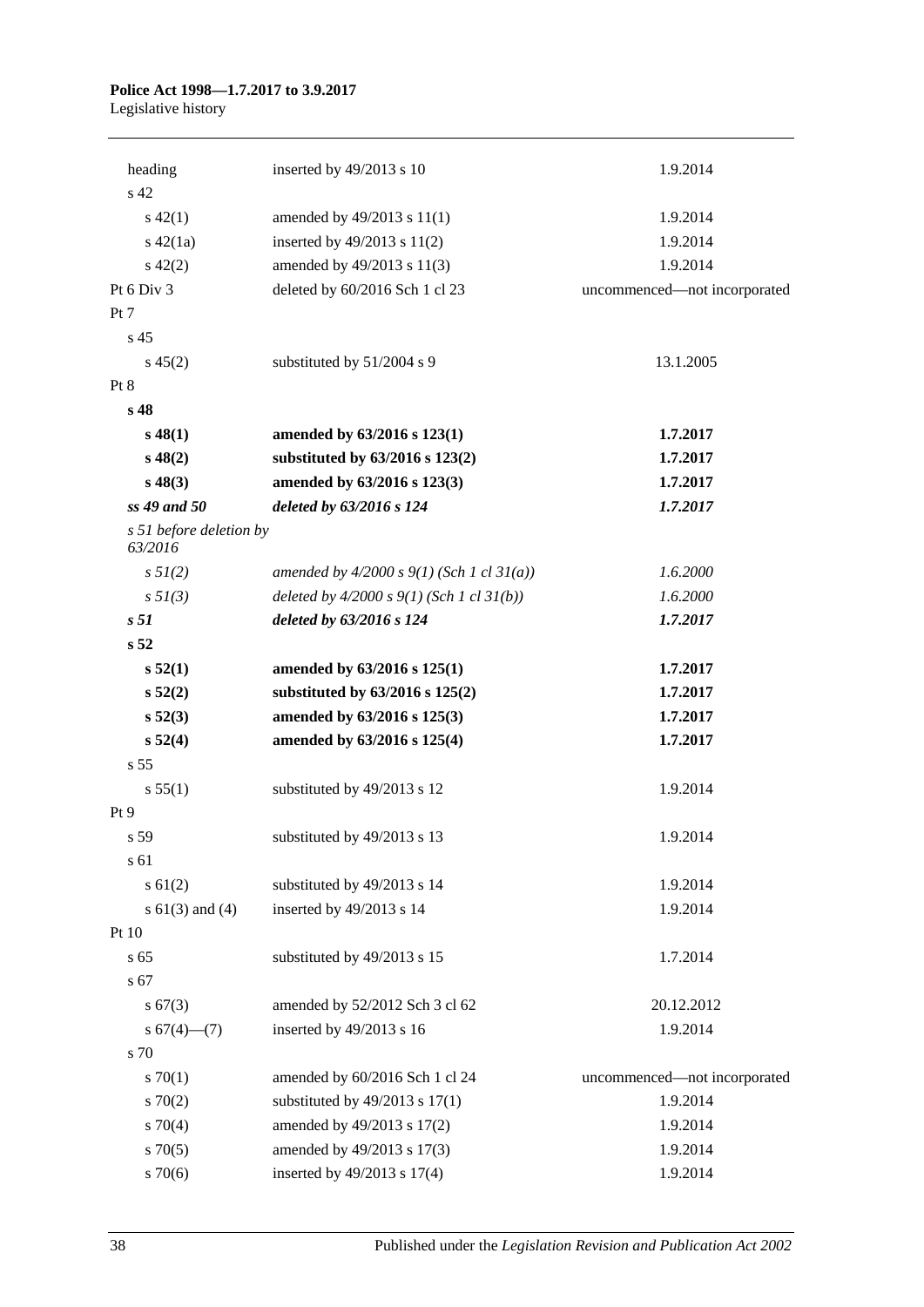| $s$ 74A           | inserted by $19/2012$ s 10                                            | 12.7.2012 |
|-------------------|-----------------------------------------------------------------------|-----------|
| s 76              |                                                                       |           |
| $s \, 76(2)$      | amended by 27/2013 s 3                                                | 27.6.2013 |
| Sch 1             |                                                                       |           |
| cl <sub>1</sub>   |                                                                       |           |
| cl $1(2)$ — $(7)$ | deleted by $49/2013$ s $18(1)$                                        | 1.9.2014  |
| $cl$ 1A           | inserted by $49/2013$ s $18(2)$                                       | 1.9.2014  |
|                   | deleted by $63/2016$ s 126                                            | 1.7.2017  |
| $cl$ 1B           | inserted by $49/2013$ s $18(2)$                                       | 1.9.2014  |
| cl <sub>2</sub>   | substituted by $49/2013$ s $18(2)$                                    | 1.9.2014  |
| Sch 2             |                                                                       |           |
| cl1               | omitted under Legislation Revision and<br><b>Publication Act 2002</b> | 13.1.2005 |
| Sch <sub>3</sub>  | omitted under Legislation Revision and<br><b>Publication Act 2002</b> | 13.1.2005 |

## **Transitional etc provisions associated with Act or amendments**

## *Statutes Amendment (Police) Act 2013, Sch 1*

## **1—Transitional provisions**

- (1) Section 27 of the *[Police Act](http://www.legislation.sa.gov.au/index.aspx?action=legref&type=act&legtitle=Police%20Act%201998) 1998*, as amended by Part 2 of this Act, applies to an appointment—
	- (a) made on or after the commencement of this clause; or
	- (b) made prior to the commencement of this clause if the period of probation for the appointment has not ended before that commencement.
- (2) Section 55 of the *[Police Act](http://www.legislation.sa.gov.au/index.aspx?action=legref&type=act&legtitle=Police%20Act%201998) 1998*, as amended by Part 2 of this Act, applies to a selection process conducted after the commencement of this clause.

## *Statutes Amendment (South Australian Employment Tribunal) Act 2016*

## **127—Transitional provisions**

(1) In this section—

*principal Act* means the *[Police Act](http://www.legislation.sa.gov.au/index.aspx?action=legref&type=act&legtitle=Police%20Act%201998) 1998*;

*relevant day* means the day on which this Part comes into operation;

*SAET* means the South Australian Employment Tribunal.

- (2) A decision, direction or order of the Police Review Tribunal under Part 8 Division 1 or 2 of the principal Act in force immediately before the relevant day will, on and from the relevant day, be taken to be a decision, direction or order of SAET.
- (3) A right to apply to the Police Review Tribunal under Part 8 Division 1 or 2 of the principal Act in existence before the relevant day (but not exercised before that day) will be exercised as if this Part had been in operation before the right arose, so that the relevant proceedings may be commenced before SAET rather than the Police Review Tribunal.